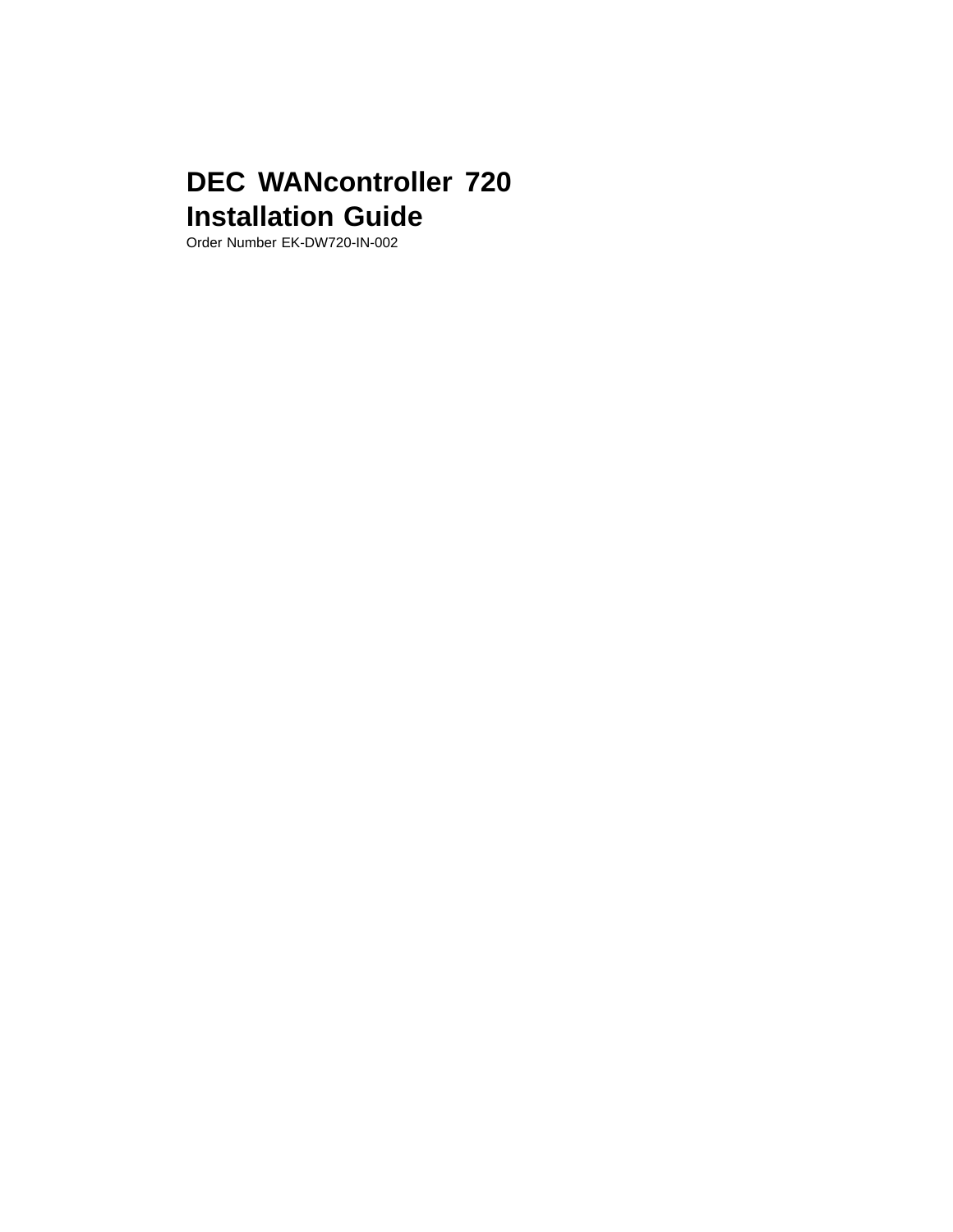**October 1992**

The information in this document is subject to change without notice and should not be construed as a commitment by Digital Equipment Corporation. Digital Equipment Corporation assumes no responsibility for any errors that may appear in this document.

No responsibility is assumed for the use or reliability of software on equipment that is not supplied by Digital Equipment Corporation or its affiliated companies.

Restricted Rights: Use, duplication, or disclosure by the U.S. Government is subject to restrictions set forth in subparagraph (c)(1)(ii) of the Rights in Technical Data and Computer Software clause at DFARS 252.227-7013.

Copyright © Digital Equipment Corporation 1992

All Rights Reserved. Printed in U.S.A.

DEC, DECnet, DECstation, DECsystem, PDP, TK, TURBOchannel, ULTRIX, VAX, VAX DOCUMENT, VMS, and the DIGITAL logo are trademarks of Digital Equipment Corporation.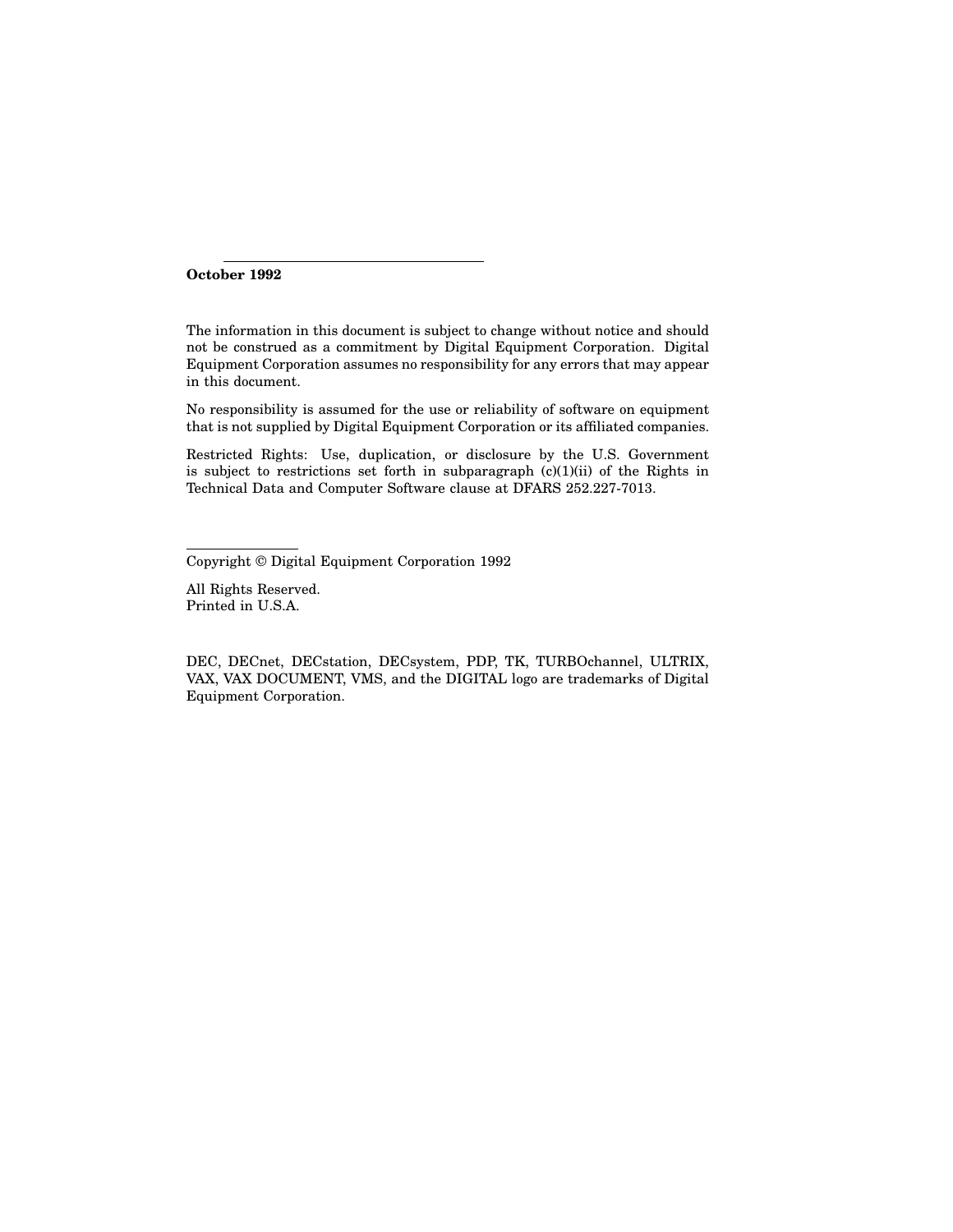## **Contents**

| Preface | $\cdots$<br><b>X111</b> |
|---------|-------------------------|
|---------|-------------------------|

## Chapter 1 Introduction

## Chapter 2 Installation

| 2.1 |       |                                                                                       |
|-----|-------|---------------------------------------------------------------------------------------|
|     | 2.11  |                                                                                       |
|     | 2.1.2 |                                                                                       |
|     | 2.1.3 |                                                                                       |
| 2.2 |       |                                                                                       |
|     | 2.2.1 | Gaining Access to the TURBOchannel Slots 2-3                                          |
|     | 2.2.2 | Installing the DEC WAN controller 720 Kit $\ldots \ldots \ldots 2-4$                  |
|     | 2.2.3 | Removing the Module $\dots \dots \dots \dots \dots \dots \dots \dots \dots \dots 2-8$ |
| 2.3 |       |                                                                                       |
|     | 2.3.1 | Verifying the Prerequisite and WAN Device Driver                                      |
|     |       |                                                                                       |
|     | 2.3.2 | Configuring the Lines and Adding a New Module $\ldots$ 2–11                           |

*iii*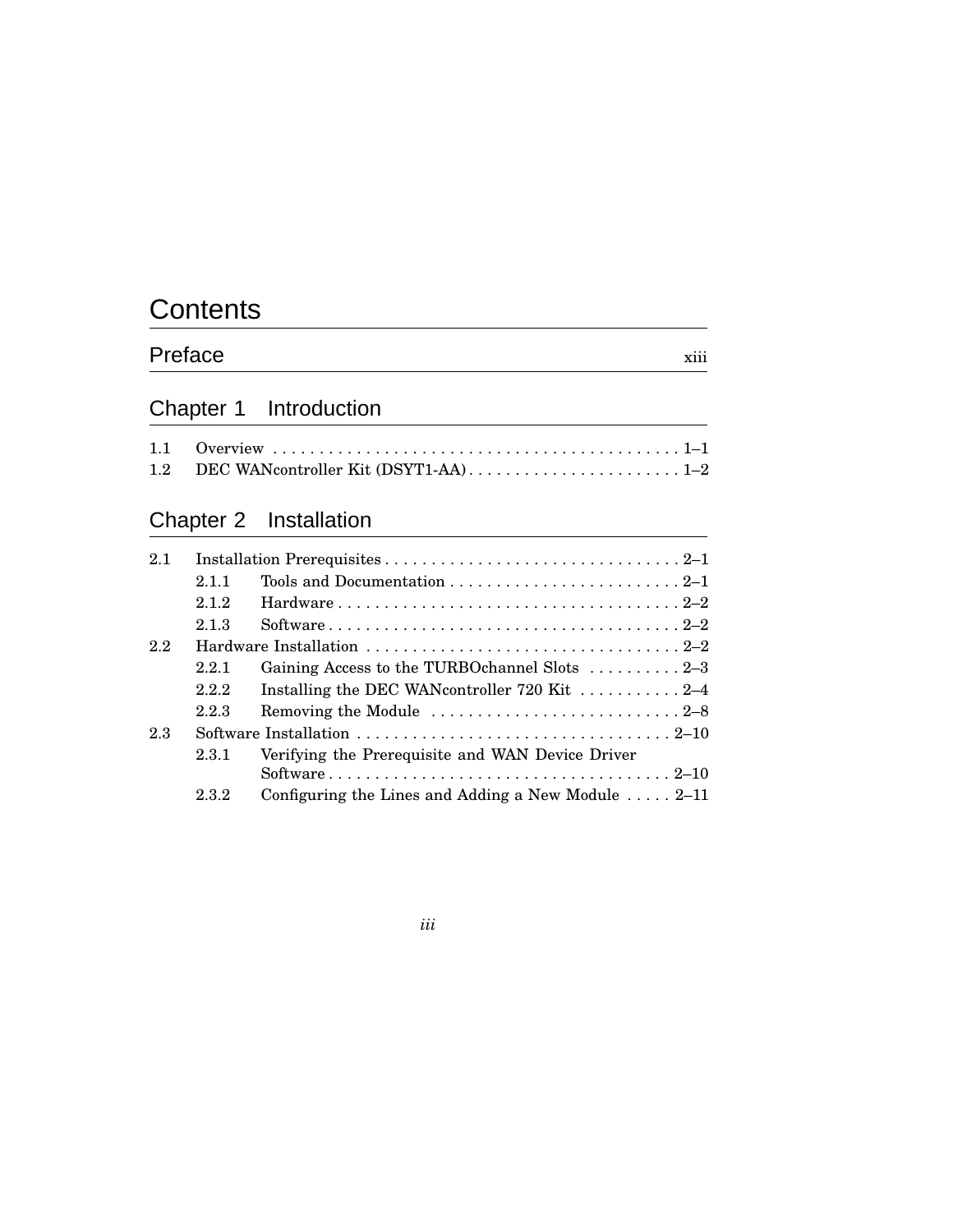## Chapter 3 Troubleshooting

## Appendix A Specifications

## Appendix B Options

## Appendix C United Kingdom Specifications

| C.1 |                                                                                    |
|-----|------------------------------------------------------------------------------------|
| C.2 |                                                                                    |
| C.3 |                                                                                    |
| C.4 | Module Isolation $\dots\dots\dots\dots\dots\dots\dots\dots\dots\dots\dots\dots$    |
| C.5 | Apparatus Between the Approved Host System and Digital Circuit                     |
| C.6 |                                                                                    |
| C.7 | Cable Approval $\dots\dots\dots\dots\dots\dots\dots\dots\dots\dots\dots\dots\dots$ |
|     | Examples                                                                           |
|     |                                                                                    |

| 2–1 Sample Run of WDDSETUP with Two DEC WANController                                |
|--------------------------------------------------------------------------------------|
| 720 Modules Installed $\ldots \ldots \ldots \ldots \ldots \ldots \ldots \ldots 2-13$ |
|                                                                                      |

## Figures

| $2 - 1$ |  |  | DEC WANcontroller 720 Kit Installation 2–5 |
|---------|--|--|--------------------------------------------|
|---------|--|--|--------------------------------------------|

*iv*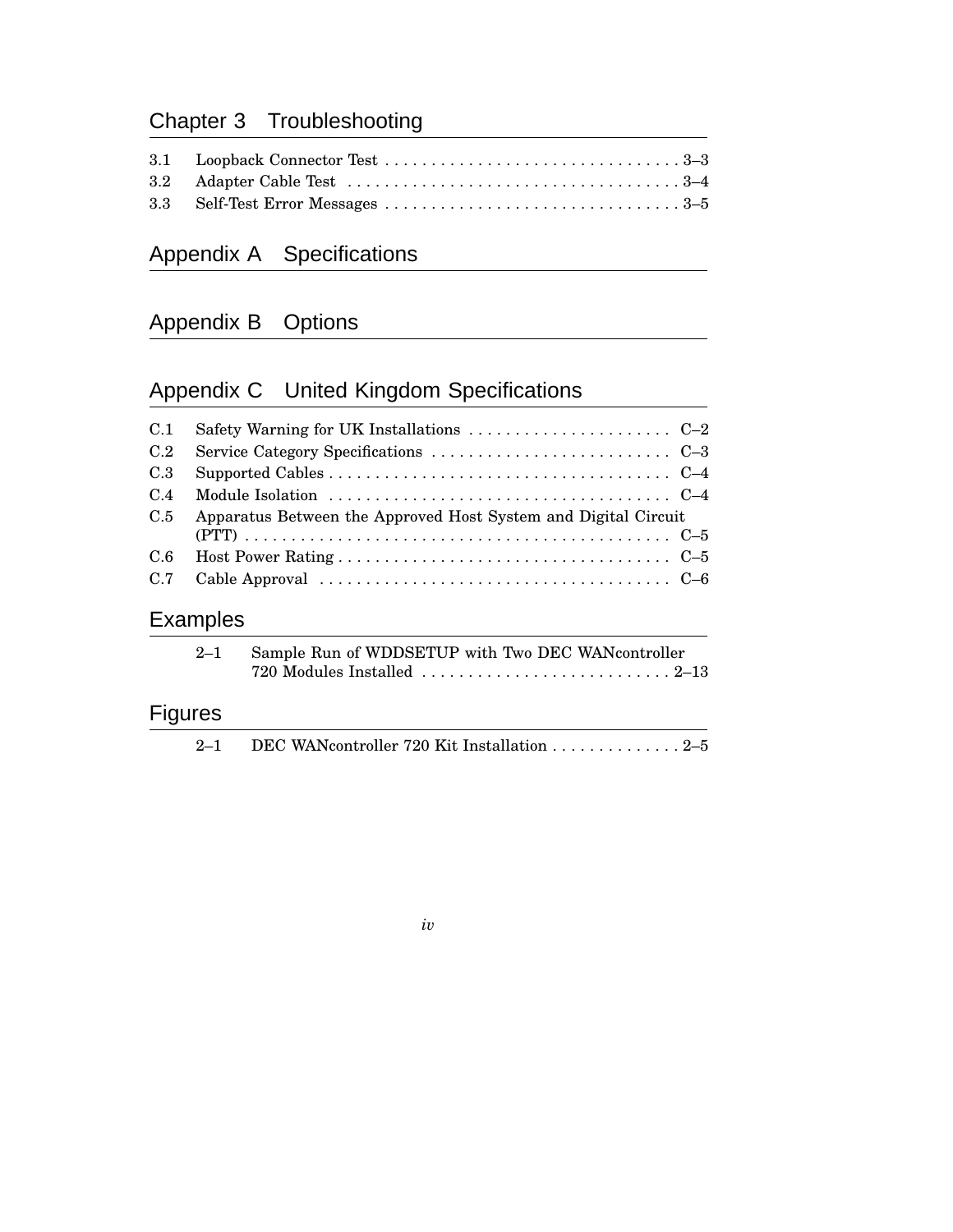## **Tables**

| $2 - 1$ |                                                                                       |  |
|---------|---------------------------------------------------------------------------------------|--|
| $2 - 2$ | Guideline for Using Internal Clocking $\ldots \ldots \ldots \ldots \ldots 2-12$       |  |
| $A-1$   | DEC WANcontroller 720 Specifications  A-1                                             |  |
| $B-1$   | Cable Options $\dots \dots \dots \dots \dots \dots \dots \dots \dots \dots \dots$ B-2 |  |
| $B-2$   | D-Sub Full Function Connector Pinouts B-3                                             |  |
| $C-1$   | Specifications for Service Categories (SC) 1 and 2 $C-3$                              |  |
| $C-2$   |                                                                                       |  |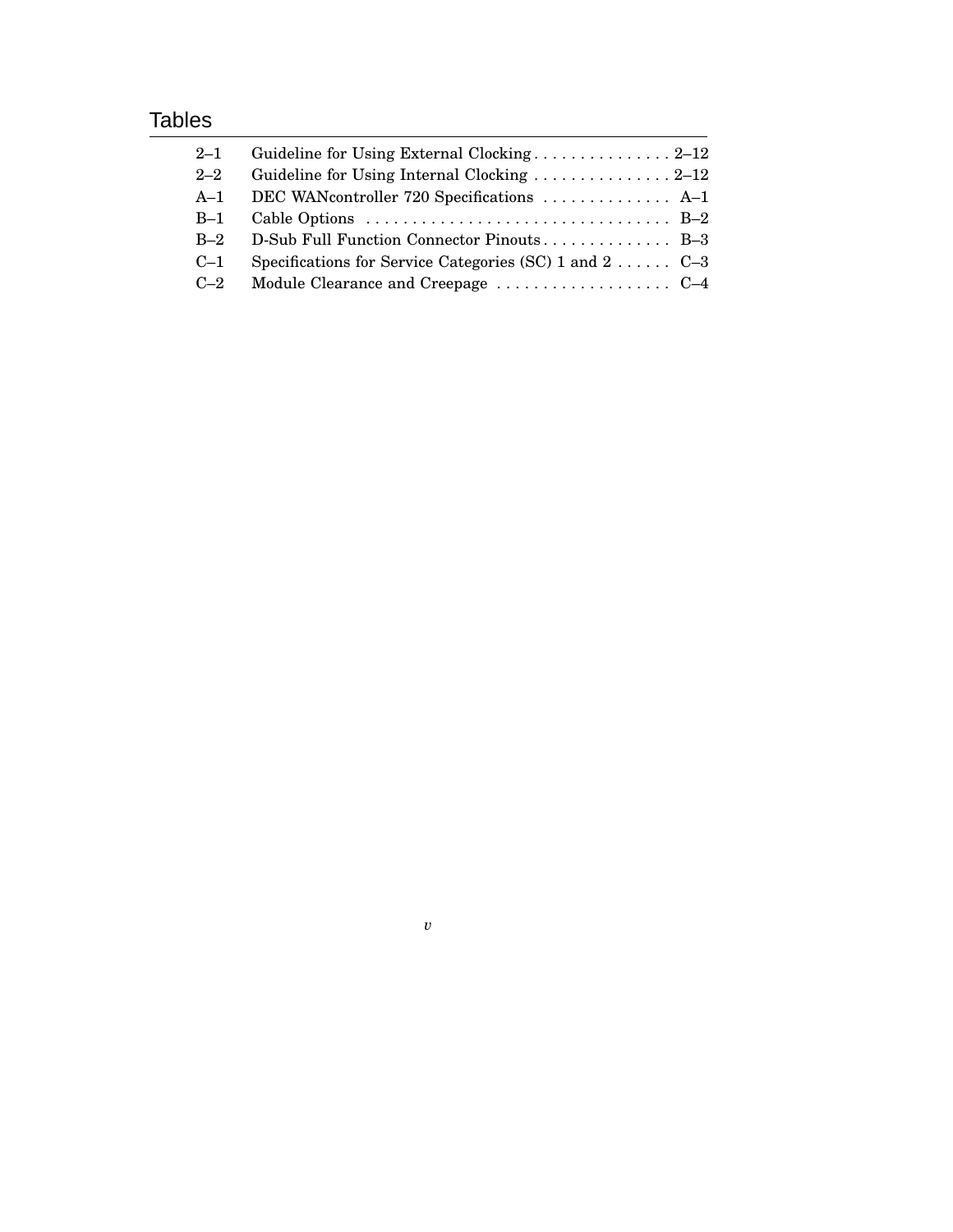## **Safety**



Any warning or caution that appears in this manual is defined as follows:

| Warning          | Contains information to prevent personal injury.                                               |
|------------------|------------------------------------------------------------------------------------------------|
| Caution          | Contains information to prevent damage to equipment.                                           |
| Vorsicht         | Enthält Informationen, die beachtet werden müssen, um<br>den Benutzer vor Schaden zu bewahren. |
| Achtung          | Enthält Informationen, die beachtet werden müssen, um die<br>Geräte vor Schaden zu bewahren.   |
| <b>Danger</b>    | Signale les informations destinées à prévenir les accidents<br>corporels.                      |
| <b>Attention</b> | Signale les informations destinées à prévenir la détériora-<br>tion du matériel.               |
| Aviso            | Contiene información para evitar daños personales.                                             |
| Precaución       | Contiene información para evitar daños al equipo.                                              |

*v*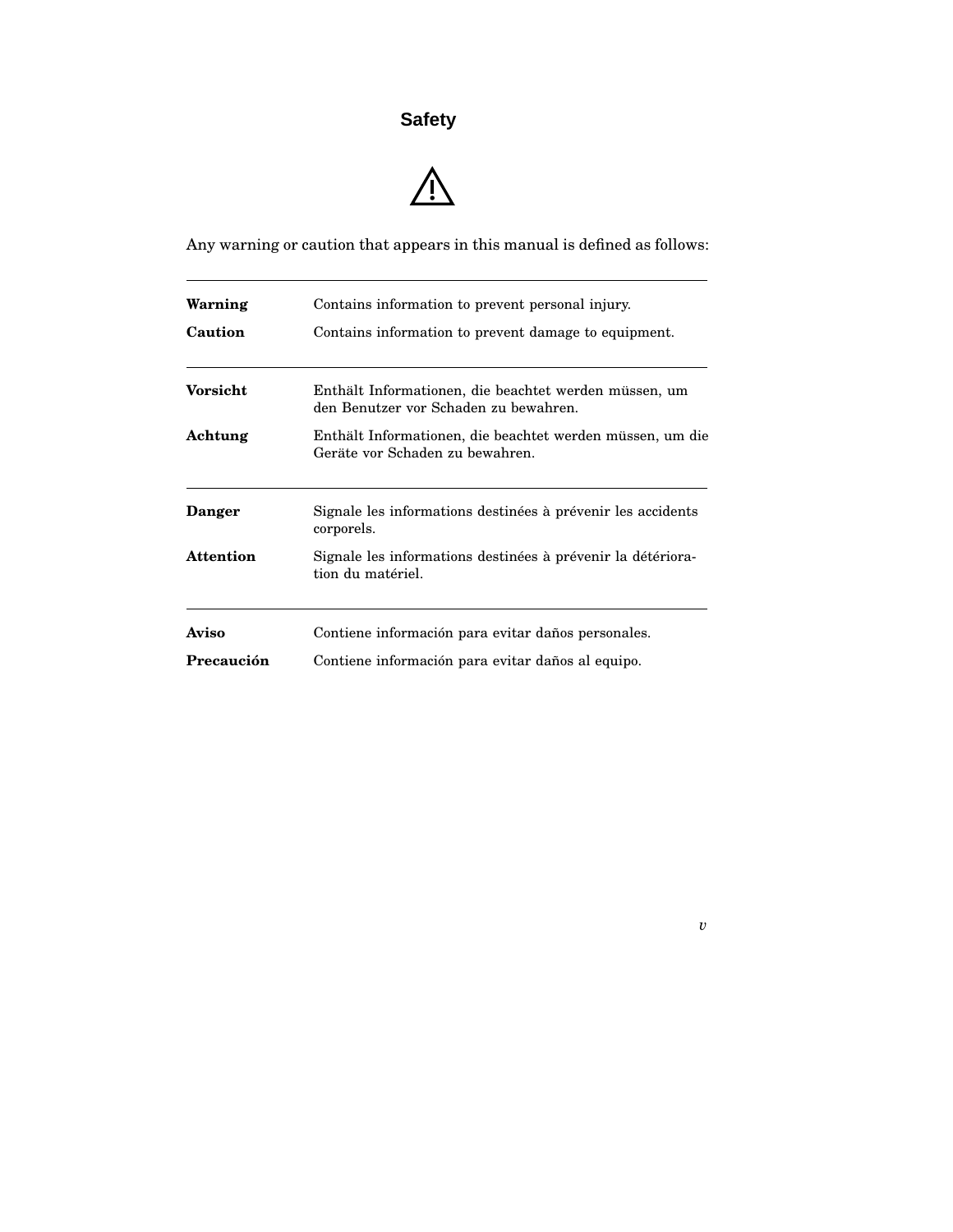The warnings and cautions that must be observed for the hardware described in this manual are listed below in English, German, French, and Spanish. The pages on which these safety messages appear are also listed.

# $\overline{\mathbb{A}}$

| <b>CAUTION</b>    | Static electricity can damage modules and electronic<br>components. Digital recommends using a grounded<br>antistatic wrist strap and a grounded work surface when<br>handling any modules. $[1-2, 2-4, 2-8, 3-4]$                                                   |
|-------------------|----------------------------------------------------------------------------------------------------------------------------------------------------------------------------------------------------------------------------------------------------------------------|
| <b>ATTENTION</b>  | L'électricité statique peut endommager les modules et les<br>composants électroniques. Digital recommande d'utiliser un<br>bracelet antistatique et de mettre la surface de travail à la<br>masse lors de la manipulation de modules.                                |
| Achtung           | Geräteteile und elektronische Komponenten können durch<br>statische Aufladung beschädigt werden. Deshalb sollten<br>Sie eine geerdete, antistatische Gelenkmanschette und eine<br>geerdete Arbeitsfläche benutzen, wenn Sie Arbeiten an<br>solchen Teilen vornehmen. |
| <b>PRECAUCÍON</b> | La electricidad estática puede deteriorar los módulos y los<br>componentes electrónicos. Digital recomienda que se utilice<br>una muñequera antiestática u una superficie de trabajo con<br>toma de tierra cuando se trabaje con cualquier módulo.                   |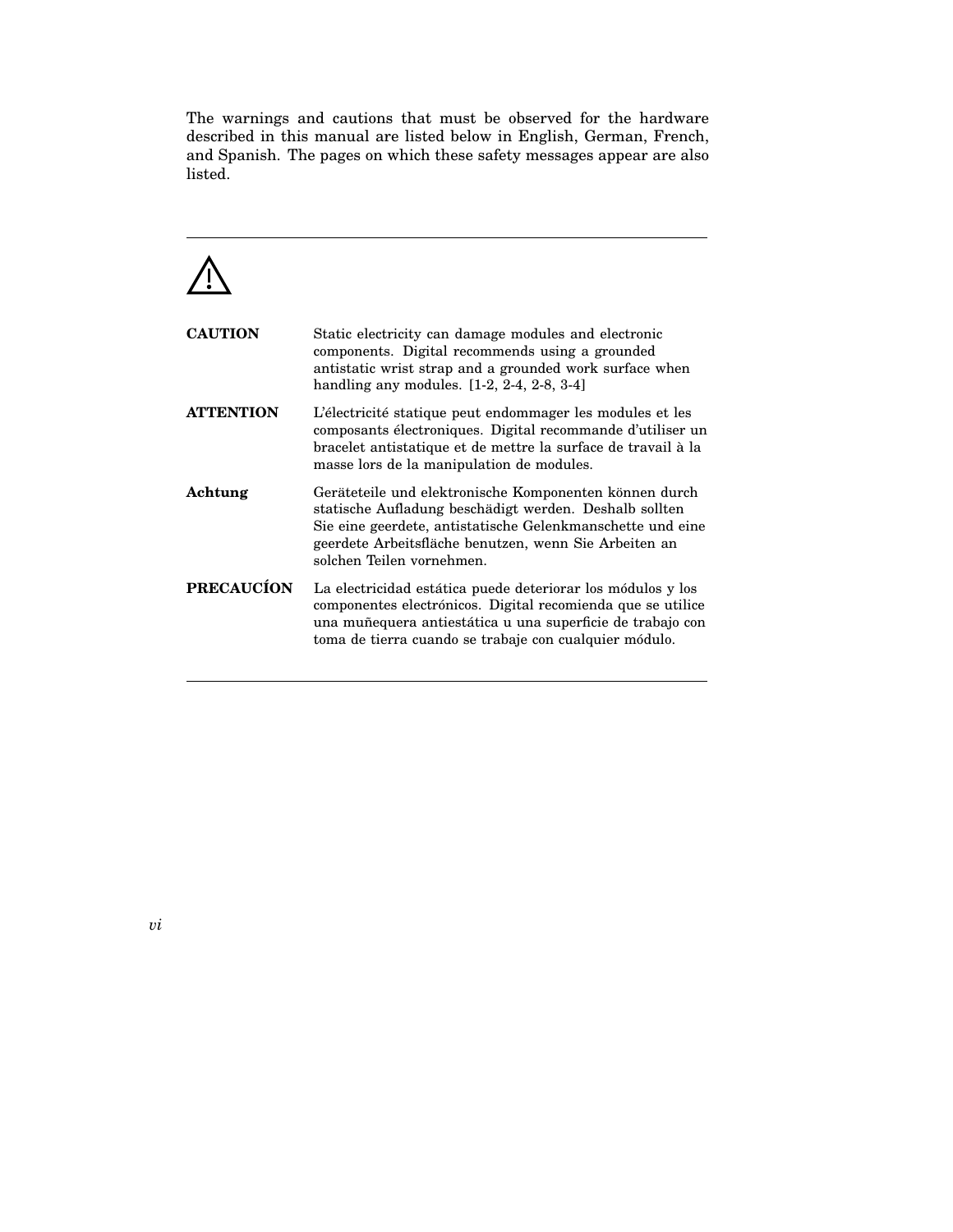

| <b>CAUTION</b>    | Turning off system power during system operation can<br>corrupt the system media. Always shut down the system<br>software first. [2-3, 2-8, 3-2, 3-3]                                                    |
|-------------------|----------------------------------------------------------------------------------------------------------------------------------------------------------------------------------------------------------|
| <b>ATTENTION</b>  | La mise hors tension d'un système exécutant un logiciel<br>peut provoquer la corruption du support informatique.<br>Effectuez toujours une procédure d'arrêt avant de mettre un<br>système hors tension. |
| Achtung           | Die Datenträger Ihres Systems können beschädigt werden,<br>wenn Sie die Stromzufuhr zum Gerät während des Betriebs<br>ausschalten. Führen Sie immer zuerst einen Shutdown der<br>Systems of tware durch. |
| <b>PRECAUCÍON</b> | Desconectar la toma de corriente del sistema mientras esté<br>funcionando puede afectar a sus componentes. Hay que<br>para el software antes.                                                            |

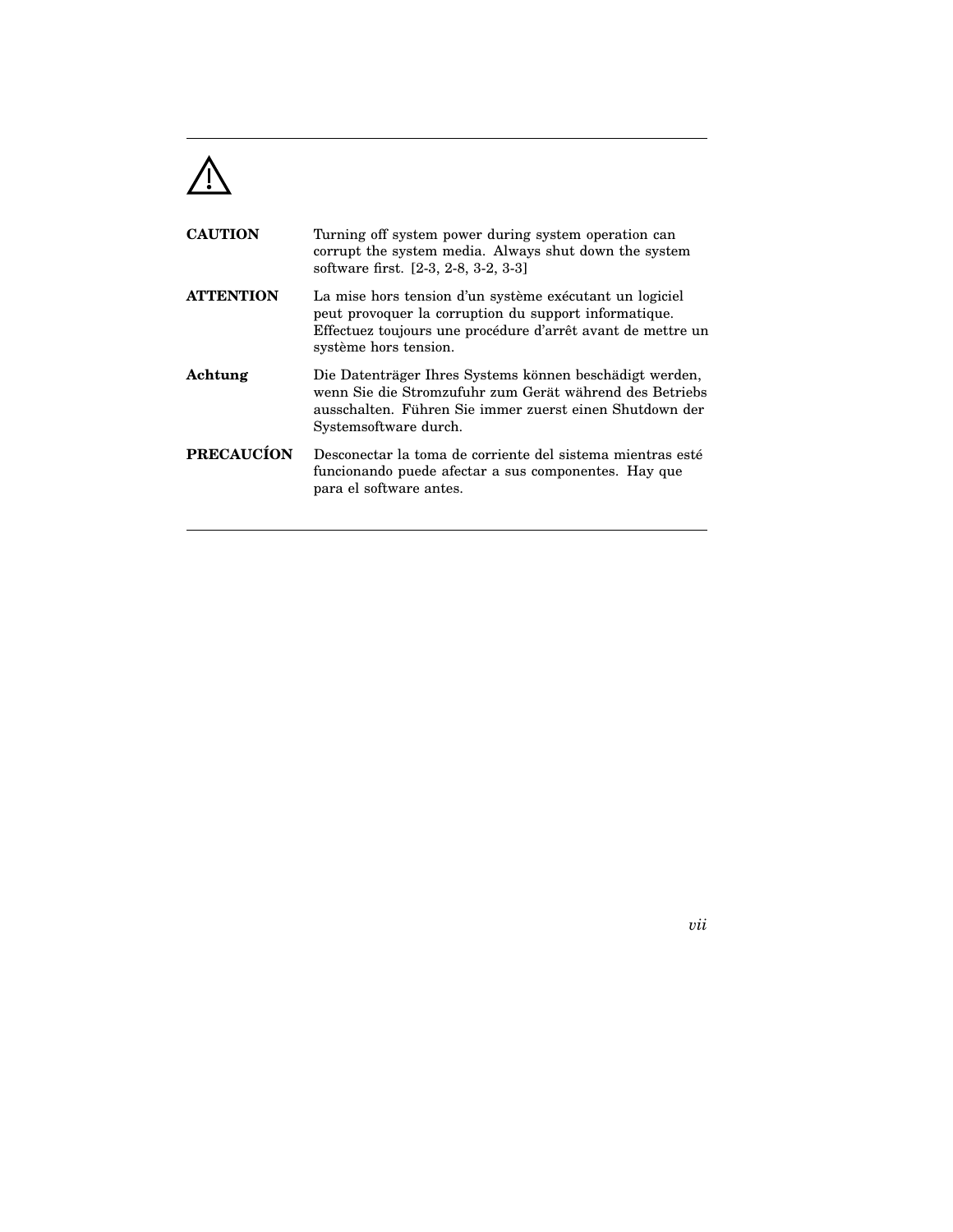

| <b>CAUTION</b>    | When performing the following steps, ensure that any<br>screws or spacers falling into the system are removed to<br>prevent damage to the system. [2-9]                                                |
|-------------------|--------------------------------------------------------------------------------------------------------------------------------------------------------------------------------------------------------|
| <b>ATTENTION</b>  | Après avoir suivi les étapes ci-dessous, retirez toutes les<br>vis et tous les espaceurs qui auraient pu tomber dans le<br>matériel afin d'éviter d'endommager le système.                             |
| Achtung           | Bevor Sie folgende Schritte ausführen, prüfen Sie, ob<br>Schrauben oder Zwischenstücke in das System gefallen<br>sind. Sie müssen zuerst entfernt werden, sonst könnten sie<br>das System beschädigen. |
| <b>PRECAUCÍON</b> | Al realizar los pasos siguientes, hay que comprobar que<br>se quitan los tornillos o separadores que haya dentro del<br>sistema, para evitar dañarlo                                                   |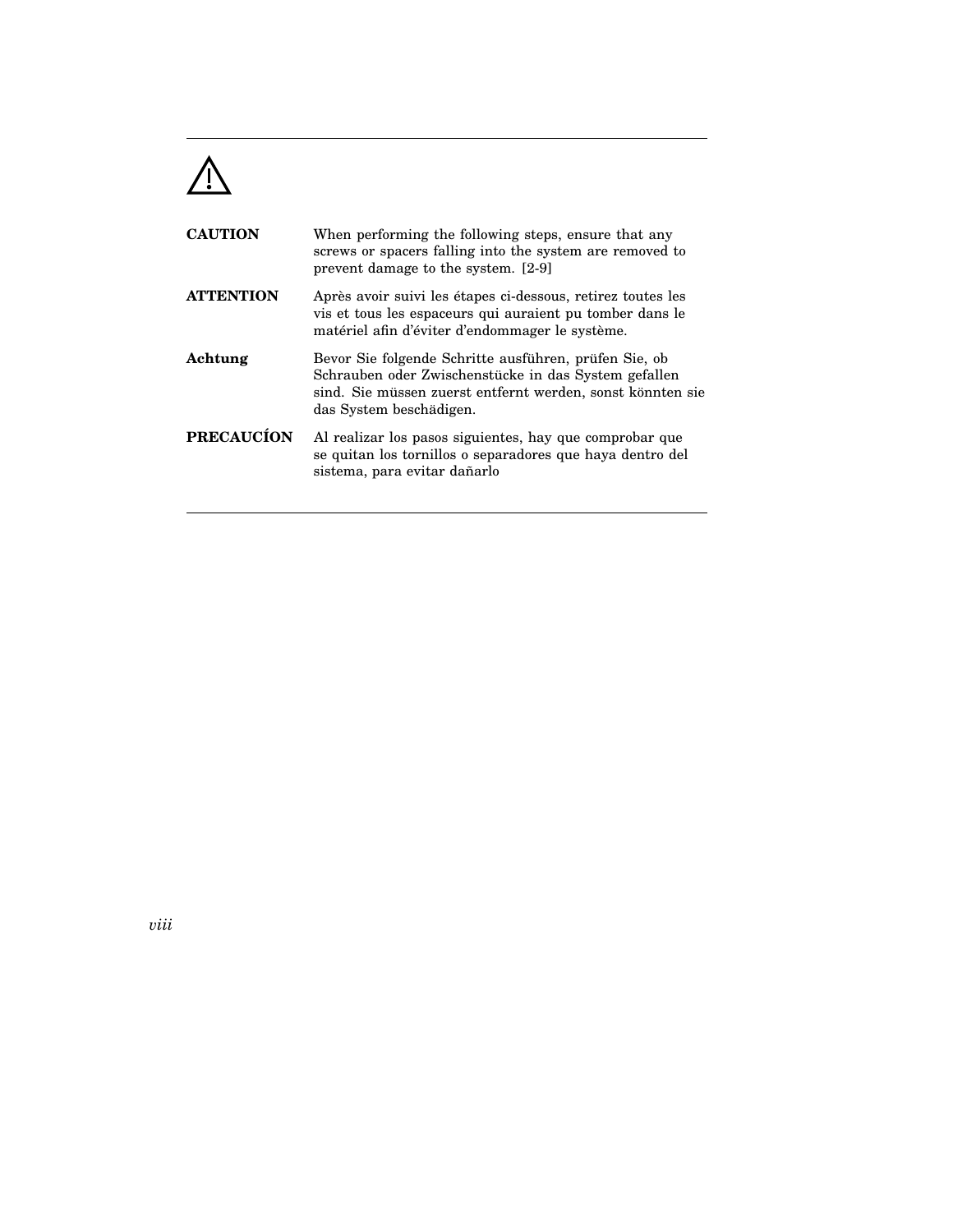

| <b>WARNING</b>    | Certain systems are not designed for user installation<br>of TURBOchannel options. Refer to your system<br>documentation before attempting to perform the installation<br>yourself. Personal injury or damage to system components<br>can occur due to improper installation. [2-3]                                                              |
|-------------------|--------------------------------------------------------------------------------------------------------------------------------------------------------------------------------------------------------------------------------------------------------------------------------------------------------------------------------------------------|
| <b>DANGER</b>     | L'installation de modules TURBOchannel dans certains<br>systèmes ne doit pas être effectuée par l'utilisateur. Des<br>blessures corporelles et des dommages matériels peuvent<br>résulter d'une installation inadéquate. Reportez-vous à la<br>documentation du système avant de tenter l'installation<br>vous-même. Il en va de votre sécurité. |
| <b>Vorsicht</b>   | Bei einigen Systemen können Erweiterungen für<br>TURBOchannel nicht vom Benutzer installiert werden.<br>Bevor Sie die Installation selbst vornehmen, lesen Sie in<br>der entsprechenden Dokumentation nach, ob dies möglich<br>ist. Eine unsachgemäße Installation kann Schaden an<br>Personen oder an Systembestandteilen zur Folge haben.      |
| <b>PRECAUCÍON</b> | Algunos sistemas no están diseñados para que el usuario<br>instale las opciones TURBO channel instalación. Consúltese<br>la documentación del sistema antes de intentar realizar<br>la instalación. Se pueden producir daños personales o<br>a componentes del sistema como consecuencia de una<br>instalación inadecuada.                       |

*ix*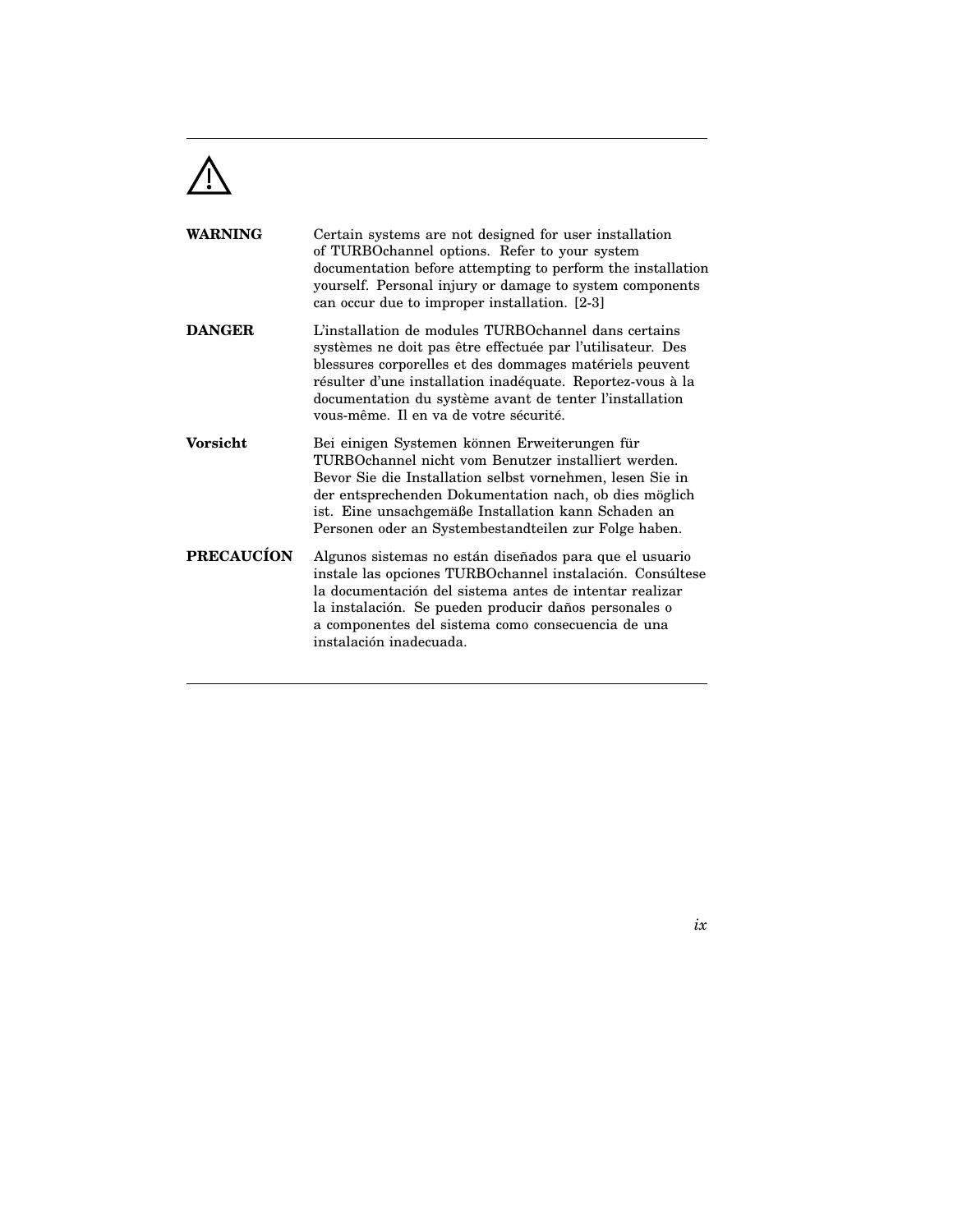## **Preface**

This guide explains how to install the DEC WANcontroller 720 kit (part number: DSYT1-AA) into a TURBOchannel slot of a compatible workstation/server.

### **Intended Audience**

The instructions in this guide are for persons trained in installing system hardware. It is recommended that Digital Customer Service or other DIGITAL qualified service personnel install the DEC WANcontroller 720.

### **How to Use this Guide**

It is recommended that you read all of this document in conjunction with the host system documentation before installing the DEC WANcontroller 720.

*xiii*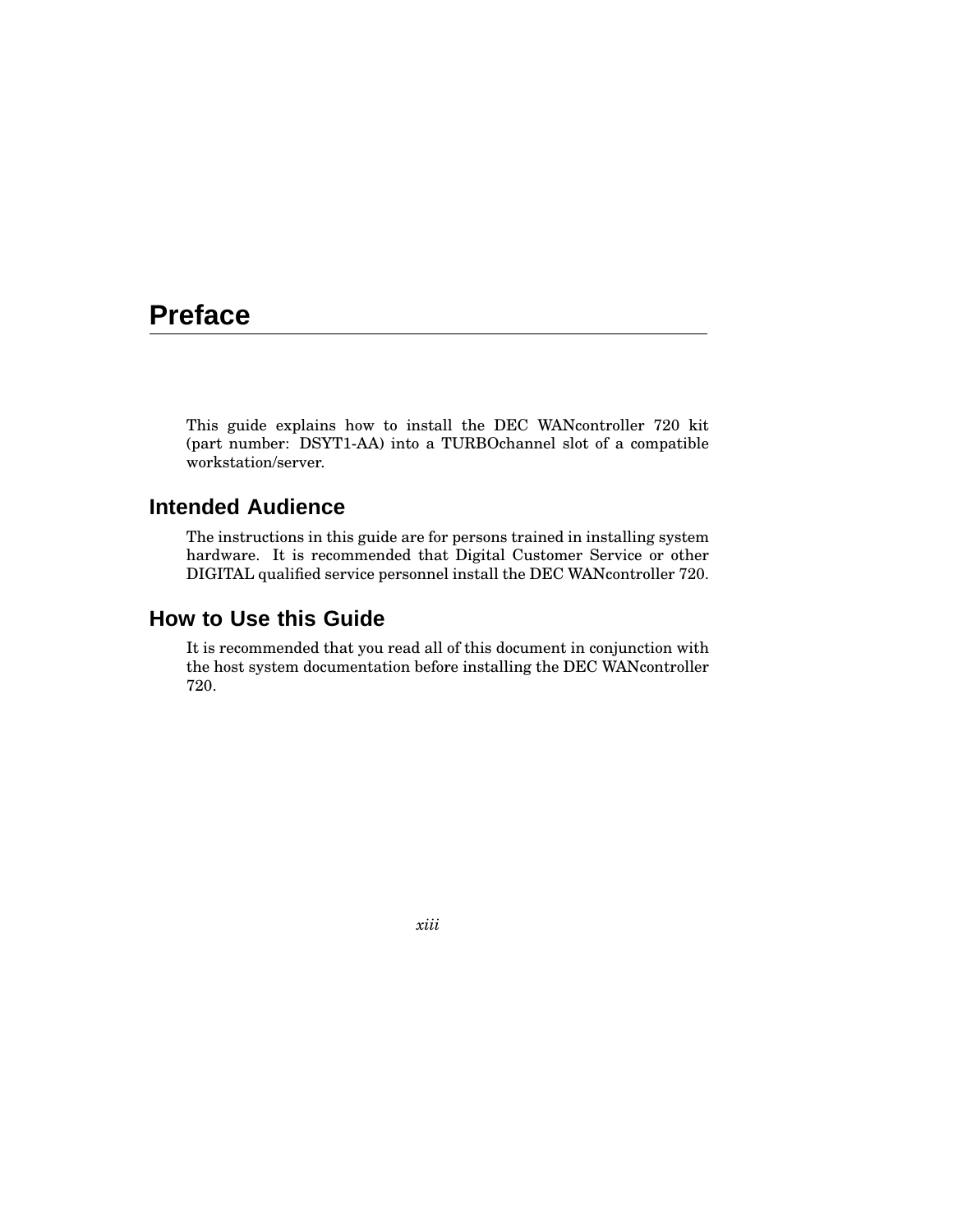### **Structure of this Document**

This document is organized as follows:

**Chapter 1, Introduction** — Provides a general description of the DEC WANcontroller 720 and lists the contents of the DEC WANcontroller 720 kit.

**Chapter 2, Installation** — Describes how to install and remove, power up, and verify the operation of the DEC WANcontroller 720. This chapter also provides information about how to configure the software.

**Chapter 3, Troubleshooting** — Describes how to troubleshoot the installation using loopback connectors and how to interpret error messages.

**Appendix A, Specifications** — Provides the DEC WANcontroller 720 specifications.

**Appendix B, Options** — Provides a list of optional cables and loopback connectors.

**Appendix C, United Kingdom Specifications** — Provides information specific to installations in the United Kingdom.

### **Related Documents**

- *DEC WAN Device Drivers for ULTRIX Installation Guide*
- *DEC WAN Device Drivers for ULTRIX Application Programmer's Guide*
- *NCL Reference Manual*
- Documentation for the host system into which the DEC WANcontroller 720 is being installed
- Documentation for the installation and configuration of the network protocol to be used

*xiv*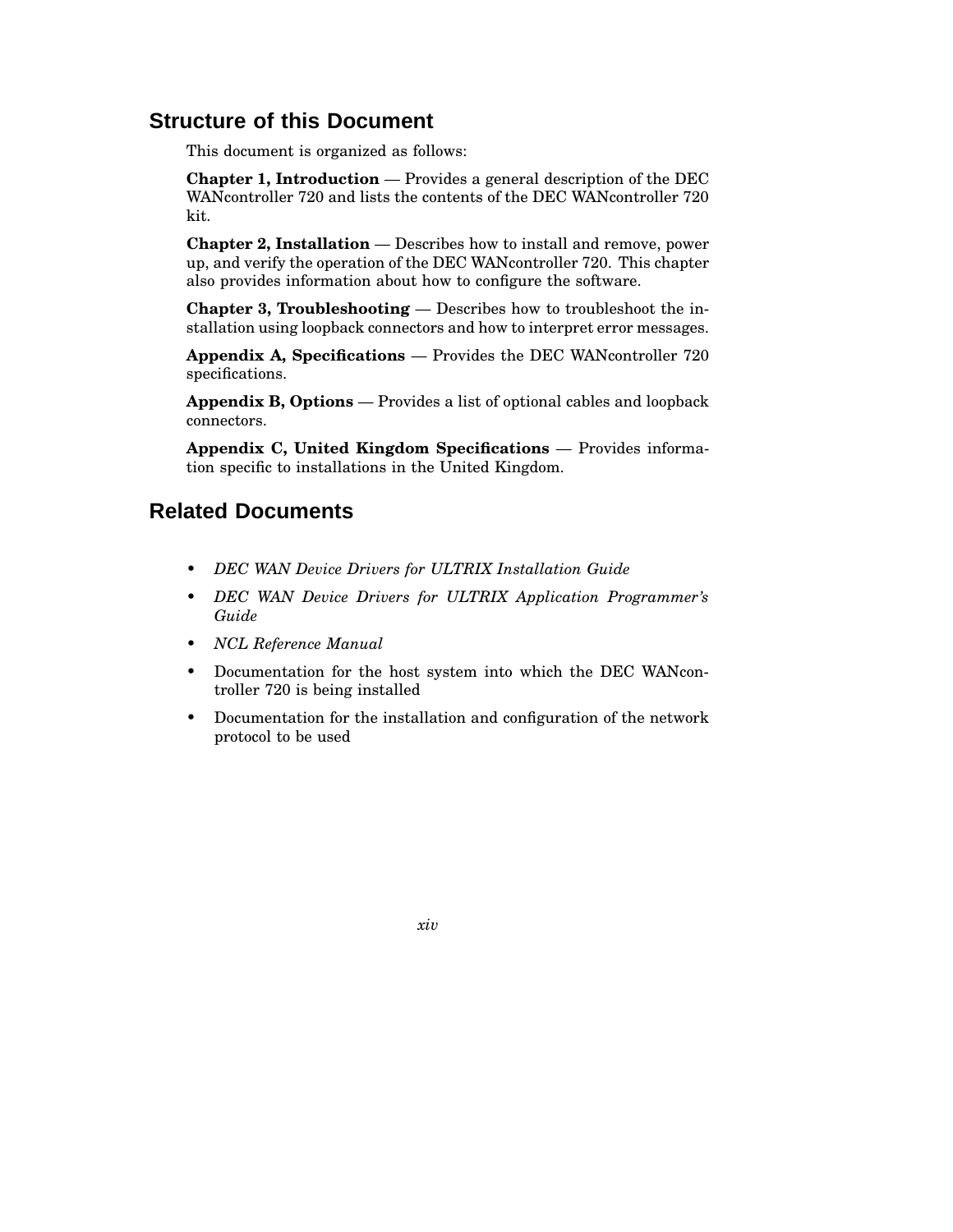## **Conventions**

The following conventions are used in this guide.

| <b>Convention Meaning</b> |                                                                                                          |
|---------------------------|----------------------------------------------------------------------------------------------------------|
| italic                    | Italic type in code examples denotes commands entered by the<br>user.                                    |
| <b>Bold</b>               | Denotes a utility in the software installation procedure.                                                |
| <b>NOTE</b>               | Note that calls attention to any item of information that may be<br>of special importance to the reader. |
| <b>CAUTION</b>            | Note that contains information to prevent damage to the<br>equipment.                                    |
| <b>WARNING</b>            | Note that contains information to prevent personal injury.                                               |

## **FCC USER STATEMENT**

#### **NOTICE:**

This equipment generates, uses, and may emit radio frequency energy. The equipment has been type tested and found to comply with the limits for a Class A computing device pursuant to Subpart J of Part 15 of FCC rules, which are designed to provide reasonable protection against such radio frequency interference. Operation of this equipment in a residential area may cause interference in which case the user at his own expense will be required to take whatever measures may be required to correct the interference.

*xv*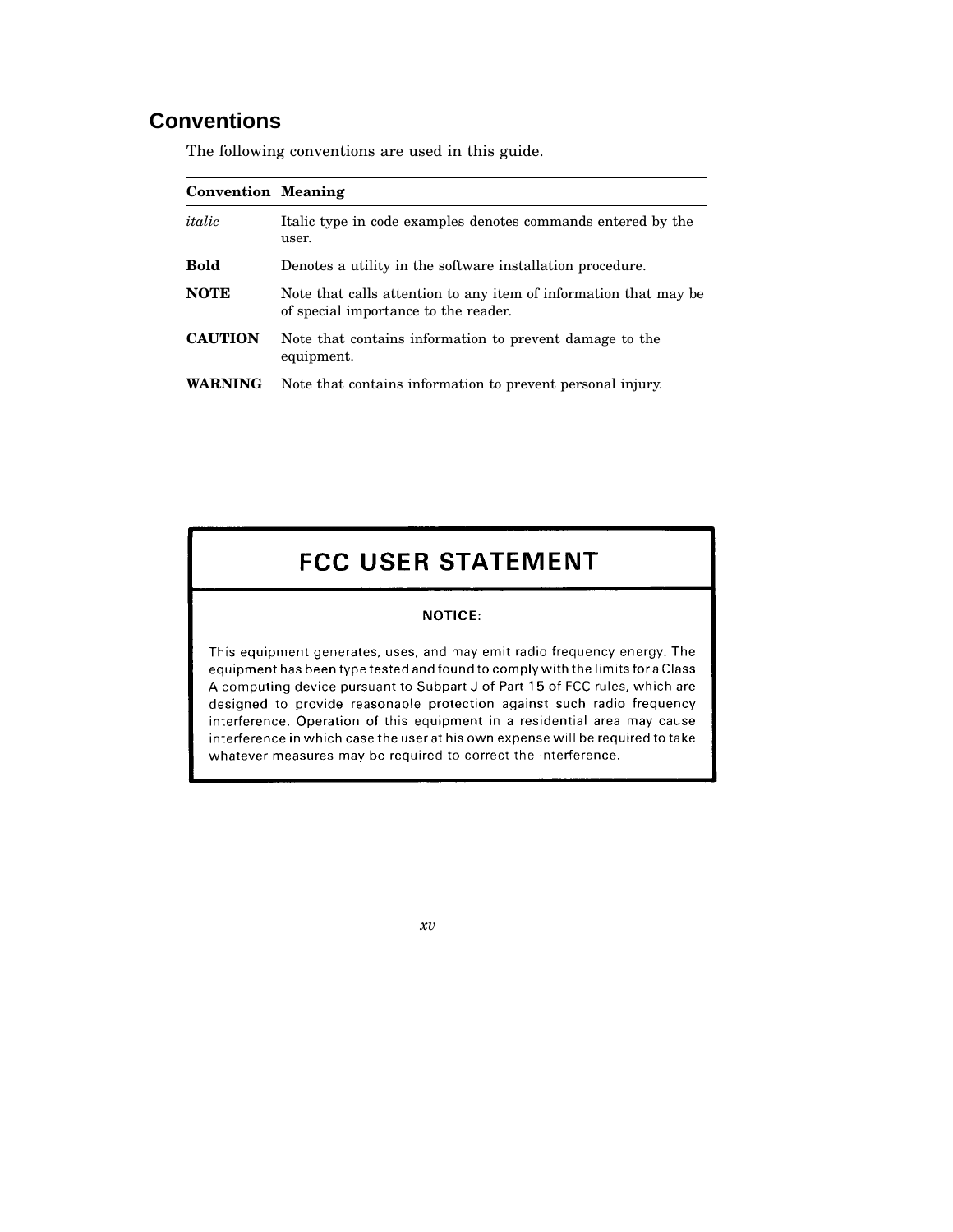## **Chapter 1**

## **Introduction**

This chapter describes the DEC WANcontroller 720 module and the contents of the DEC WANcontroller 720 kit (part number: DSYT1-AA).

### **1.1 Overview**

The DEC WANcontroller 720 is a two-line synchronous communications interface module that plugs into a TURBOchannel slot of a compatible workstation/server.

The DEC WANcontroller 720 is currently supported on the following systems:

- DECsystem/DECstation 5000 models 120, 125, 133, 200, and 240
- DECsystem 5900
- Personal DECstation 5000 models 20, 25, and 33

Additional information concerning DIGITAL systems that are compatible with the DEC WANcontroller 720, TURBOchannel specifications, and system configurations may be obtained from your local DIGITAL sales office or representative.

The DEC WANcontroller 720 supports X.25, Systems Network Architecture (SNA), Transmission Control Protocol/Internet Protocol (TCP/IP), and DECnet protocols under ULTRIX Version 4.2A or higher. The module provides two synchronous lines at up to 64 kilobits per second (kb/s), or one line at up to 1.544 megabits per second (Mb/s) or up to 2.048

*Introduction 1–1*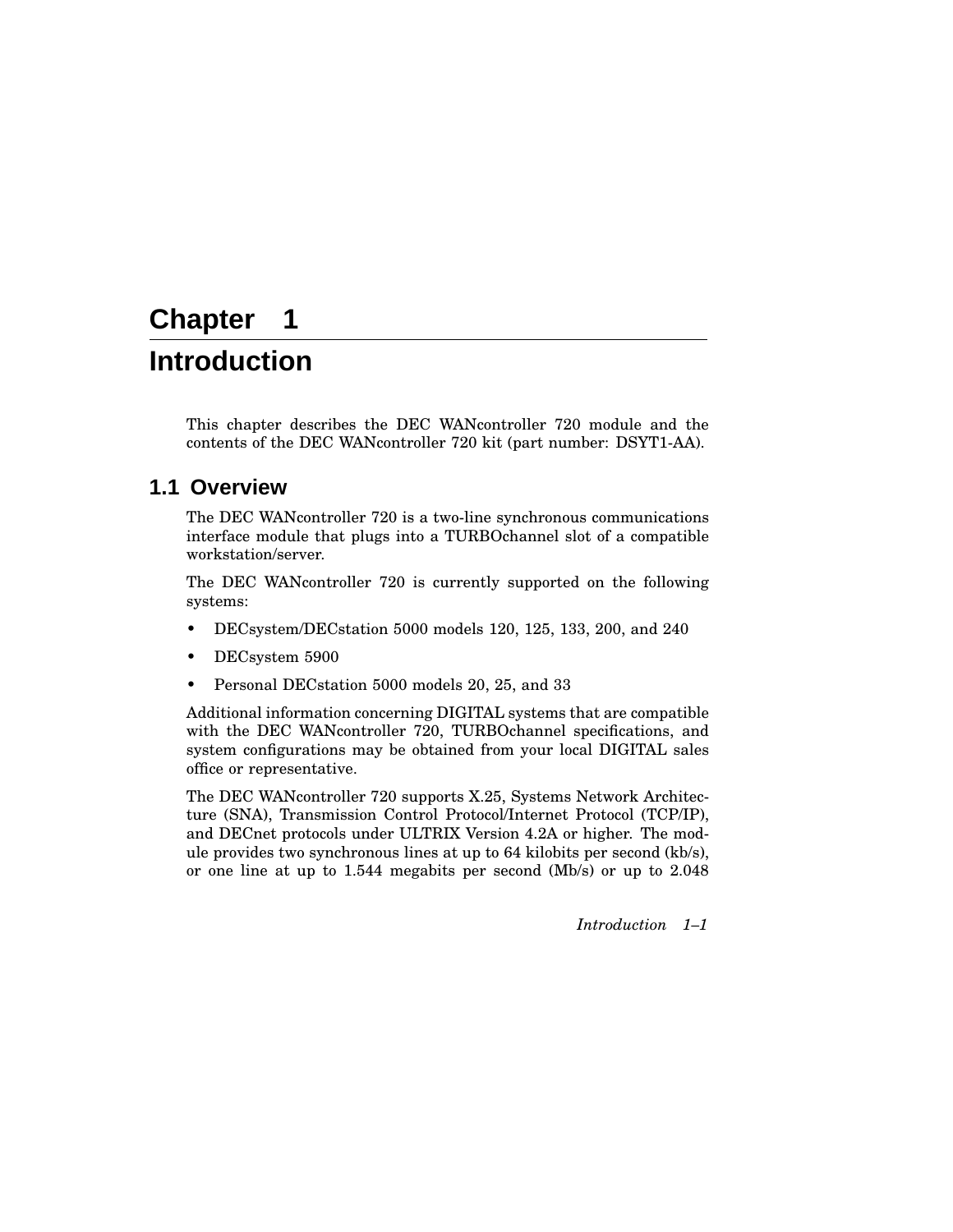Mb/s. This allows specific standalone workstations to communicate at high speeds over a wide area network (WAN).

## **1.2 DEC WANcontroller Kit (DSYT1-AA)**

Before installing the DEC WANcontroller 720 kit, make sure that you have all the items listed below.



#### **CAUTION**

**Static electricity can damage modules and electronic components. Digital recommends using a grounded antistatic wrist strap and a grounded work surface when handling any modules.**

- DEC WANcontroller 720 module shipped in an antistatic bag, part number: 70-29654-01
- Adapter cable, part number: 17-03504-01
- 100-pin loopback connector, part number: 12-38217-01
- Bag of hardware containing two screws and two spacers
- *DEC WANcontroller 720 Installation Guide*, part number: EK-DW720-IN

If any item is missing or damaged, immediately contact your DIGITAL sales representative and delivery agent. Save all shipping materials in case any item needs to be returned.

*1–2 Introduction*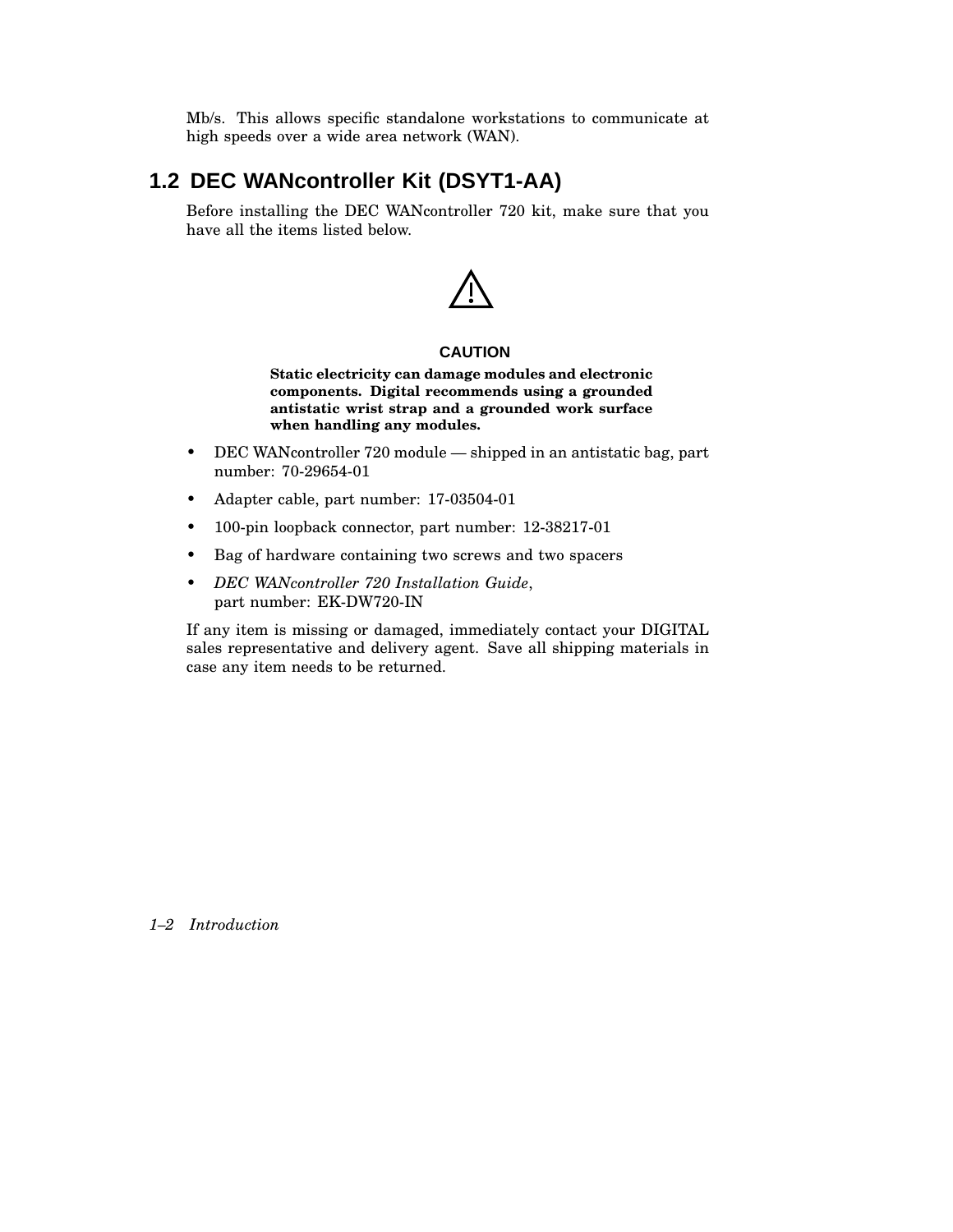## **Chapter 2**

## **Installation**

This chapter describes:

- Installation prerequisites
- Hardware installation
- Software installation

## **2.1 Installation Prerequisites**

The following sections list the hardware, software, tools and documentation that are required before beginning the DEC WANcontroller 720 installation.

### **2.1.1 Tools and Documentation**

The tools and documentation required to install the DEC WANcontroller 720 kit include:

- Medium flat-blade screwdriver
- Medium, Phillips screwdriver
- Antistatic wrist strap
- Host documentation
- *DEC WAN Device Drivers for ULTRIX Installation Guide*
- Network protocol documentation

*Installation 2–1*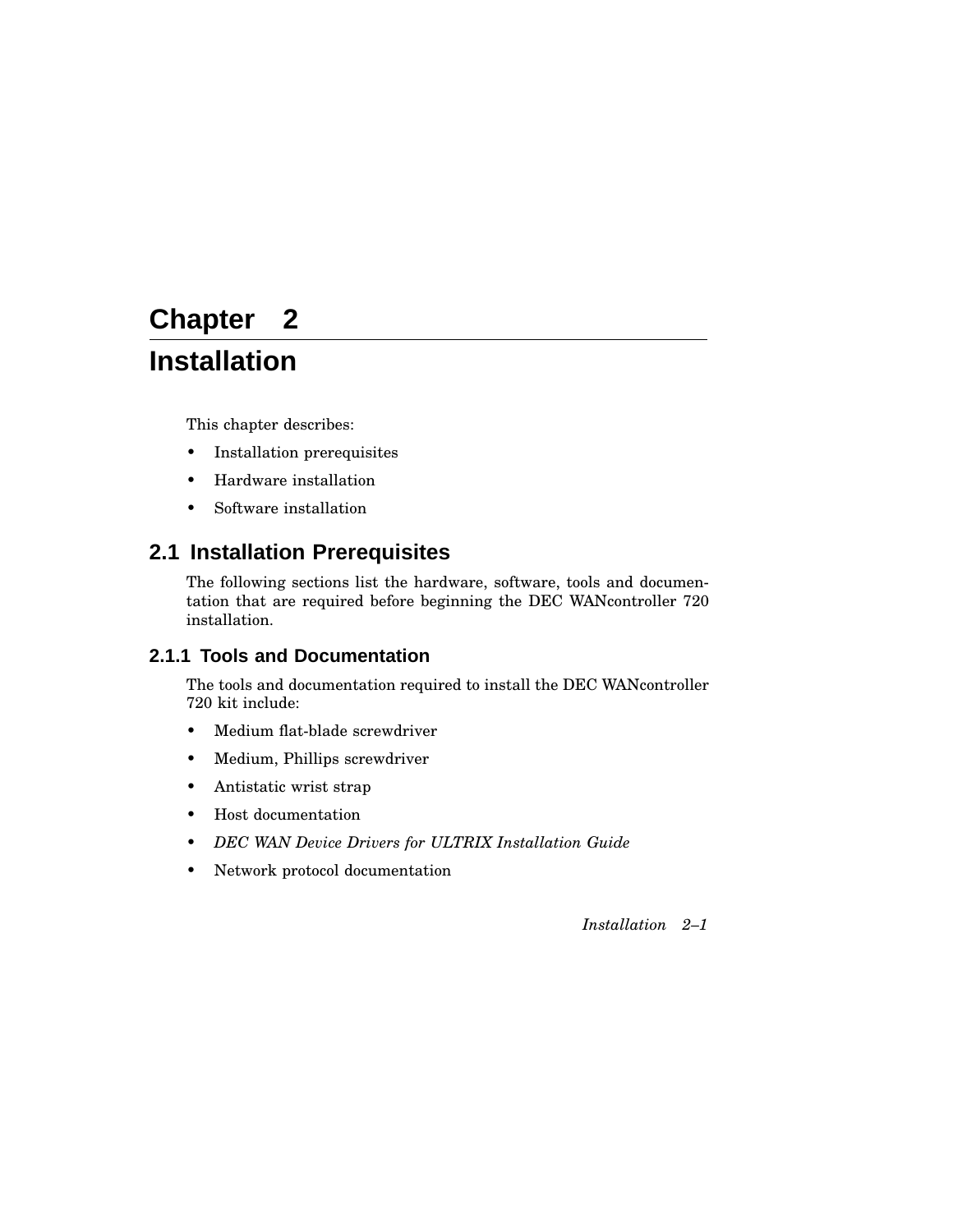The host documentation provides the specific instructions on how to gain access to the TURBOchannel slots where the DEC WANcontroller 720 module will be installed.

#### **2.1.2 Hardware**

The hardware required to install the DEC WANcontroller 720 kit includes:

- One of the supported workstations/servers (refer to Section 1.1)
- Access to a load device
- Approximately 100 kilobytes of disk space
- A recommended minimum of 16 megabytes of system memory (for your host system to achieve maximum performance using the DEC WANcontroller 720 product)
- Optional interface cables (see Appendix B)

### **2.1.3 Software**

In order to use this product, the following software must be installed on your system:

- Version 4.2A or higher of ULTRIX
- Version 2.1A or higher of the DEC WAN Device Drivers for ULTRIX

### **2.2 Hardware Installation**

This section describes the following:

- Gaining Access to the TURBOchannel Slots (Section 2.2.1)
- Installing the DEC WANcontroller 720 Kit (Section 2.2.2)
- Removing the Module (Section 2.2.3)

#### *2–2 Installation*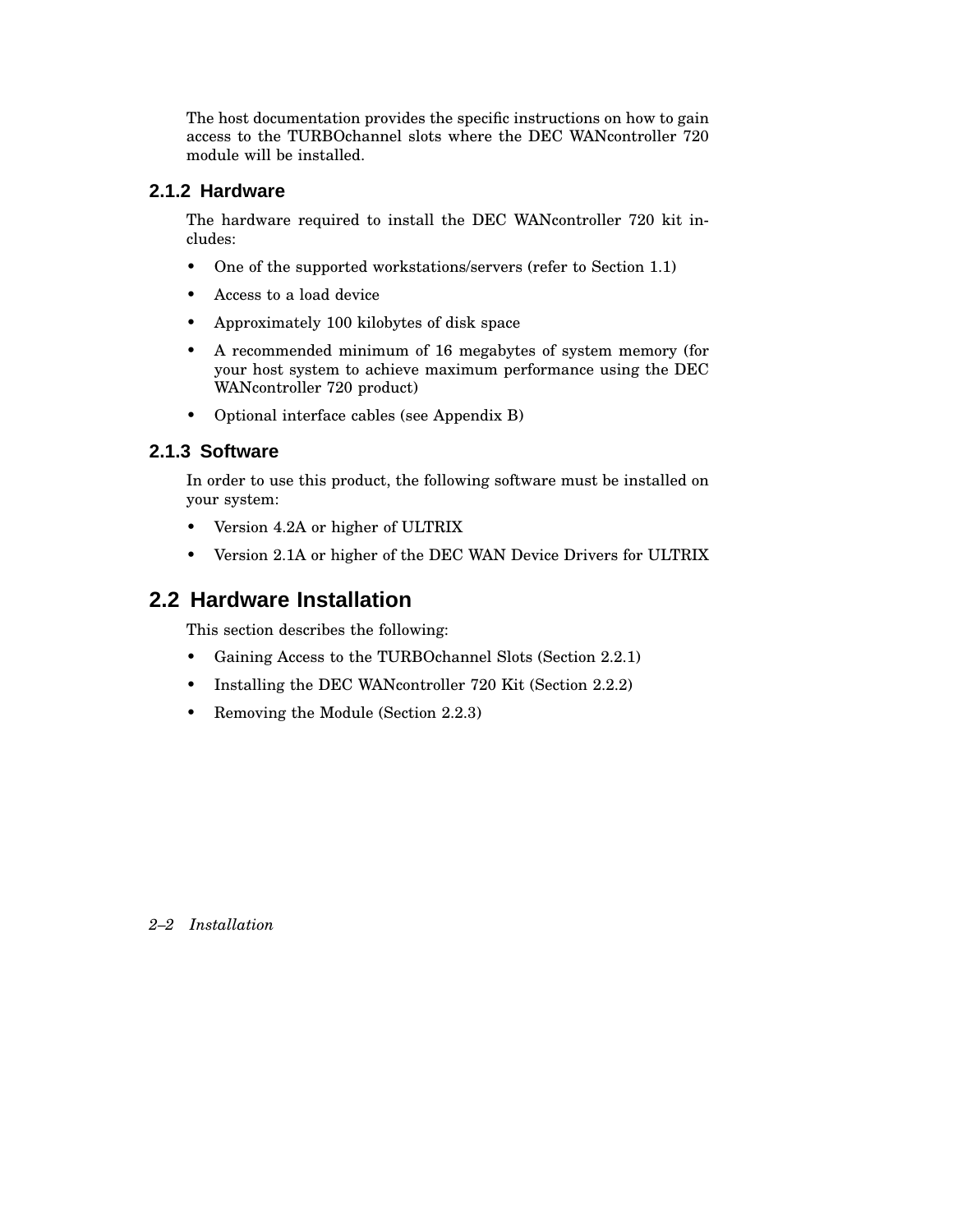#### **2.2.1 Gaining Access to the TURBOchannel Slots**



#### **WARNING**

**Certain systems are not designed for user installation of TURBOchannel options. Refer to your system documentation before attempting to perform the installation yourself. Personal injury or damage to system components can occur due to improper installation.**

Depending on your system, the TURBOchannel slots are located in either the system unit or in a system expansion box. To gain access to the TURBOchannel slots in your system, proceed as follows:



#### **CAUTION**

**Turning off system power during system operation can corrupt the system media. Always shut down the system software first.**

- 1. Shut down the system software according to your system software documentation.
- 2. Turn off the system power.
- 3. Gain access to your system TURBOchannel slots by following the instructions in your host system manual.

*Installation 2–3*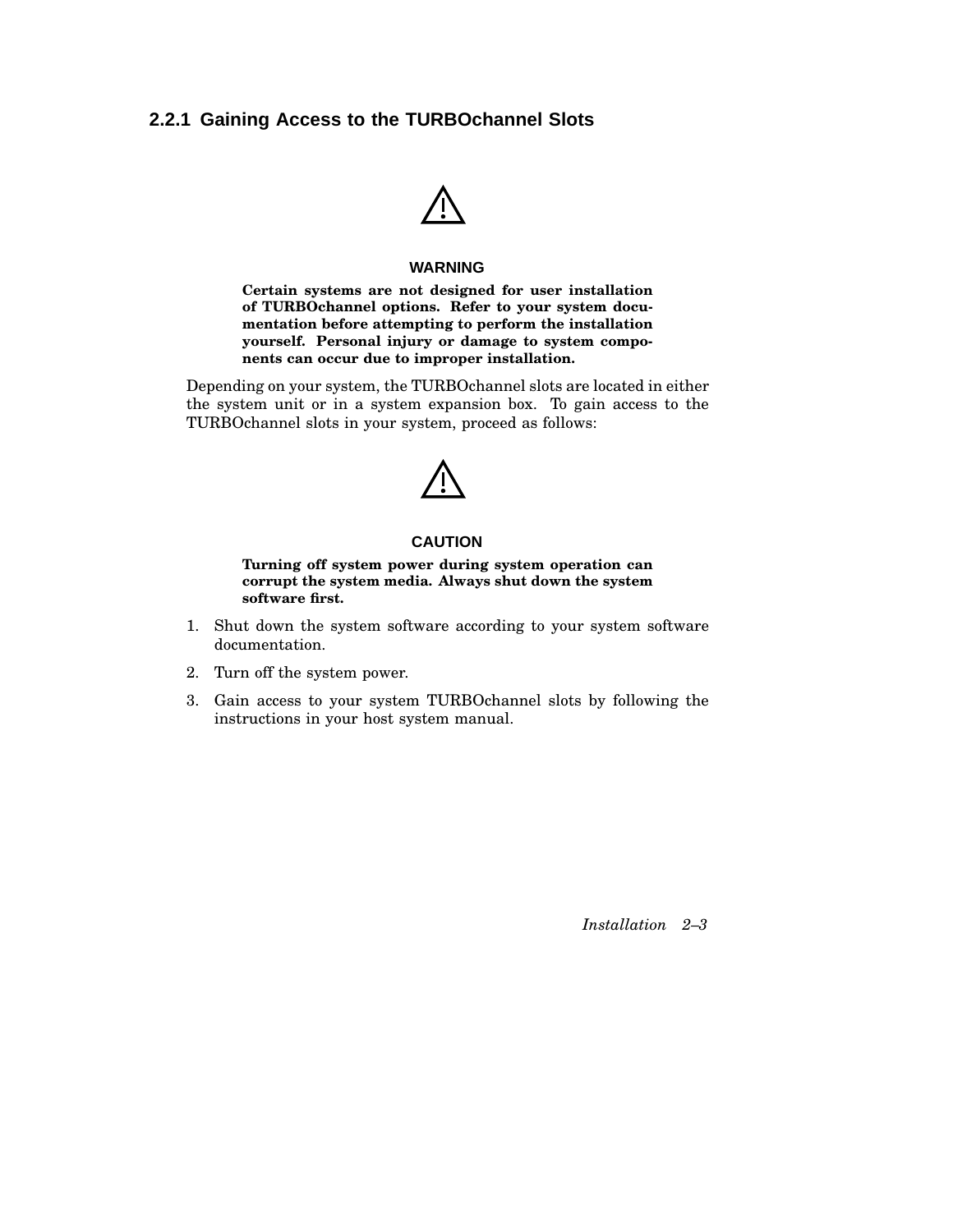#### **2.2.2 Installing the DEC WANcontroller 720 Kit**

To install the DEC WANcontroller 720 kit, refer to Figure 2–1 and proceed as follows:



#### **CAUTION**

**Static electricity can damage modules and electronic components. Digital recommends using a grounded antistatic wrist strap and a grounded work surface when handling any modules.**

- 1. Before handling any modules inside a workstation or removing any static-sensitive materials from an antistatic bag:
	- a. Place the antistatic wrist strap around your wrist.
	- b. Attach the lead from the wrist strap to the chassis of your system unit for a good ground connection.
- 2. Remove and save the screws and metal plate (plate not shown in Figure 2–1) covering the opening of the TURBOchannel slot  $\bullet$  that you plan to use.
- 3. Insert the 100-pin connector  $\bullet$  end of the module  $\bullet$  into the TURBOchannel bulkhead slot  $\bullet$ . Then plug the connector on the bottom of the module  $\bm{\Theta}$  into the option slot connector  $\bm{\mathbb{O}}$ , and firmly push down on the module  $\bm{\Theta}$  to ensure a good electrical connection.
- 4. Fasten the 100-pin connector  $\bullet$  end of the module  $\bullet$  to the chassis **O** using the two screws saved in step 2.

#### **NOTE**

**Ensure that the screws are tight so that there is a good electrical connection between the connector and the chassis of your system unit.**

5. Locate the parts bag containing two screws  $\bullet$  and two spacers  $\bullet$ .

#### *2–4 Installation*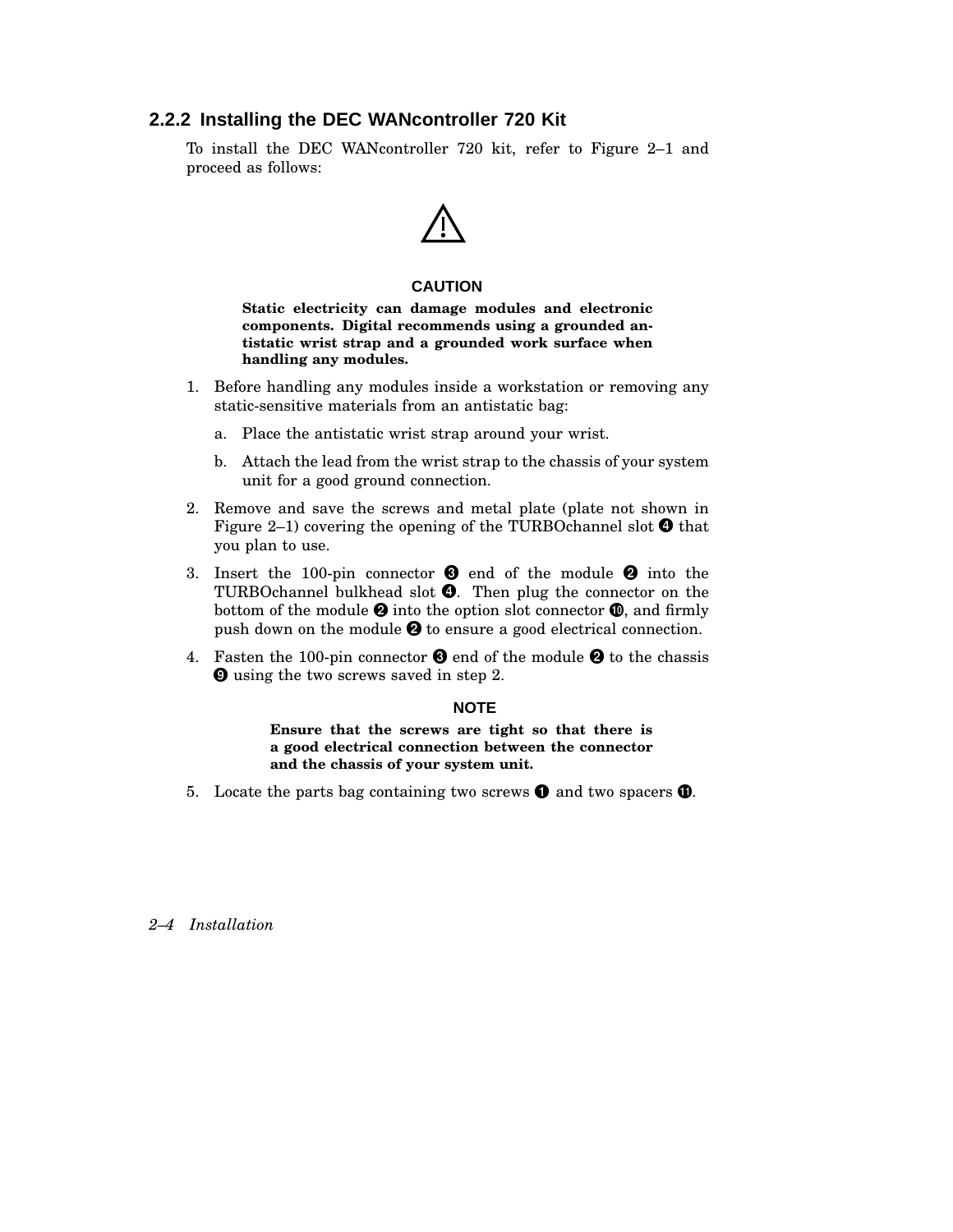



Module  $\bm{\Theta}$  shown is being installed in slot 0  $\bm{\Theta}$ . Module  $\bm{\Theta}$  can be installed in slot 0, 1 or 2  $\bm{\Theta}$  if not occupied.

*Installation 2–5*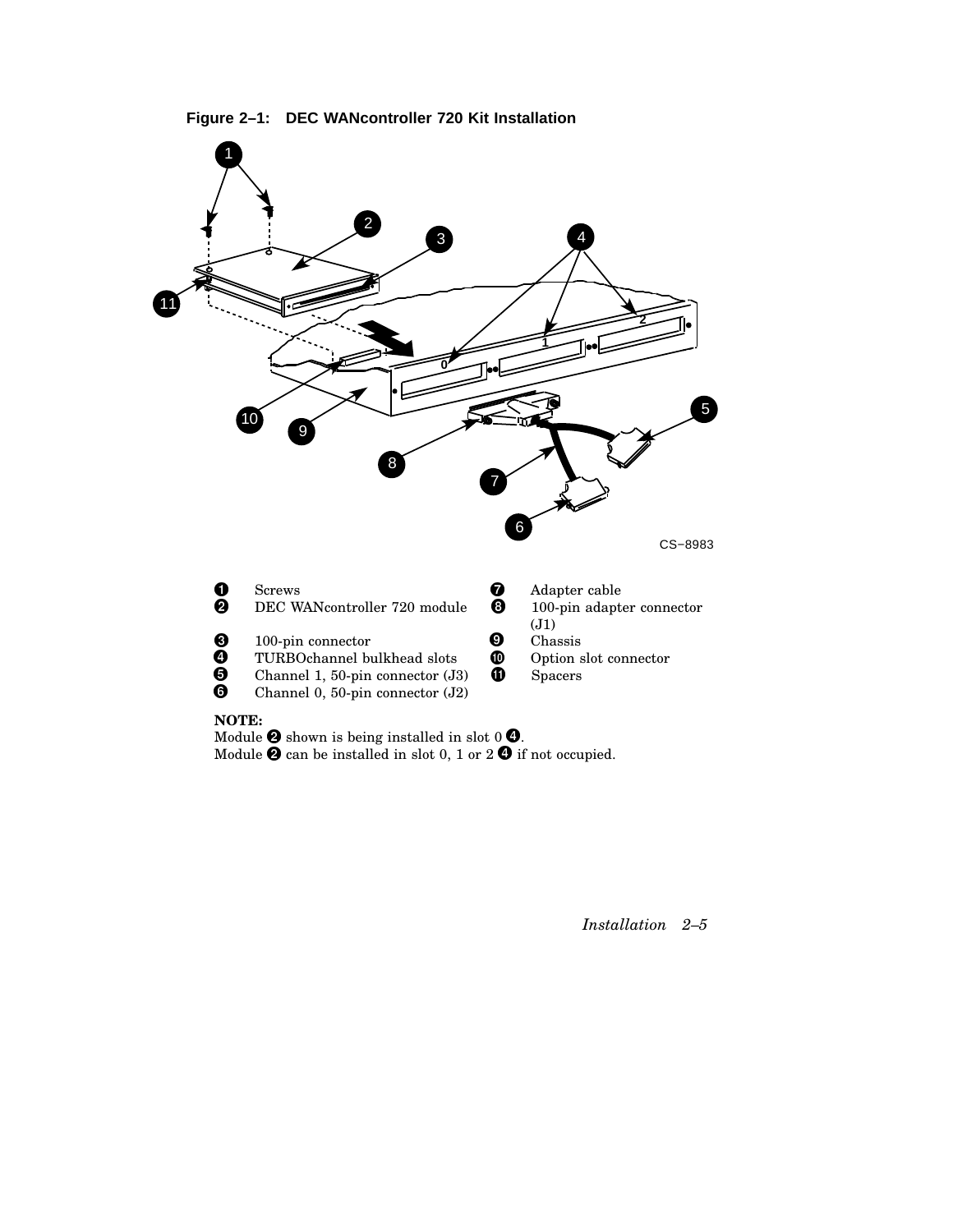- 6. Insert two spacers  $\blacksquare$  between the circuit boards of the module  $\blacksquare$ .
- 7. Insert the two screws  $\bullet$  through the circuit boards and spacers  $\bm{0}$  and fasten down the rear of the module  $\bm{0}$  to two standoffs (not shown) on either side of the option slot connector  $\mathbf{C}$ .
- 8. Locate the adapter cable  $\bullet$  shipped with the DEC WAN controller 720 module. Plug the 100-pin adapter connector  $\Theta$  into the 100-pin connector  $\Theta$ . Secure the 100-pin adapter connector  $\Theta$  using its two screws.
- 9. If you are installing more than one DEC WANcontroller 720 module, repeat steps 1 through 8 to install each module. Depending on the system, up to three modules can be installed.
- 10. Close the system following the instructions in your system manual.
- 11. Turn on the system power and observe the system monitor. The system executes a self-test on each module installed. As each module is tested, a one-line message is displayed indicating the module being tested. The test is successful when there are no error messages and the system monitor displays the boot prompt.

Example:

>>

#### **NOTE**

**If your system is set to autoboot, you may not see the >> prompt. If so, log in as root and enter the command:** *shutdown -h now***. This brings you back to the >> prompt.**

To ensure that the system ran the test on the new module, type *cnfg* at the *>>* prompt. If the system recognized the module and ran the test, a message is displayed.

Example:

0: DSYT1-AA DEC V1.00 TCF0 (Two-Port Sync WANcontroller)

The message above indicates that the system recognized and tested a DEC WANcontroller 720 module (*Two-Port Sync WANcontroller*) in option slot 0 (*0:*).

*2–6 Installation*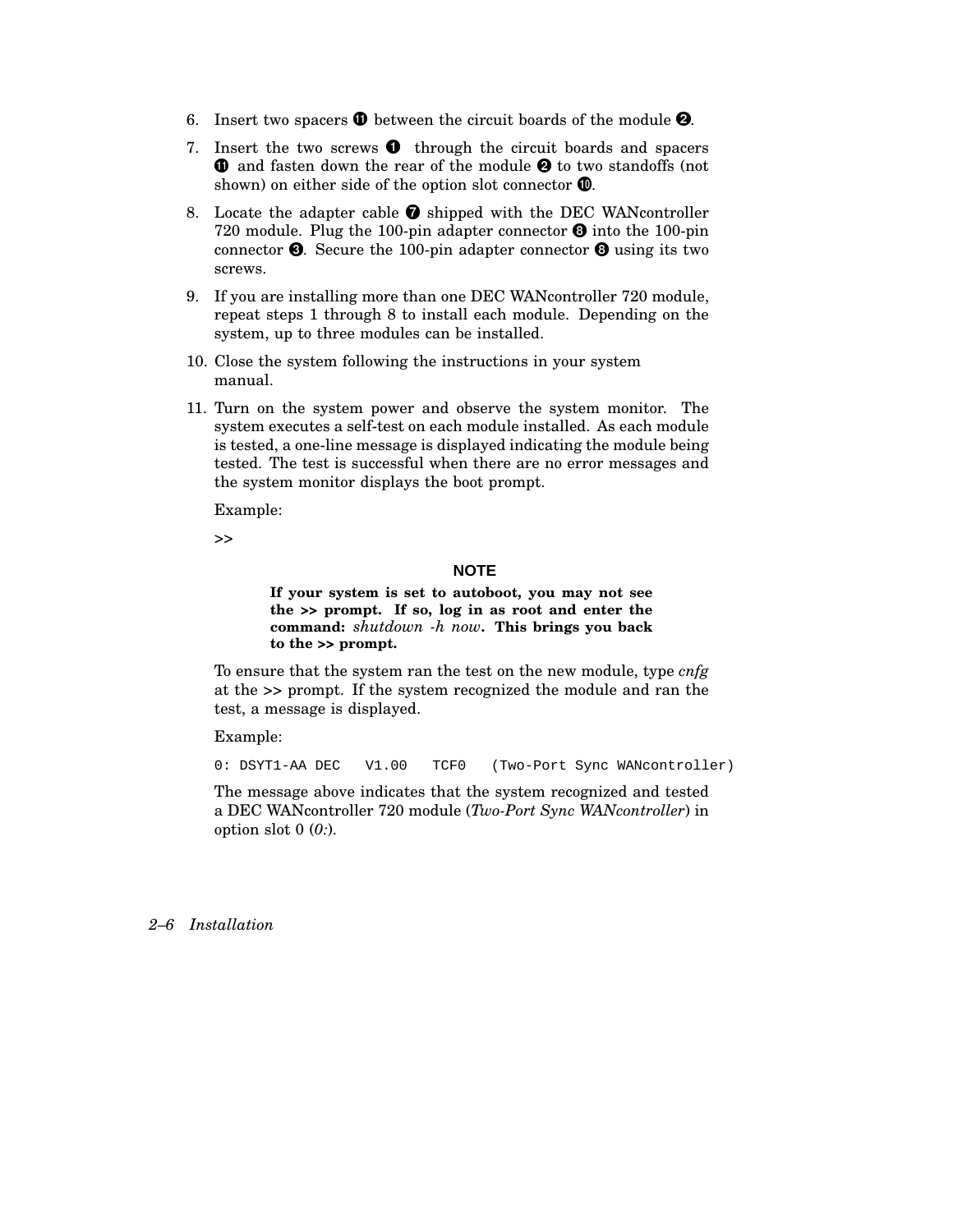If a similar message is not displayed, the system **did not** recognize the module. Reinstall or replace the module (refer to Section 2.2.3 for the module removal procedure).

#### **NOTE**

#### **If the self-test is successful, you may want to verify the 100-pin connector and adapter cable as detailed in Chapter 3 before proceeding to step 12.**

If the self-test is successful, proceed to step 12.

If the self-test detects an error, an error message is displayed indicating which module failed the test. Depending on the system used, the error messages may vary. The following example of an error message was generated by a DECstation 5000 Model 120 system.

#### Example:

?TFL: 0/iram (B0050000= AA2A, sb AAAA) [DSYT1-AA]

The message above indicates that the module (*[DSYT1-AA]*) installed in TURBOchannel slot 0 (*0/*) is the failed module. Refer to Chapter 3, Troubleshooting, for additional information.

If the system detects an error, turn off the system power and replace the defective module (refer to Section 2.2.3 for the module removal procedure).

- 12. Turn off system power.
- 13. Connect the channel 0, 50-pin connector  $\bullet$  and the channel 1, 50-pin connector  $\Theta$  to the network interface using the appropriate optional cables (not supplied with the kit). Refer to Appendix B for a list of the optional cables.
- 14. To complete the installation, proceed to Section 2.3 for software installation.

*Installation 2–7*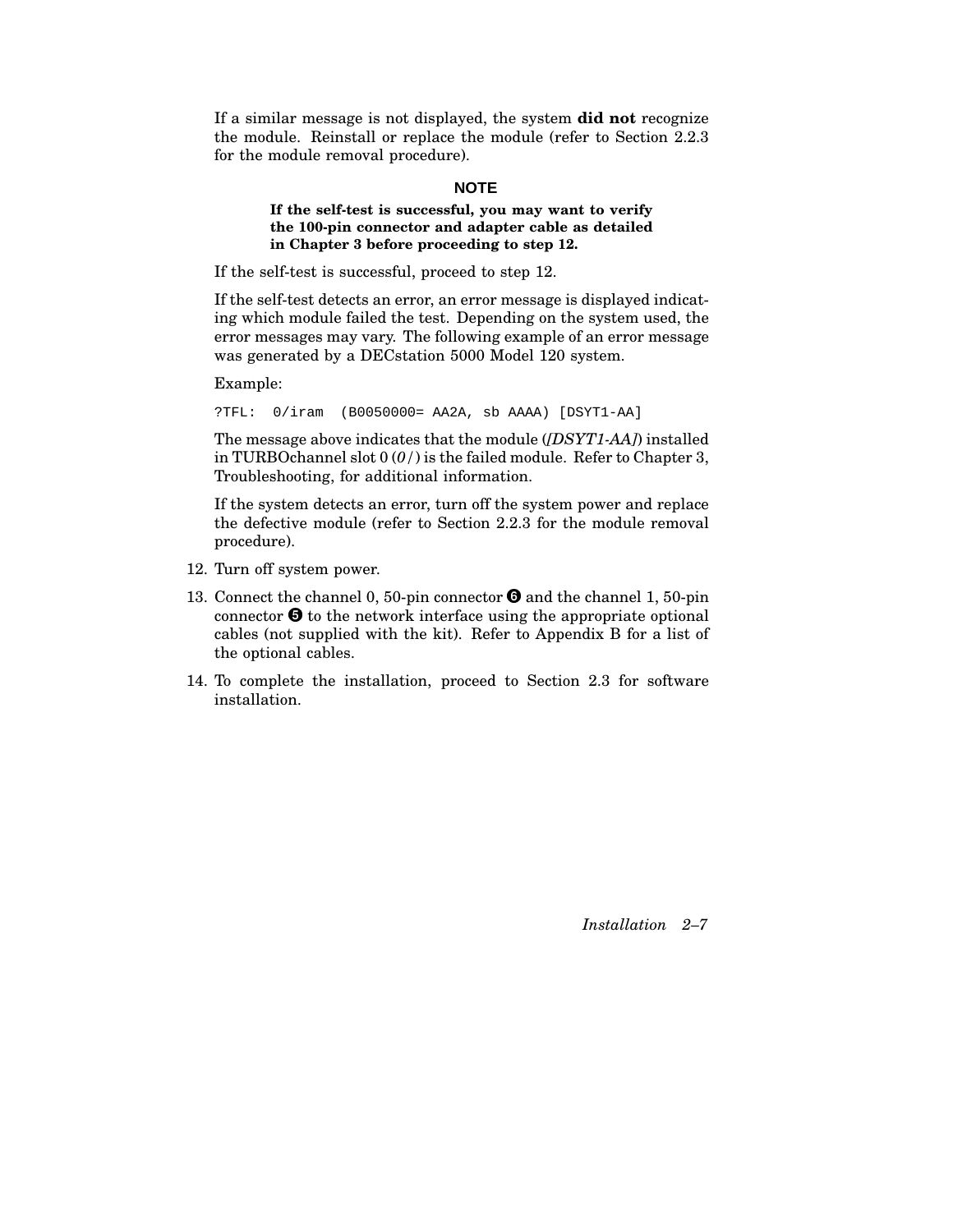### **2.2.3 Removing the Module**

Perform the following procedure to remove the DEC WANcontroller 720 module from your system:



#### **CAUTION**

**Turning off system power during system operation can corrupt the system media. Always shut down the system software first.**

- 1. If you have software running on your system, shut down the software following the instructions supplied with your system.
- 2. Turn off system power.
- 3. Remove the cover from the system (refer to your system manual).



#### **CAUTION**

**Static electricity can damage modules and electronic components. Digital recommends using a grounded antistatic wrist strap and a grounded work surface when handling any modules.**

- 4. Place the loop of the antistatic wrist strap around your wrist and attach the lead from the wrist strap to the chassis of your system unit for a good electrical connection.
- 5. Refer to Figure 2–1, and remove the adapter cable  $\bullet$  from the 100pin connector  $\bm{\Theta}$  end of the module  $\bm{\Theta}$ .
- 6. Remove the two screws fastening the 100-pin connector  $\bigcirc$  end of the module  $\Theta$  to the chassis  $\Theta$  (see Figure 2–1).

*2–8 Installation*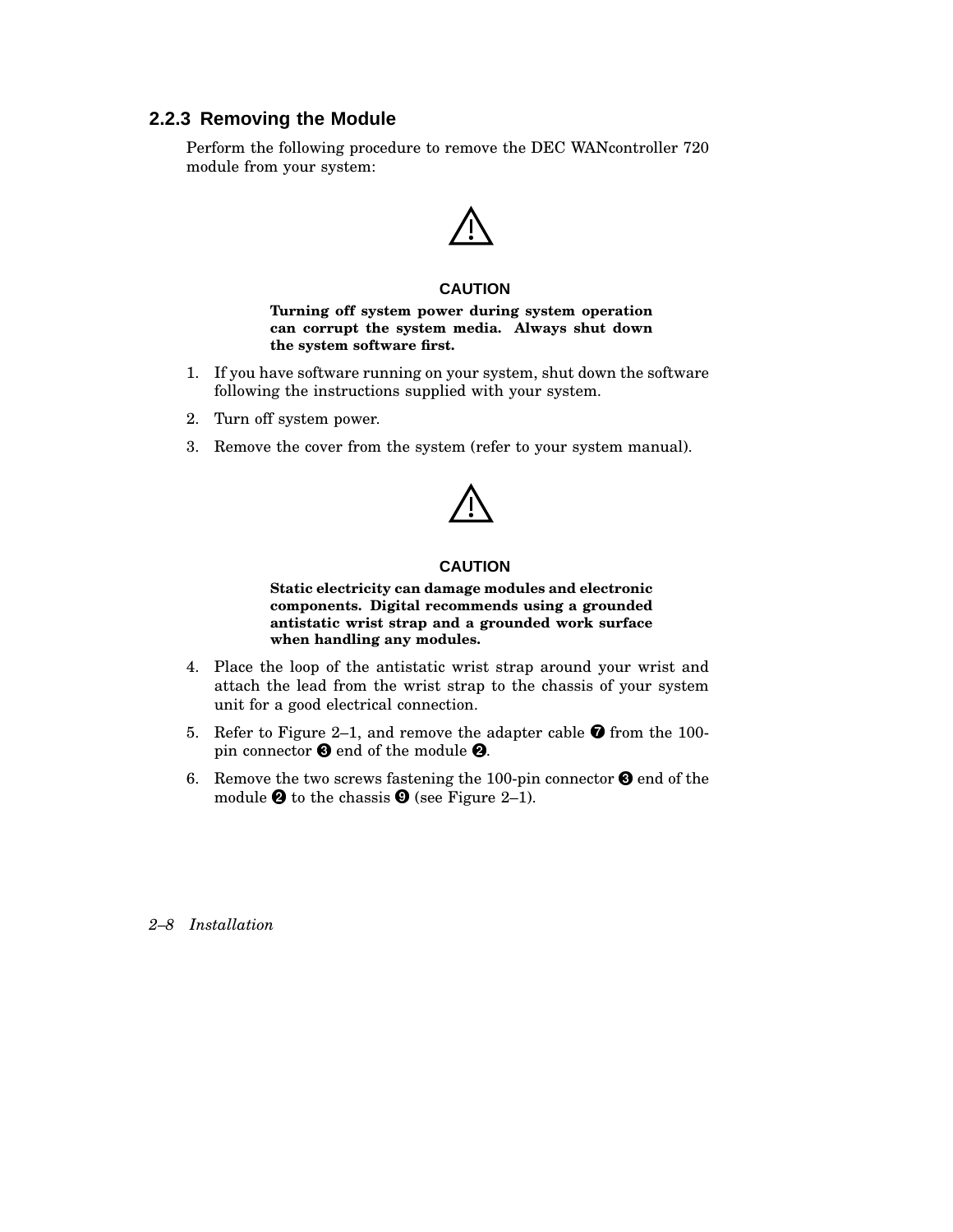

#### **CAUTION**

#### **When performing the following steps, ensure that any screws or spacers falling into the system are removed to prevent damage to the system.**

- 7. Loosen the two screws  $\bullet$  to release the rear of the module  $\bullet$  (see Figure 2–1). Leave the screws in place through the two circuit boards to prevent loosing the spacers  $\mathbf 0$  when removing the board in the next steps (see Figure 2–1).
- 8. Carefully pull the module  $\bullet$  straight up enough to unplug it from the option slot connector  $\mathbf{C}$  (see Figure 2–1).
- 9. Pull the module away from the TURBOchannel bulkhead slot  $\bm{\Theta}$  and remove the module  $\Theta$  from the chassis  $\Theta$  (see Figure 2–1).
- 10. If the module is going to be reinstalled or replaced, go to Section 2.2.2. If the module is not going to be reinstalled or replaced, reattach the metal cover to the empty slot on the rear of the chassis using the two screws that attached the 100-pin connector  $\Theta$  end of the module  $\Theta$ to the chassis  $\mathbf{\Theta}$ .

*Installation 2–9*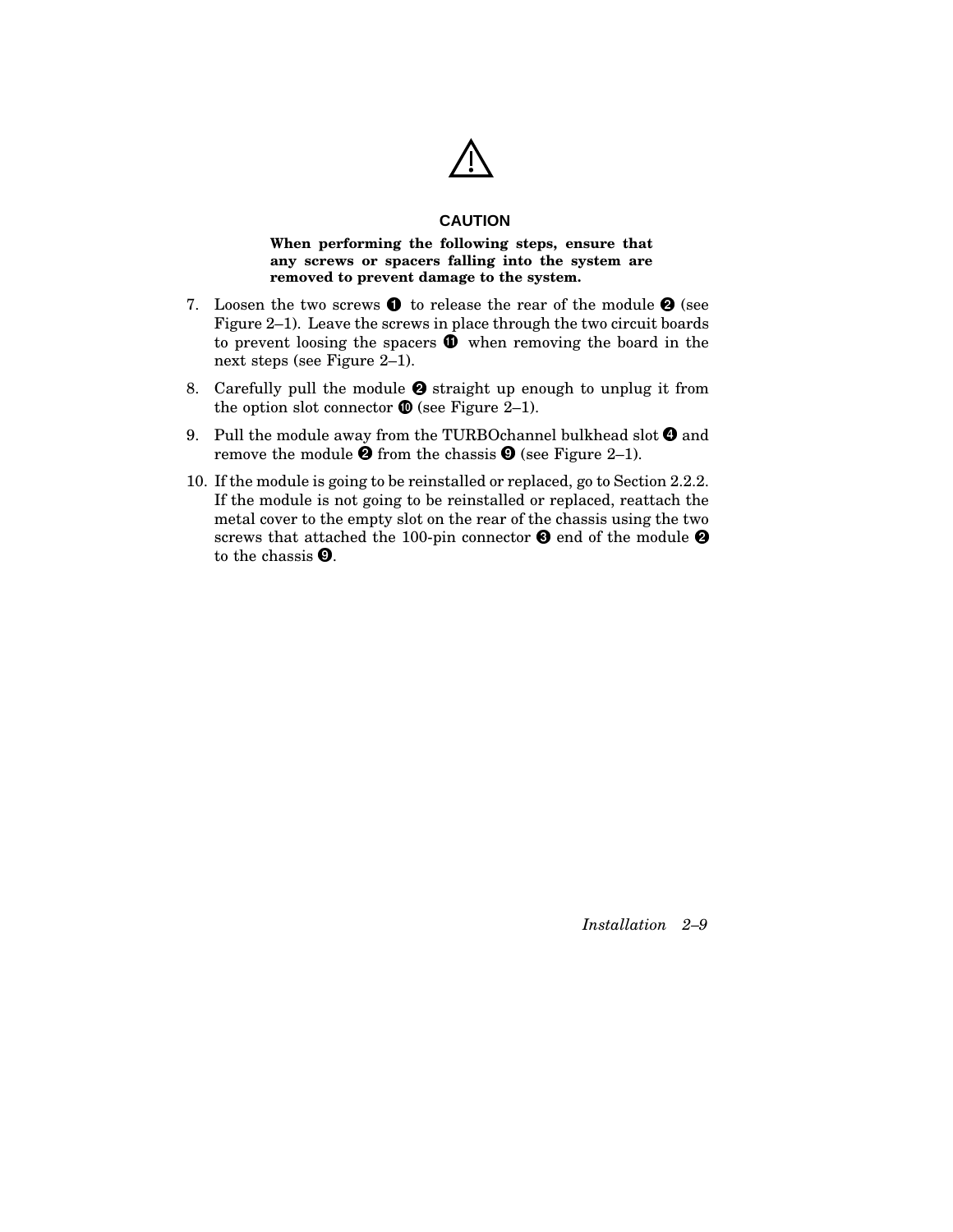### **2.3 Software Installation**

The software installation consists of the following:

- 1. Installing Version 2.1A or higher of the DEC WAN Device Drivers for ULTRIX. (Refer to the *DEC WAN Device Drivers for ULTRIX Installation Guide*.)
- 2. Running the DEC WAN Device Drivers Installation Verification Procedure with or without loopbacks. (Refer to the *DEC WAN Device Drivers for ULTRIX Installation Guide*.)
- 3. Installing and configuring one of the supported network protocols (Refer to the documentation supplied with the protocol you install, for example: X.25, SNA, DECnet, and TCP/IP.)
- 4. Optionally configuring the line characteristics using the **ncl** utility (Refer to the *NCL Reference Manual*.)

### **2.3.1 Verifying the Prerequisite and WAN Device Driver Software**

To verify that ULTRIX Version 4.2A or higher is installed on the system, proceed as follows:

- 1. Enter: *strings /vmunix | grep 'Rev\.'*
- 2. Check the screen display to ensure that the ULTRIX version installed is 4.2A or higher.

After installing the WAN Device Driver software, you can verify that DEC WAN Device Drivers for ULTRIX, Version 2.1A or higher, has been installed as follows:

- 1. Enter: */etc/setld -i*
- 2. Check the screen display to see that WDDBASE211 or higher is installed.

#### *2–10 Installation*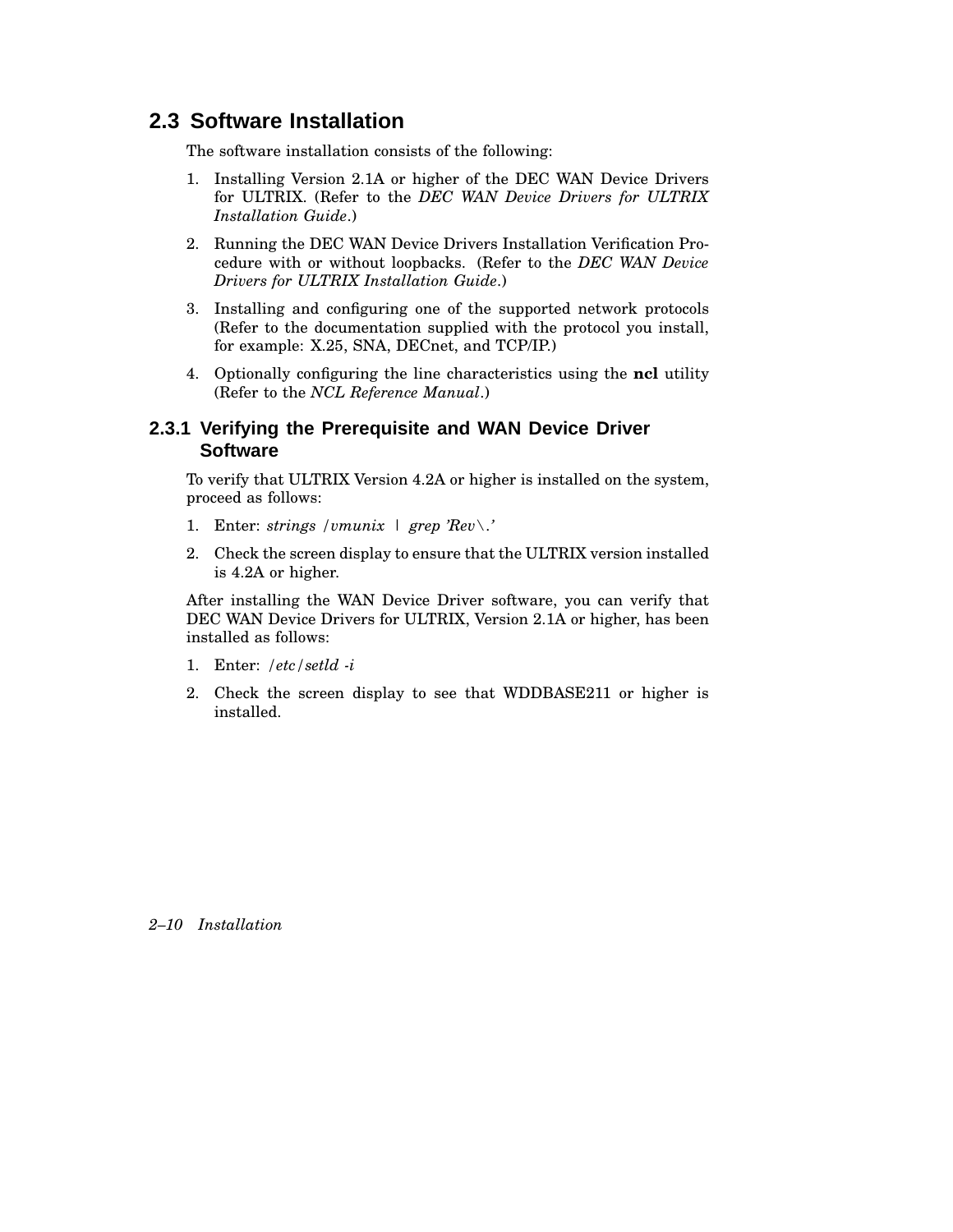#### **2.3.2 Configuring the Lines and Adding a New Module**

#### **NOTE**

#### **Every time a new DEC WANcontroller 720 module is added to your system, you must invoke the /usr/etc/wddsetup utility. For more information, refer to the** *DEC WAN Device Drivers for ULTRIX Installation Guide.*

When configuring the driver, consider the following information concerning supported datalink protocols, data speed in bits per second (b/s), interfaces, and the guidelines for selecting external and internal clocking.

The datalink protocols supported by the DEC WANcontroller 720 module are HDLC and SDLC.

The DEC WANcontroller 720 module operates only with interfaces complying with one of the following Electronic Industries Association (EIA) interface standards and Comite Consultatif International Telegraphique et Telephonique (CCITT) communications usage standards:

EIA 422, EIA 423, EIA 232, EIA 530, EIA 562, V.10, V.11, V.24, V.35, V.36

You can configure the software to set each DEC WANcontroller 720 line to operate independently using either an external or internal clock. Tables 2–1 and 2–2 list the number of input/output lines (1 or 2) that can be supported by a DEC WANcontroller 720 module, according to the data speed and the interface.

*Installation 2–11*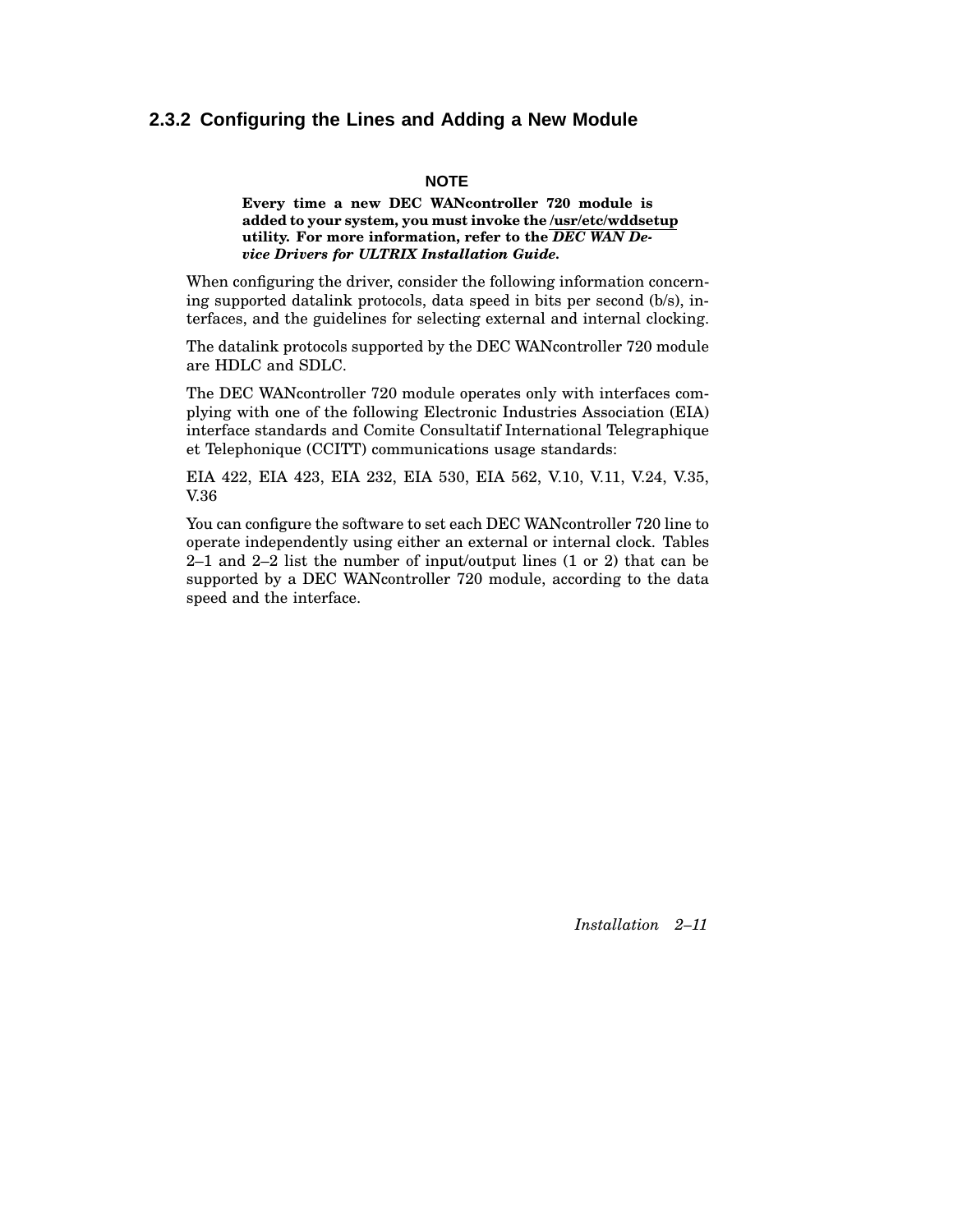| I/O<br><b>Lines</b> | Data Speed                                           | <b>Interface</b>                                                                     |
|---------------------|------------------------------------------------------|--------------------------------------------------------------------------------------|
| 1 only              | 1.2 kb/s to 64 kb/s or 1.544 Mb/s<br>or $2.048$ Mb/s | EIA 422/V.11/V.36<br>EIA 530                                                         |
| 2                   | Above $19.2$ kb/s to 64 kb/s                         | EIA 422/V.11<br>EIA 423/V.10<br><b>EIA 530</b><br>EIA 562/V.24, V.35                 |
| 2                   | 1.2 kb/s to $19.2$ kb/s                              | EIA 232/V.24<br>EIA 422/V.11<br>EIA 423/V.10<br><b>EIA 530</b><br>EIA 562/V.24, V.35 |

**Table 2–1: Guideline for Using External Clocking**

| I/O<br>Lines | Data Speed                 | <b>Interface</b>                                                              |
|--------------|----------------------------|-------------------------------------------------------------------------------|
| 1 only       | 1.536 Mb/s or $2.000$ Mb/s | EIA 422/V.11/V.36<br>EIA 530                                                  |
| 2            | $64 \text{ kb/s}$          | EIA 422/V.11/V.36<br>EIA 423/V.10<br><b>EIA 530</b><br>EIA 562/V.24, V.35     |
| 2            | $19.2 \text{ kb/s}$        | EIA 232/V.24<br>EIA 422/V.11<br>EIA 423/V.10<br>EIA 530<br>EIA 562/V.24, V.35 |

### *2–12 Installation*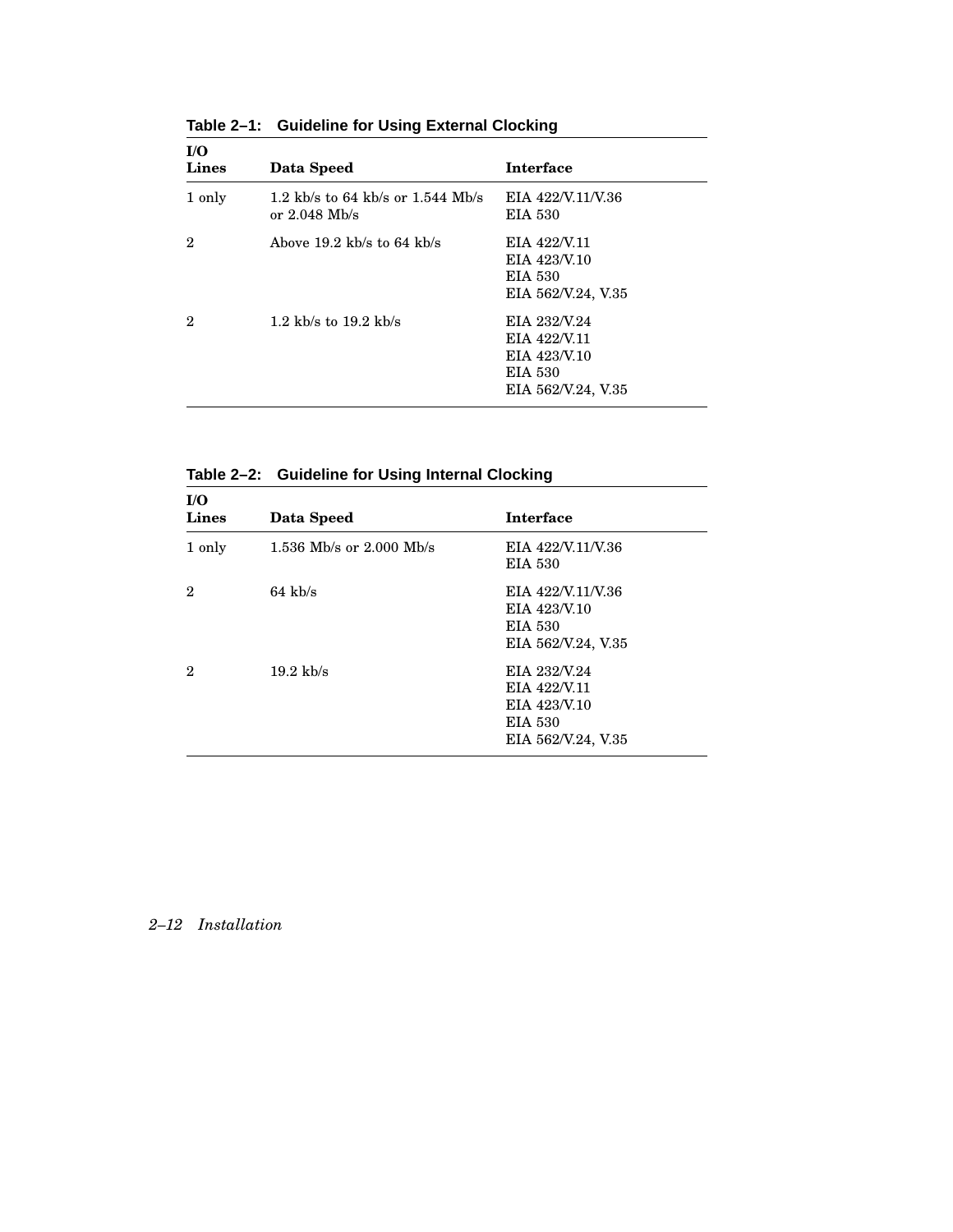To run **wddsetup**, issue the following command:

# /usr/etc/wddsetup

The utility prompts for information on how you want the subsets configured on your system. Full details of this procedure are provided in Section 2.2 of the *DEC WAN Device Drivers for ULTRIX Installation Guide*.

Example 2–1 shows a sample run of **wddsetup**.

#### **Example 2–1: Sample Run of WDDSETUP with Two DEC WANcontroller 720 Modules Installed**

# /usr/etc/wddsetup

DEC WAN Device Drivers for ULTRIX, V2.1 MUP 1 Configurator. Copyright (c) Digital Equipment Corporation. 1992. All Rights Reserved.

You must now specify the hardware device(s) on which you want the WAN Device Drivers and Datalink Protocols (WDD) software to be run.

Note that with the LLC2 datalink protocol, no synchronous drivers are necessary as this protocol operates over a LAN!

The synchronous devices supported on your system are:

scc - DECsystem-5000 100/300 or Personal DECstation synchronous line dsyt1 - DECsystem family TURBOchannel synchronous line option

none - No synchronous device driver is required

1. Please specify the WDD device(s) {dsyt1 scc none}. [scc]: dsyt1

The dsyt1 driver will be built into the kernel.

Is this correct?  $(y/n)$  [y]:

Select one of the following datalink protocol options:

(1) No Level 2 datalink protocol is required.

(2) The HDLC/LAPB Synchronous datalink protocols are required.

(3) The LLC2 (LAN) datalink protocol is required.

(4) All datalink protocols (HDLC/LAPB/LLC2) are required.

2. Required datalink(s) [2]:

You have selected the HDLC/LAPB synchronous CONS datalinks.

Is this correct?  $(y/n)$  [y]:

Saving /etc/rc.local.device --> /etc/rc.local.device.save

**Example 2–1 Cont'd on next page**

*Installation 2–13*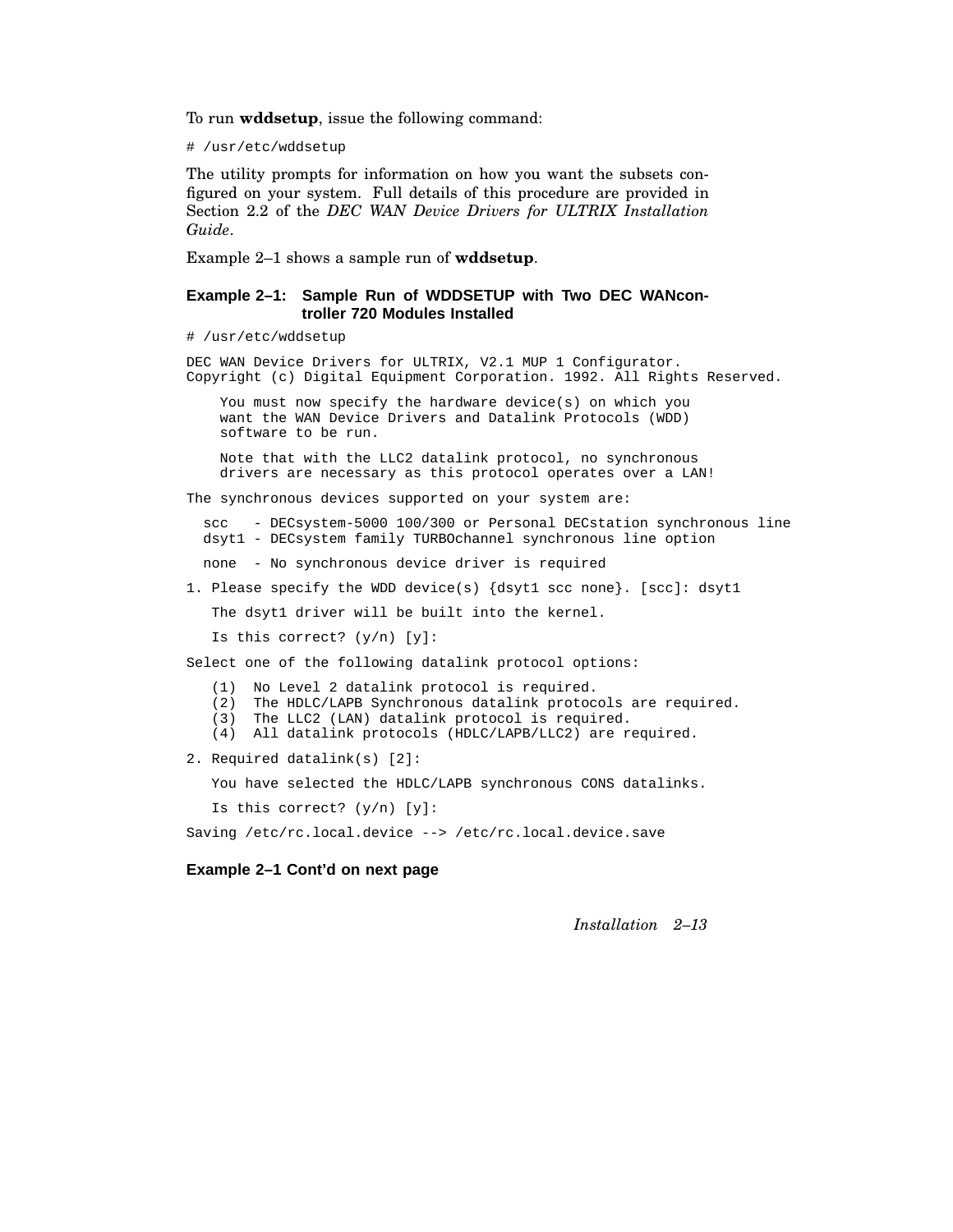#### **Example 2–1 (Continued): Sample Run of WDDSETUP with Two DEC WANcontroller 720 Modules Installed**

Saving /etc/rc.local.wdd --> /etc/rc.local.wdd.save

You must now specify the number of dsytls.

4. Please specify the number of dsyt1 devices. [1]: 2

Your system has 2 dsyt1s.

Is this correct? (y/n) [y]:

If you intend to use Internet connections (e.g. TCP/IP) over HDLC you must now specify the MAXIMUM number of HDLC links over which you might run Internet protocols. Note that all HDLC links can be dynamically setup to support the desired protocol via management commands.

6. Please specify the MAXIMUM number of HDLC Internet lines. [0]:

Your system will have no HDLC Internet connections.

Is this correct?  $(y/n)$  [y]:

Modifying /etc/rc.local

This configuration procedure has included commands to create the driver's management entities in /etc/rc.local at system boot time. After you have rebooted the system and have run the installation verification procedure edit /etc/rc.local and remove the comments from the lines

```
#/etc/wdd_loader
#/usr/bin/ncl < /etc/rc.local.device > /dev/console
#sleep 3
\frac{4}{\text{vsr/etc}}/npl -11 -d1 > /dev/console
#/usr/bin/ncl < /etc/rc.local.wdd > /dev/console
```
so that the entities will be created on subsequent reboots.

If you wish, you can perform an automated kernel build procedure by answering 'y' to the next question. The kernel will be built using the /sys/conf/mips/machine\_name configuration file.

You have the following amount of free disk space available on /sys: (/sys is usually on the /usr filesystem).

df /sys

Filesystem Total kbytes kbytes % node kbytes used free used Mounted on<br>
/dev/rz2q 313918 234672 47855 83% /usr /dev/rz2g 313918 234672 47855 83% /usr

**Example 2–1 Cont'd on next page**

#### *2–14 Installation*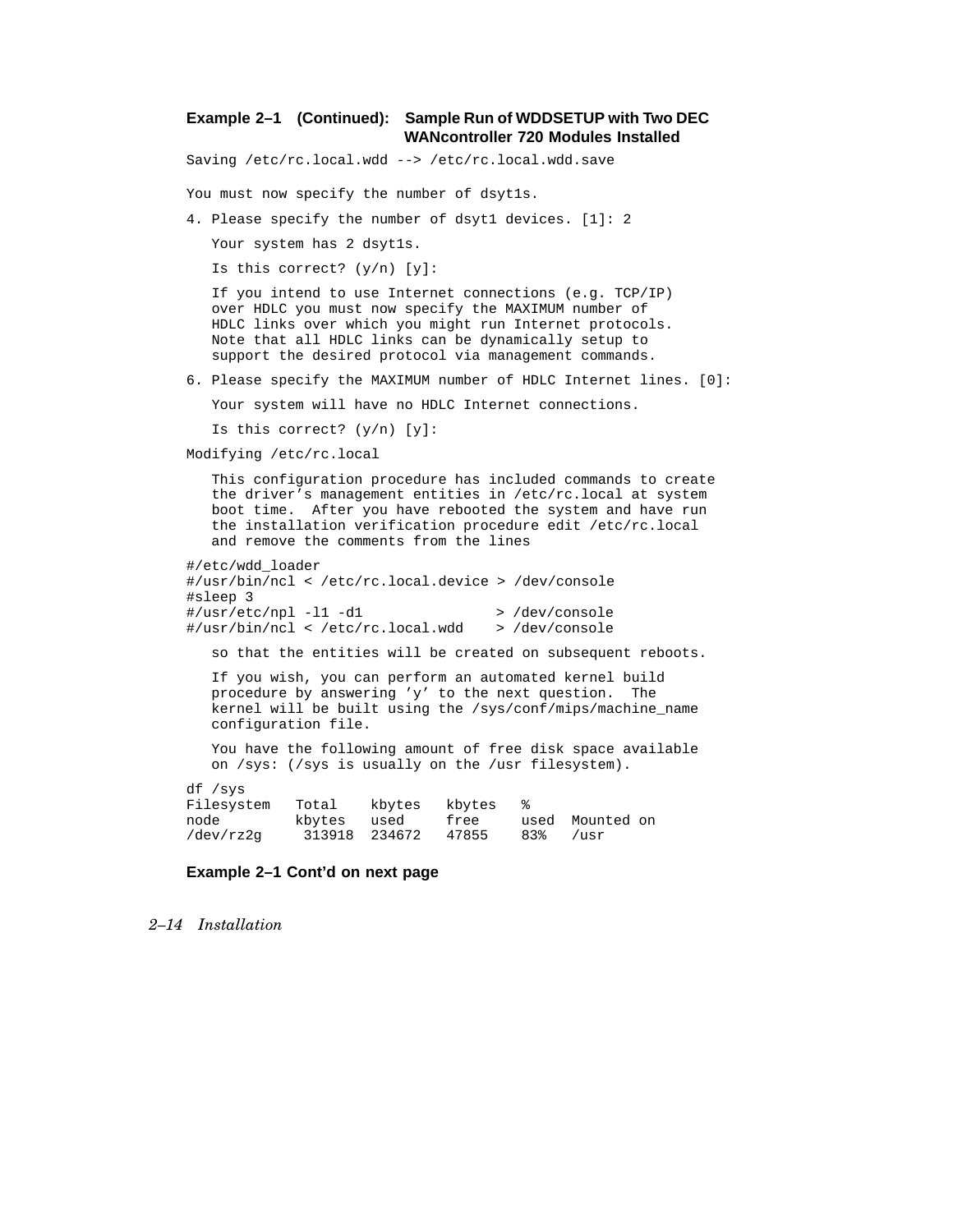#### **Example 2–1 (Continued): Sample Run of WDDSETUP with Two DEC WANcontroller 720 Modules Installed**

7. Should we rebuild your kernel now? (y/n) [y]:

Modifying /sys/conf/mips/DNA.script (wddsetup) Modifying /sys/conf/mips/DNA.script (Deleting WDD) Modifying /sys/conf/mips/DNA.script (Adding WDD)

The rest of the procedure may take from 10 to 40 minutes to rebuild your new kernel.

Starting kernel rebuild...

Do you want to edit the configuration file?  $(y/n)$  [n]:

\*\*\* PERFORMING SYSTEM CONFIGURATION \*\*\* working ..... Tue Jun 2 14:25:12 EST 1992 working ..... Tue Jun 2 14:27:12 EST 1992 working ..... Tue Jun 2 14:29:13 EST 1992 working ..... Tue Jun 2 14:31:13 EST 1992 working ..... Tue Jun 2 14:33:14 EST 1992

The new kernel is /sys/MIPS/machine\_name/vmunix

There is not enough space in / for the new kernel. Please move your new kernel from /sys/MIPS/machine\_name to root after clearing enough space for it.

After verifying that the system is operating properly with WDD installed you may wish to remove the following saved files:

- ./sys/conf/mips/machine name.sav[n]

- (b) Move the new kernel to /.
- (c) Boot the new kernel to use WDD.
- NOTE: To use this release of the WAN Device Drivers and Datalinks, a Product Authorization Key (PAK) license must be installed!

In the sample above, there was not enough disk space to save the old kernel, vmunix. In this case, the next step would be to overwrite the old kernel, vmunix, with the new kernel by issuing the following command:

*# mv /sys/MIPS/your\_machine\_name/vmunix /vmunix*

*Installation 2–15*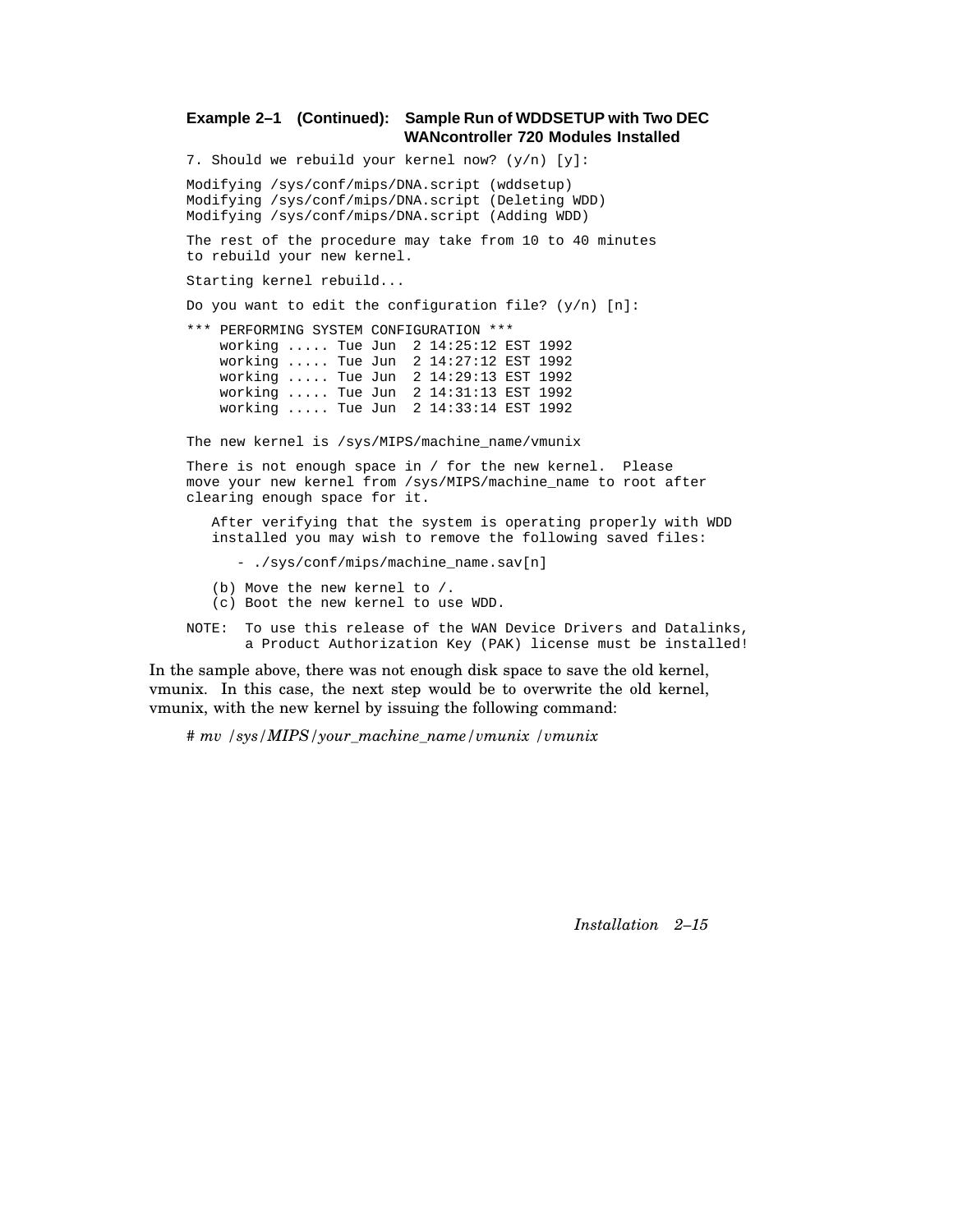## **Chapter 3 Troubleshooting**

As described in Chapter 2, a problem with the DEC WANcontroller 720 module is easily detected by the system self-test feature. However, this does not check the 100-pin input/output connections on the module, the adapter cable connections, or the adapter cable itself, unless they are installed with loopback connector(s).

You can test the 100-pin input/output connections on the module by using the self-test feature in conjunction with the 100-pin loopback connector supplied in the kit. The adapter cable connections and the adapter cable itself can be tested using 50-pin loopback connectors (part number: H3199).

#### **Note**

H3199 50-pin loopbacks are not part of the kit. They are only available through your local DIGITAL Field Service representative.

As described in the following procedures (Section 3.1 and Section 3.2), you first test the input/output connections on the module using the 100 pin loopback connector. Then you test the input/output connections of the module and adapter cable using two 50-pin loopback connectors.

*Troubleshooting 3–1*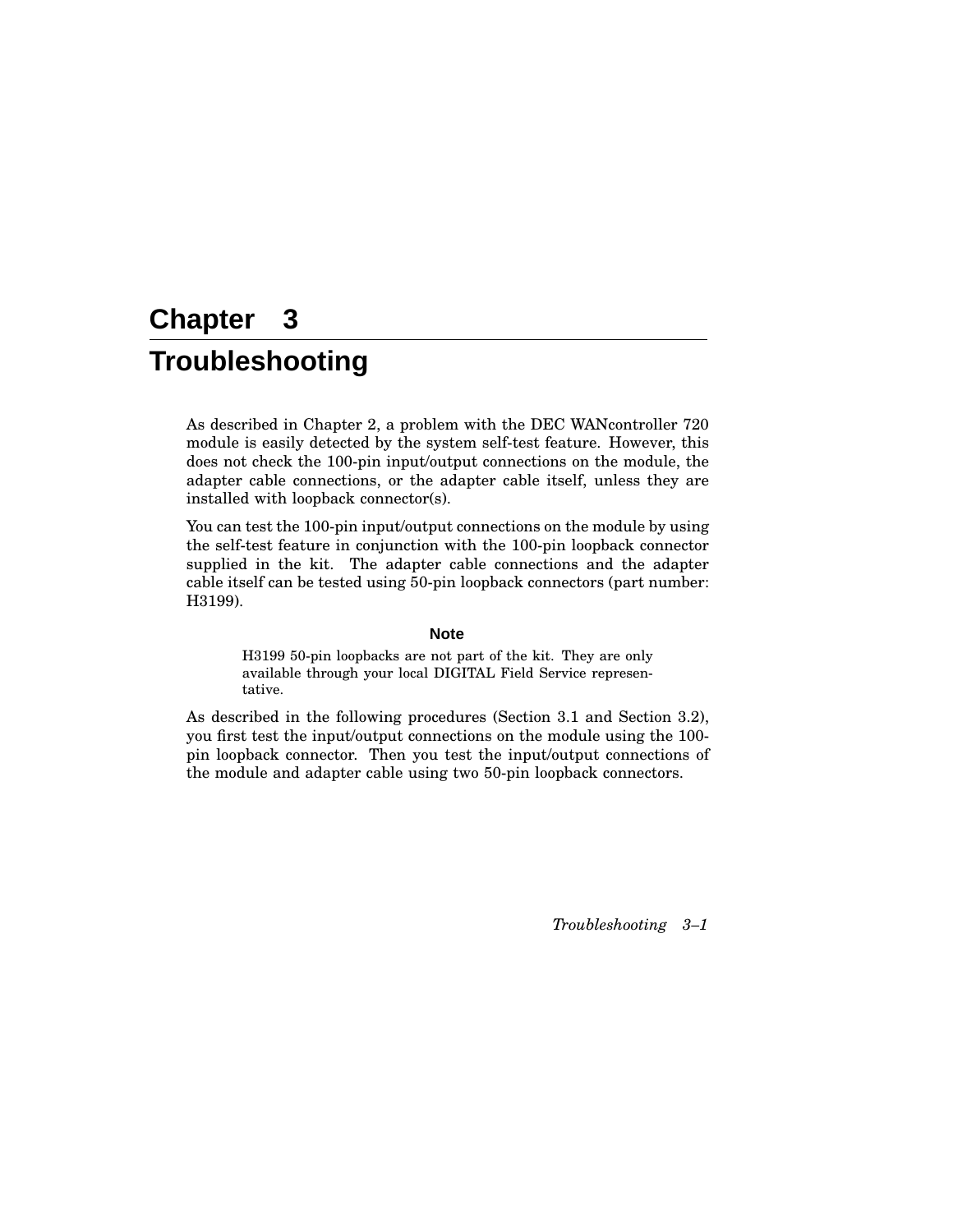Information concerning error messages and other troubleshooting techniques are provided in Section 3.3.

#### **Note**

If a problem with the DEC WANcontroller 720 module cannot be resolved, contact your local DIGITAL branch office.

*3–2 Troubleshooting*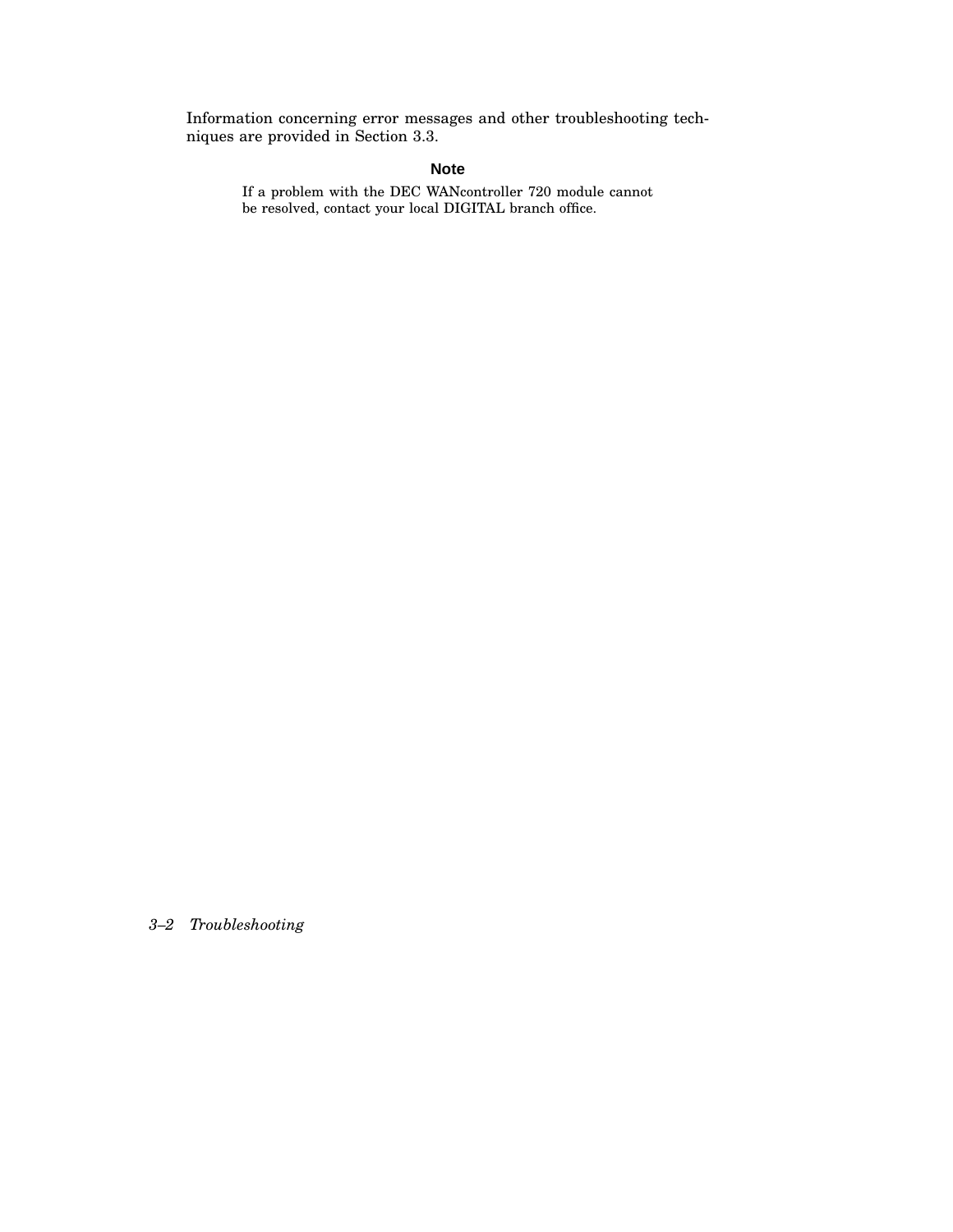## **3.1 Loopback Connector Test**

To determine if any input/output connections on the DEC WANcontroller 720 module are defective, proceed as follows:



#### **CAUTION**

**Turning off system power during system operation can corrupt the system media. Always shut down the system software first.**

- 1. Shut down the system software according to your system software manual.
- 2. Turn off the system power.
- 3. Disconnect the adapter cable attached to the module input/output connector.
- 4. Plug the 100-pin loopback connector into the module input/output connector in place of the adapter cable.

#### **NOTE**

#### **Ensure that the screws are tight so that there is a good electrical connection between the connector and the chassis of your system unit.**

5. Turn on the system power and observe the system monitor as the system goes through its self-test. If a failure is detected as described in Chapter 2, replace the module. If there is no failure, test the adapter cable as described in Section 3.2.

*Troubleshooting 3–3*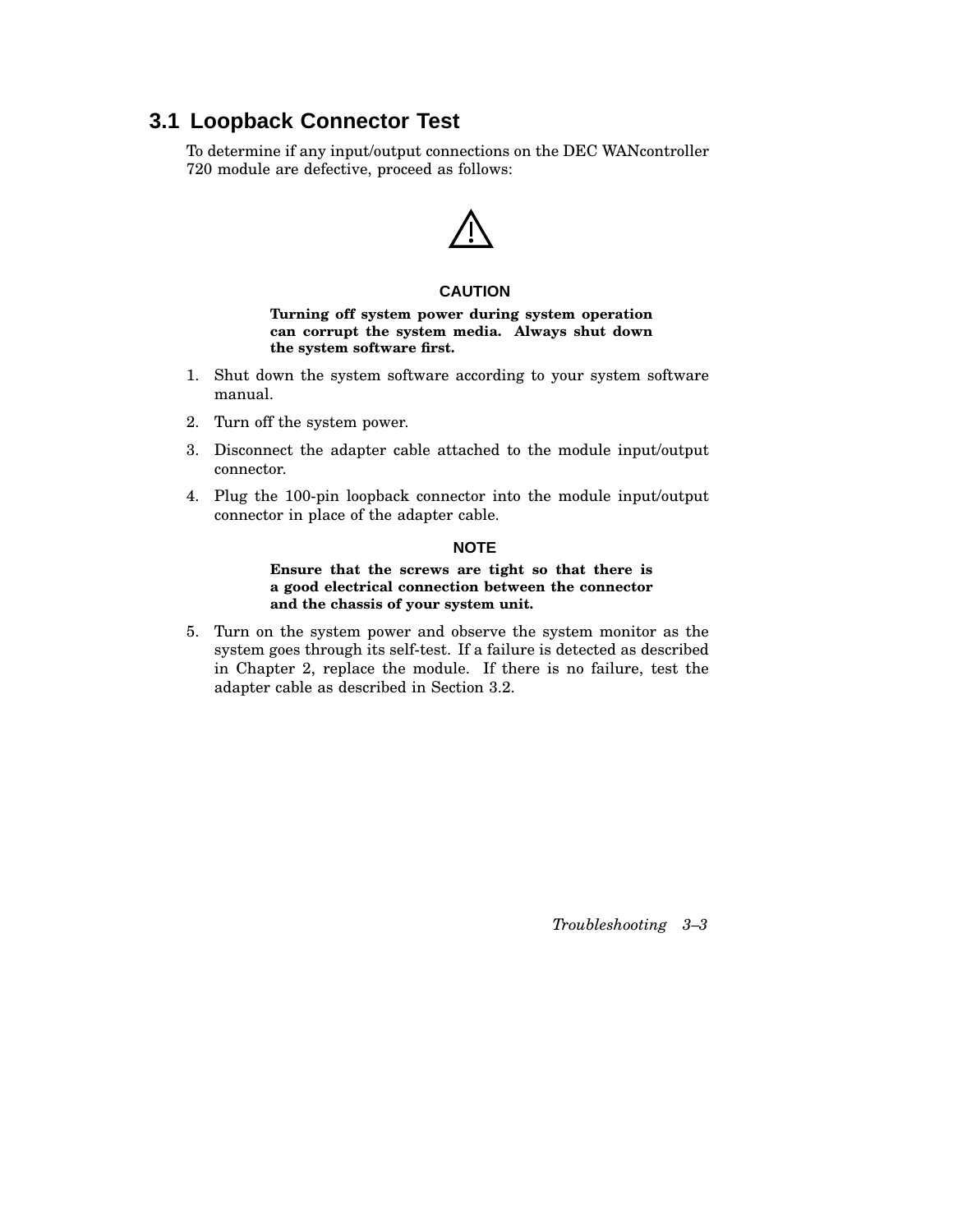### **3.2 Adapter Cable Test**

After verifying the module connections using the 100-pin loopback connector, proceed as follows to verify the adapter cable and connections:



#### **CAUTION**

**Turning off system power during system operation can corrupt the system media. Always shut down the system software first.**

- 1. Turn off the system power.
- 2. Remove the 100-pin loopback connector and reconnect the adapter cable to the DEC WANcontroller 720 module.

#### **NOTE**

#### **Ensure that the screws are tight so that there is a good electrical connection between the connector and the chassis of your system unit.**

- 3. Install two 50-pin loopback connectors on the opposite ends of the adapter cable.
- 4. Turn on the system power and observe the system monitor as the system goes through its self-test. If a failure is detected as described in Chapter 2, replace the adapter cable. If there is no failure, then the DEC WANcontroller 720 module and the adapter cable test is successful.
- 5. Proceed to Section 2.2.2 and continue at step 12.

*3–4 Troubleshooting*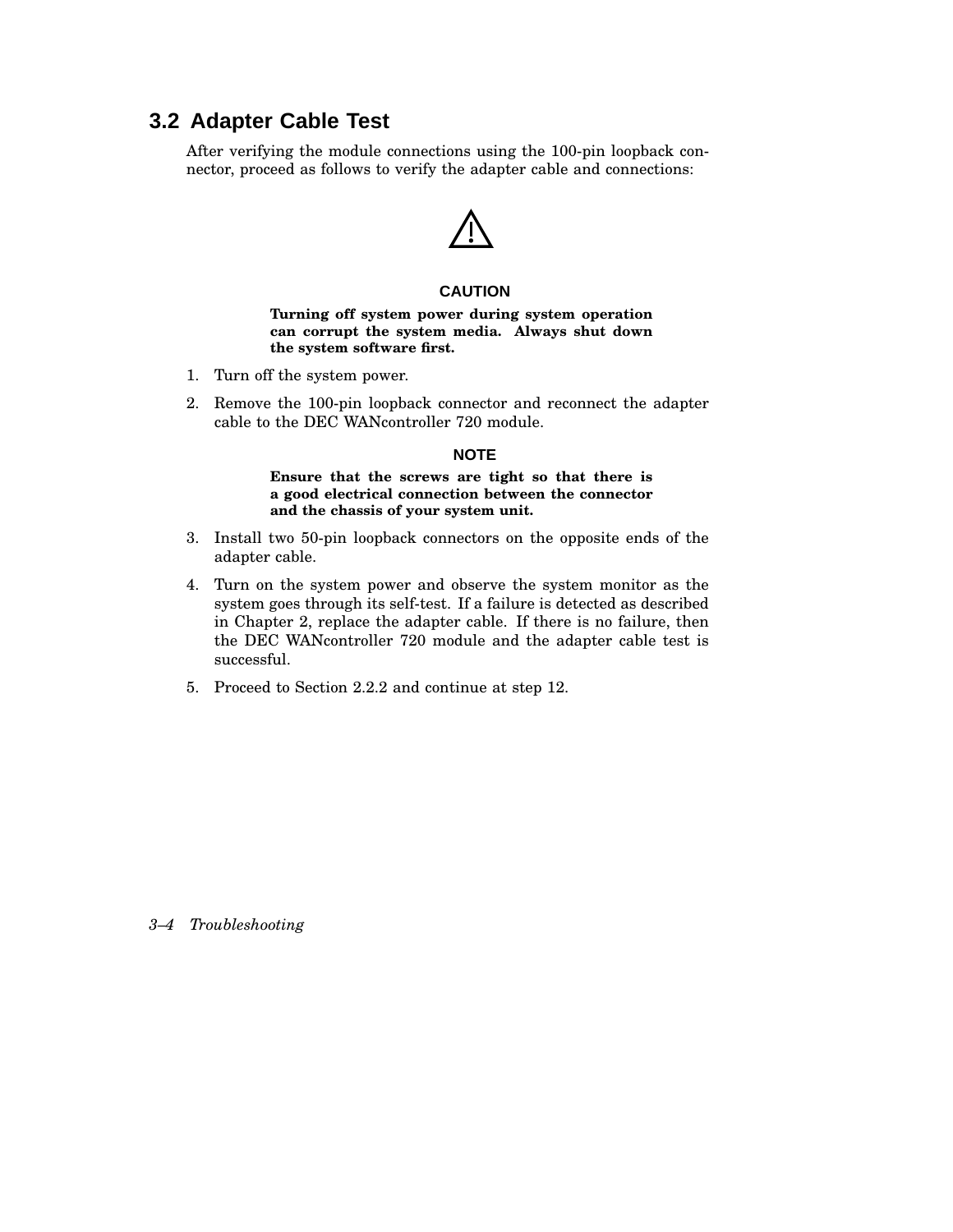### **3.3 Self-Test Error Messages**

As described in Chapter 2, the system self-test feature reports any errors detected during self-test to the monitor in the system's error message format. The following provides an example of an error message, an interpretation of the message, and a troubleshooting procedure to help isolate a problem.

?TFL: 0/rom (address:be8003f8 = AAA5 sb AAAA) [DSYT1-AA]

- *?TFL:* indicates that this is an error message.
- *0/* indicates the slot number of the module that failed. In this example, the module in slot 0 failed.
- *rom* indicates the individual test that failed. In this example, the ROM test failed.
- *(address:be8003f8 = AAA5 sb AAAA)* provides additional information concerning the error. In this example, a data error occurred at address be8003f8.
- *[DSYT1-AA]* is the identification number of the module that failed. In this example, the module is a DSYT1-AA.

If the results of the self-test indicate a failure on the DEC WANcontroller 720 option (DSYT1), use the following procedure to help isolate the problem.

#### **CAUTION**

**Static electricity can damage modules and electronic components. Digital recommends using a grounded antistatic wrist strap and a grounded work surface when handling any modules.**

1. Ensure that the module is properly inserted in its slot and that anything connected to it is secure.

*Troubleshooting 3–5*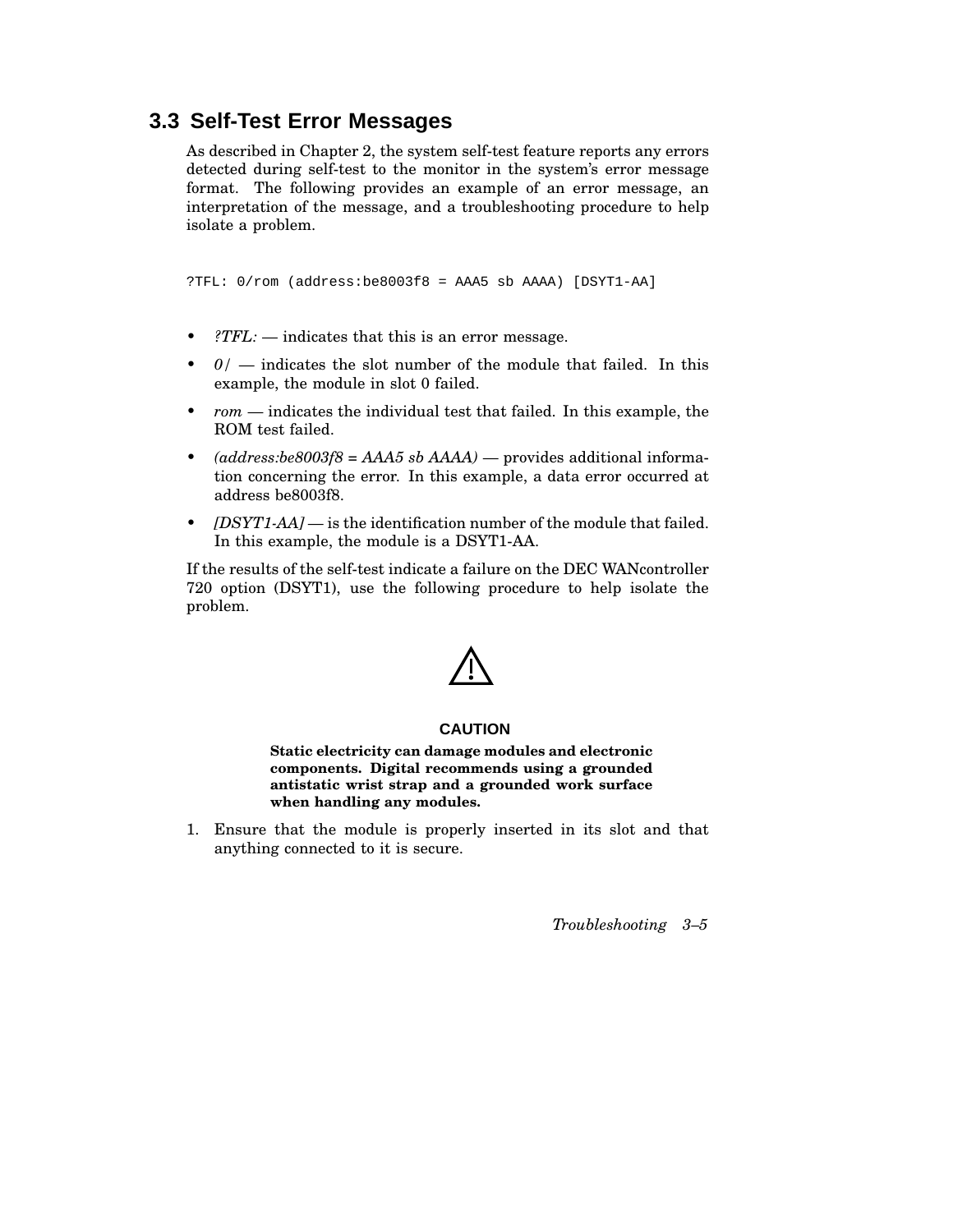- 2. If you have another option module that you know is good, try it in that option slot. If the test no longer fails, the problem is in the DEC WANcontroller 720 module. If the test continues to fail, the problem is probably in the system module.
- 3. If you do not have another optional module that you know is good, move the DEC WANcontroller 720 module to another option slot and run the test again. If the test no longer fails, the problem is in the system module. If the test continues to fail, the problem is in either the DEC WANcontroller 720 module or the system module.

*3–6 Troubleshooting*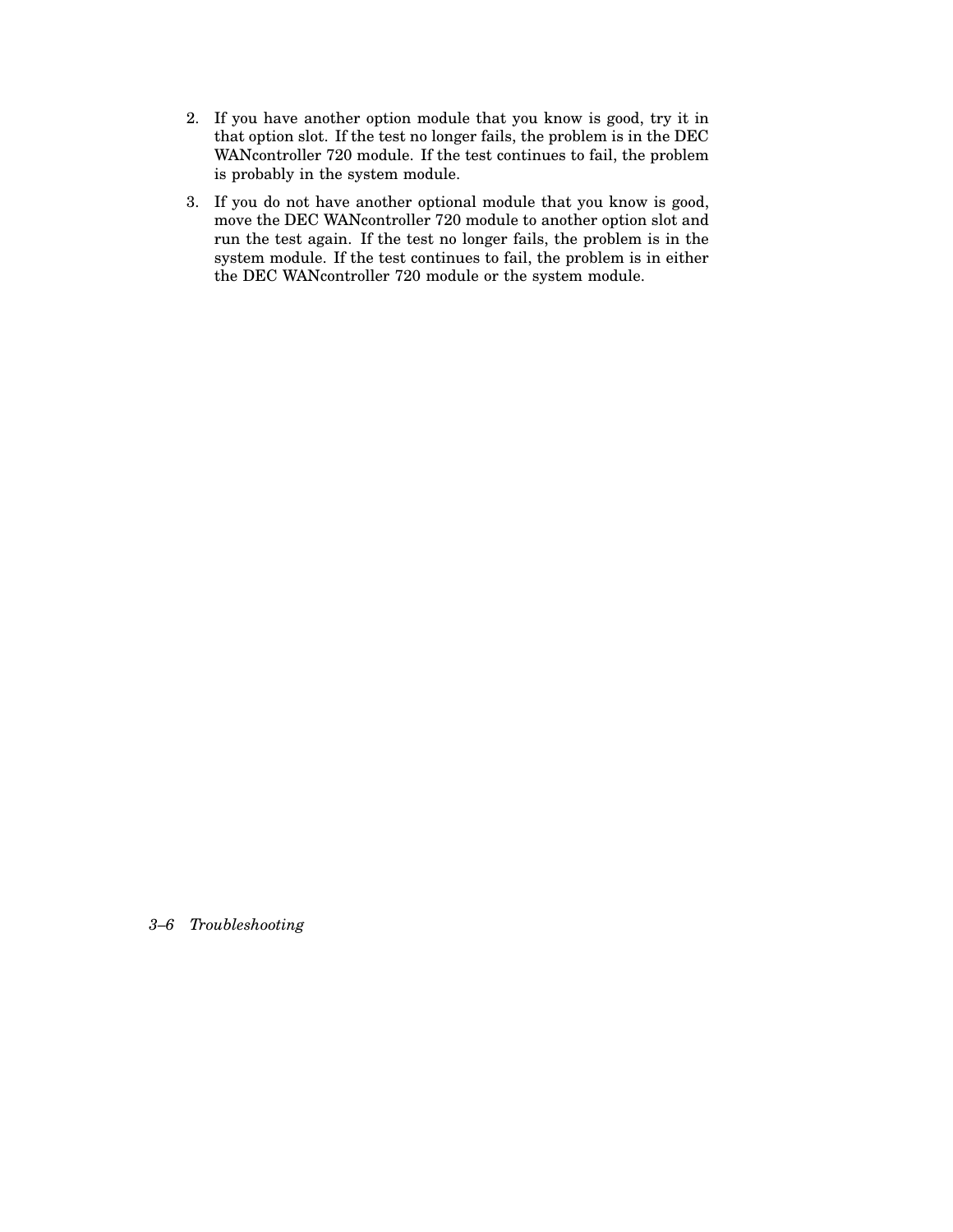## **Appendix A Specifications**

This appendix provides the specifications for the DEC WANcontroller 720.

**Table A–1: DEC WANcontroller 720 Specifications**

| <b>Item</b>                  | Specification                                                                   |
|------------------------------|---------------------------------------------------------------------------------|
| <b>PERFORMANCE</b>           |                                                                                 |
| <b>Operating Mode:</b>       |                                                                                 |
| Dual Port                    | $64 \text{ kb/s}$                                                               |
| Single Port                  | 1.544 Mb/s or $2.048$ Mb/s                                                      |
| <b>ENVIRONMENTAL</b>         |                                                                                 |
| Temperature                  | 10 <sup>o</sup> C (50 <sup>o</sup> F) to 40 <sup>o</sup> C (104 <sup>o</sup> F) |
| Relative Humidity            | $20\%$ to $80\%$ (noncondensing)                                                |
| Altitude                     | $8,000$ ft $(2.4 \text{ km})$ , maximum                                         |
| <b>ELECTRICAL</b>            |                                                                                 |
| <b>Operating Voltages:</b>   |                                                                                 |
| $5 \text{ volts } (\pm 5\%)$ | 4.0 amperes (maximum), 1.0 ampere (nominal)                                     |
| 12 volts $(\pm 5\%)$         | 0.5 amperes (maximum), 0.3 ampere (nominal)                                     |

*Specifications A–1*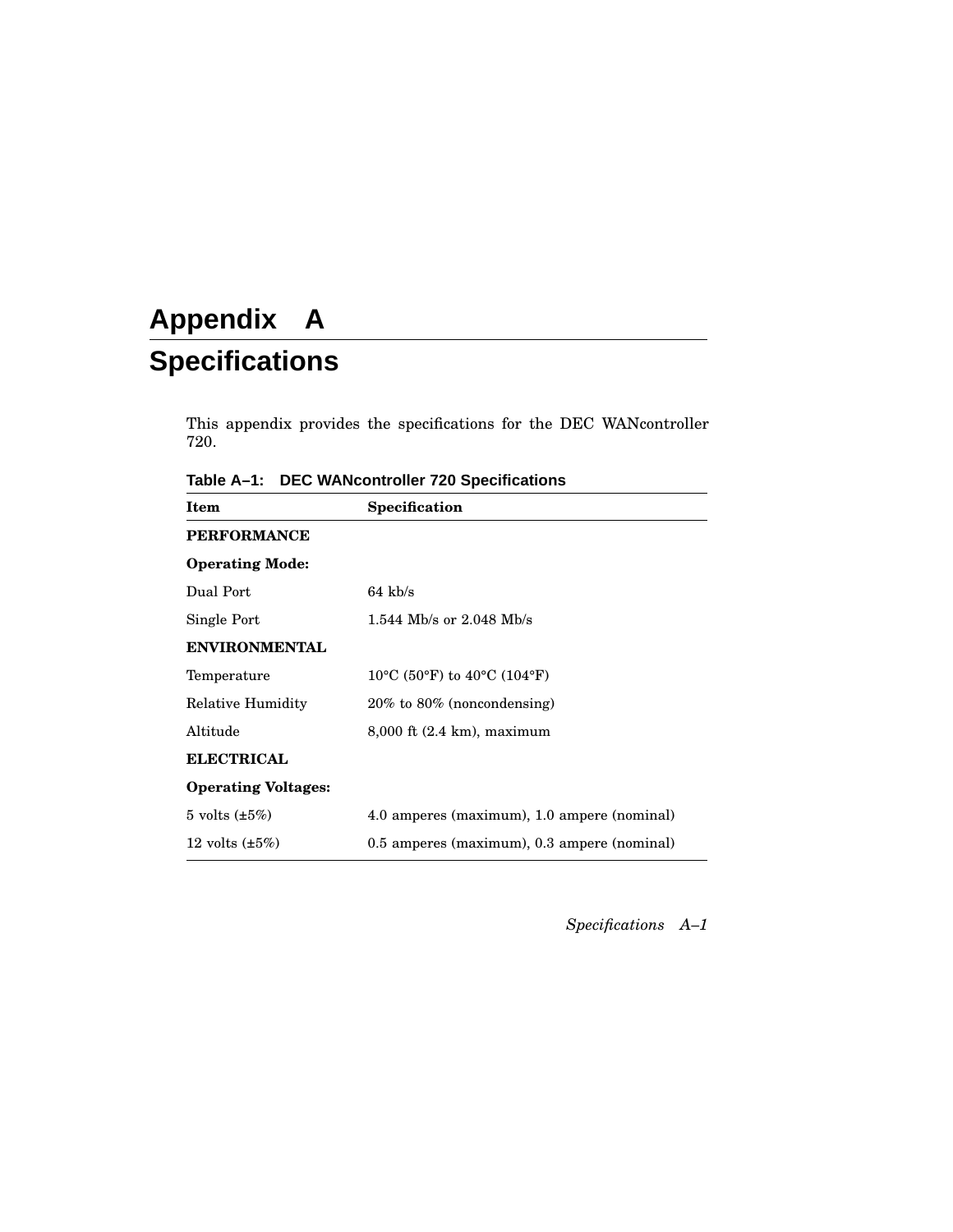## **Appendix B**

## **Options**

Optional cables are needed to bring signals from the 50-pin connectors of the DEC WANcontroller 720 adapter cable out to standard interface connectors. The optional cables available are listed in Table B–1 along with the maximum data speed, cable part number, and associated loopback connector.

#### **NOTE**

#### **Loopback connectors can be used for troubleshooting the system out to the end of the optional cables.**

Table B–2 identifies the pinouts of the 50-pin D-sub connectors of the DEC WANcontroller 720 adapter cable according to pin number and standards: V.35, V.24/V.28 (232-E), V.11/V.36 (422-A), V.10 (423-A) and 530-A.

*Options B–1*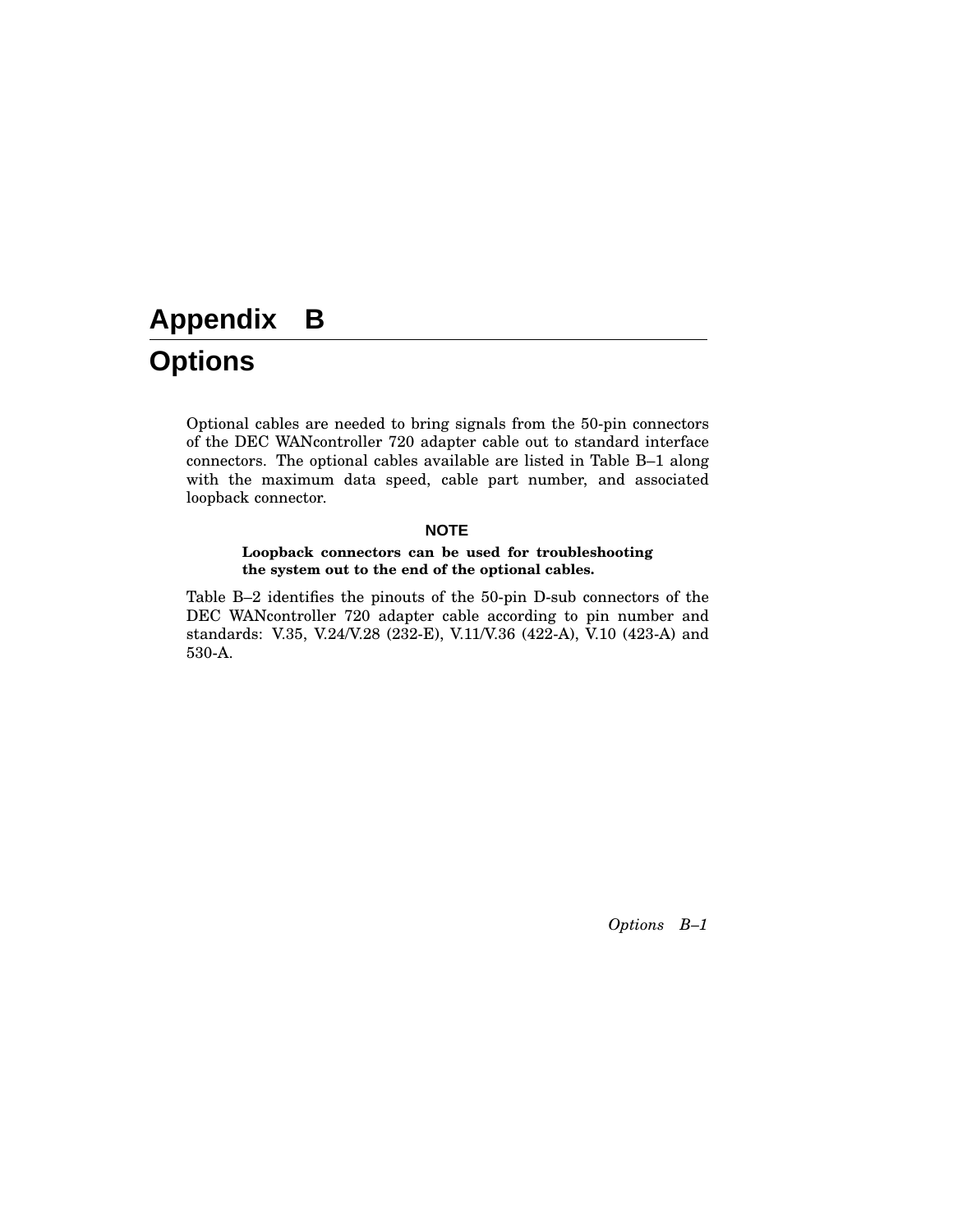|  |  |  | Table B-1: Cable Options |
|--|--|--|--------------------------|
|--|--|--|--------------------------|

| Cable                                             | <b>Part Number</b>                                                                                                                                                                                                                 | <b>Maximum</b><br>Data Speed                         | Loopback      |
|---------------------------------------------------|------------------------------------------------------------------------------------------------------------------------------------------------------------------------------------------------------------------------------------|------------------------------------------------------|---------------|
| <b>BC19B-02</b><br>EIA 422-A/V.11<br><i>N.</i> 36 | 17-01118-01                                                                                                                                                                                                                        | 1.544 $Mb/s1$ or<br>$2.048 \text{ Mb/s}^1$           | Not available |
| <b>BS19D-02</b><br>EIA 232-E/V.24                 | 17-01110-01                                                                                                                                                                                                                        | $19.2$ kb/s                                          | H3248         |
| <b>BS19D-02</b><br>EIA 562-E                      | 17-01110-01                                                                                                                                                                                                                        | $64$ kb/s                                            | H3248         |
| <b>BC19E-02</b><br>EIA 423-A/V.10                 | 17-01111-01                                                                                                                                                                                                                        | $64$ kb/s                                            | Not available |
| BC19Q-02<br>EIA 530-A                             | 17-03091-01                                                                                                                                                                                                                        | 1.544 $Mb/s1$ or<br>$2.048 \text{ Mb/s}^1$           | Not available |
| <b>BC19F-02</b><br>V.35                           | 17-01112-01                                                                                                                                                                                                                        | $64$ kb/s                                            | H3250         |
| $BC55D-502$<br>EIA 422-A/V.11<br>N.36             | 17-00372-04                                                                                                                                                                                                                        | 1.544 Mb/s <sup>1</sup> or<br>$2.048 \text{ Mb/s}^1$ | Not available |
| $BC22F-103$<br>EIA 232-E/V.24                     | 17-00323-01                                                                                                                                                                                                                        | $19.2$ kb/s                                          | H3248         |
| $BC22F-25^3$<br>EIA 232-E/V.24                    | 17-00323-02                                                                                                                                                                                                                        | $19.2$ kb/s                                          | H3248         |
|                                                   | $1 \alpha$ . The contract of the contract of the state of the contract of the contract of the contract of the contract of the contract of the contract of the contract of the contract of the contract of the contract of the cont | - 31                                                 |               |

<sup>1</sup>Only one line can be used at this data speed. <sup>2</sup>Extension cable for BC19B-02.

<sup>3</sup>Extension cable for BS19D-02.

### *B–2 Options*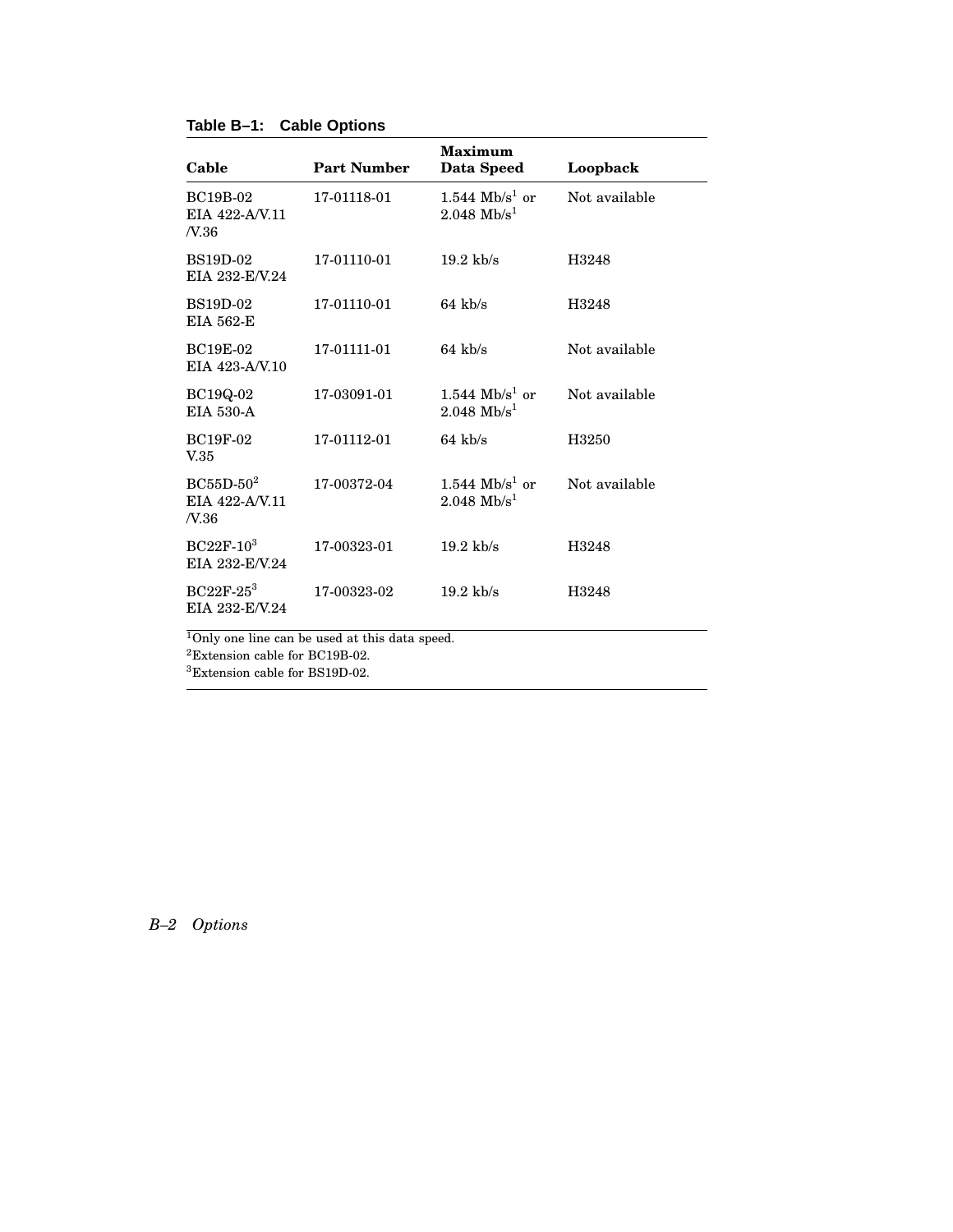The 50-pin loopback connector (part number: H3199) is also available as a troubleshooting aid, as described in Chapter 3.

| <b>50-Way</b><br>Pin | Signal<br>Name  | V.35<br>Pin               | V.24/V.28<br>$(232-E)$<br>Pin | V.11/V.36<br>$(422-A)$<br>Pin | V.10<br>$(423-A)$<br>Pin | 530-A<br>Pin     |
|----------------------|-----------------|---------------------------|-------------------------------|-------------------------------|--------------------------|------------------|
| 1                    | Code ground     | $^\dagger$                | $\dagger$                     | $\ddagger$                    | $\dagger$                | $\ddagger$       |
| $\overline{2}$       | Code 0          | $\ddagger$                |                               |                               |                          |                  |
| 3                    | Code 1          |                           | $\dagger$                     |                               | $^\dagger$               |                  |
| 4                    | Code 2          |                           |                               | $\dagger$                     |                          | $\dagger$        |
| 5                    | Code 3          |                           |                               |                               |                          |                  |
| $6\phantom{.}6$      | TX Data A       |                           |                               | $\overline{4}$                |                          | $\,2$            |
| 7                    | TX Data B       |                           |                               | 22                            |                          | 14               |
| 8                    | TX Data         |                           | $\overline{2}$                |                               | $\overline{\mathbf{4}}$  |                  |
| 9                    | RTX/CA          |                           |                               | 7                             |                          | $\overline{4}$   |
| 10                   | RTS/CB          |                           |                               | 25                            |                          | 19               |
| 11                   | RX Data A       |                           | 3                             | $\bf 6$                       | 6                        | $\boldsymbol{3}$ |
| 12                   | RX Data B       |                           | $\ddagger$                    | 24                            | 24                       | 16               |
| 13                   | Local Loop      |                           | 18                            | 10                            | 10                       | 18               |
| 14                   | Speed Indicate  |                           |                               |                               |                          |                  |
| 15                   | Test I          |                           | 25                            | 18                            | 18                       | 25               |
| 16                   | Rem Loop        |                           | 21                            | 14                            | 14                       | 21               |
| 17                   | RI              | J                         | 22                            | 15                            | 15                       | 22               |
| 18                   | RX Clock A      |                           | 17                            | 8                             | 8                        | 17               |
| 19                   | RX Clock B      |                           | $\ddagger$                    | 26                            | 26                       | 9                |
| 20                   | TX Clock A      |                           | $15\,$                        | 5                             | $\overline{5}$           | 15               |
| 21                   | TX Clock B      |                           | $\ddagger$                    | 23                            | $\bf 23$                 | 12               |
| 22                   | Clock           |                           | 24                            |                               | 17                       |                  |
| 23                   | V.35 TX Clock A | Y                         |                               |                               |                          |                  |
| 24                   | V.35 TX Clock B | a                         |                               |                               |                          |                  |
| 25                   | V.35 Clock A    | U                         |                               |                               |                          |                  |
| 26                   | V.35 Clock B    | W                         |                               |                               |                          |                  |
| 27                   | V.35 RX Data A  | $\mathbf R$               |                               |                               |                          |                  |
| 28                   | V.35 RX Data B  | T                         |                               |                               |                          |                  |
| 29                   | V.35 TX Data A  | $\, {\bf P}$              |                               |                               |                          |                  |
| 30                   | V.35 TX Data B  | $\rm S$                   |                               |                               |                          |                  |
| 31                   | V.35 RX Clock A | $\boldsymbol{\mathrm{V}}$ |                               |                               |                          |                  |
| 32                   | V.35 RX Clock B | $\mathbf X$               |                               |                               |                          |                  |
| 33                   | <b>DTR</b>      | H                         | 20                            |                               | 12                       | 20               |
| 34                   | DSR A           | E                         | $6\phantom{.0}$               | 11                            | 11                       | 6                |

**Table B–2: D-Sub Full Function Connector Pinouts**

†Connected to DCE ground (pin 41)

‡Connected to Code ground (pin 1); Code ground does not run down the cable.

*Options B–3*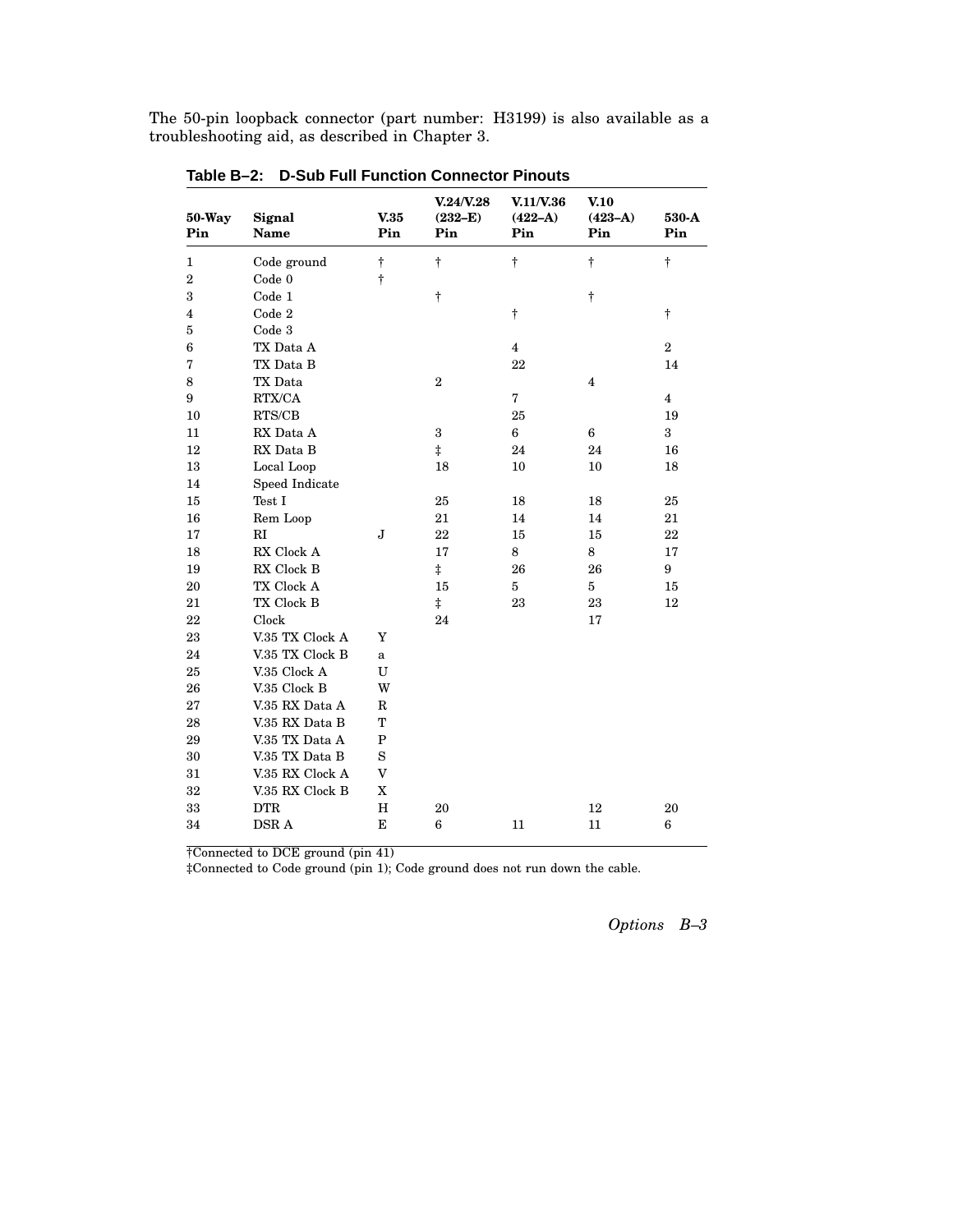| $50-Way$<br>Pin | Signal<br>Name    | V <sub>0.35</sub><br>Pin | <b>V.24/V.28</b><br>$(232-E)$<br>Pin | <b>V.11/V.36</b><br>$(422-A)$<br>Pin | V <sub>0</sub><br>$(423-A)$<br>Pin | 530-A<br>Pin |
|-----------------|-------------------|--------------------------|--------------------------------------|--------------------------------------|------------------------------------|--------------|
| 35              | DSR B             | $\ddagger$               | $\ddagger$                           | 29                                   | 29                                 | 7            |
| 36              | <b>RTS</b>        | $\overline{C}$           | $\overline{4}$                       |                                      | 7                                  |              |
| 37              | <b>DCD/I A</b>    | F                        | 8                                    | 13                                   | 13                                 | 8            |
| 38              | DCD/I B           | $\ddagger$               | $\ddagger$                           | 31                                   | 31                                 | 10           |
| 39              | CTS A             | D                        | $\overline{5}$                       | 9                                    | 9                                  | 5            |
| 40              | CTS B             | $\ddagger$               | $\ddagger$                           | 27                                   | 27                                 | 13           |
| 41              | DCE Ground        | $\ddagger$               | 7‡                                   | 20                                   | 20                                 | 23           |
| 42              | TEST1             |                          |                                      |                                      |                                    |              |
| 43              | TEST <sub>2</sub> |                          |                                      |                                      |                                    |              |
| 44              | DTE Ground        | B‡                       | ŧ                                    | 19,37                                | 19, 22, 25,<br>30,35,37            | 7            |
| 45              | DTR A             |                          |                                      | 12                                   |                                    |              |
| 46              | DTR B             |                          |                                      | 30                                   |                                    |              |
| 47              | Clock A           |                          |                                      | 17                                   |                                    | 24           |
| 48              | Clock B           |                          |                                      | 35                                   |                                    | 11           |
| 49              | TEST3             |                          |                                      |                                      |                                    |              |
| 50              | Speed Select      |                          | 23                                   | 16                                   | 16                                 |              |

**Table B–2 (Continued): D-Sub Full Function Connector Pinouts**

‡Connected to Code ground (pin 1); Code ground does not run down the cable.

### *B–4 Options*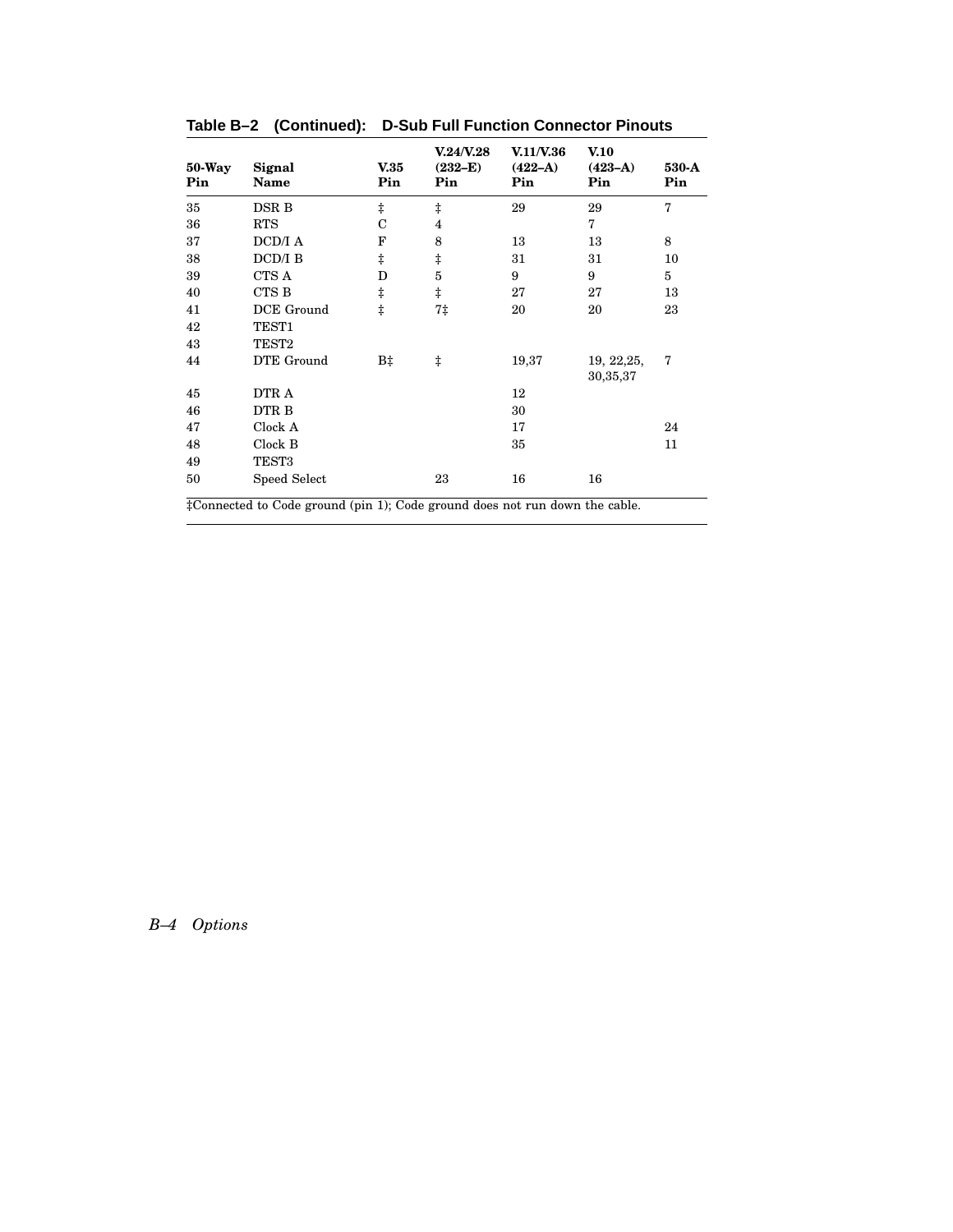## **Appendix C United Kingdom Specifications**

This appendix is for use with Digital's DEC WANcontroller 720 module option in the United Kingdom.

*United Kingdom Specifications C–1*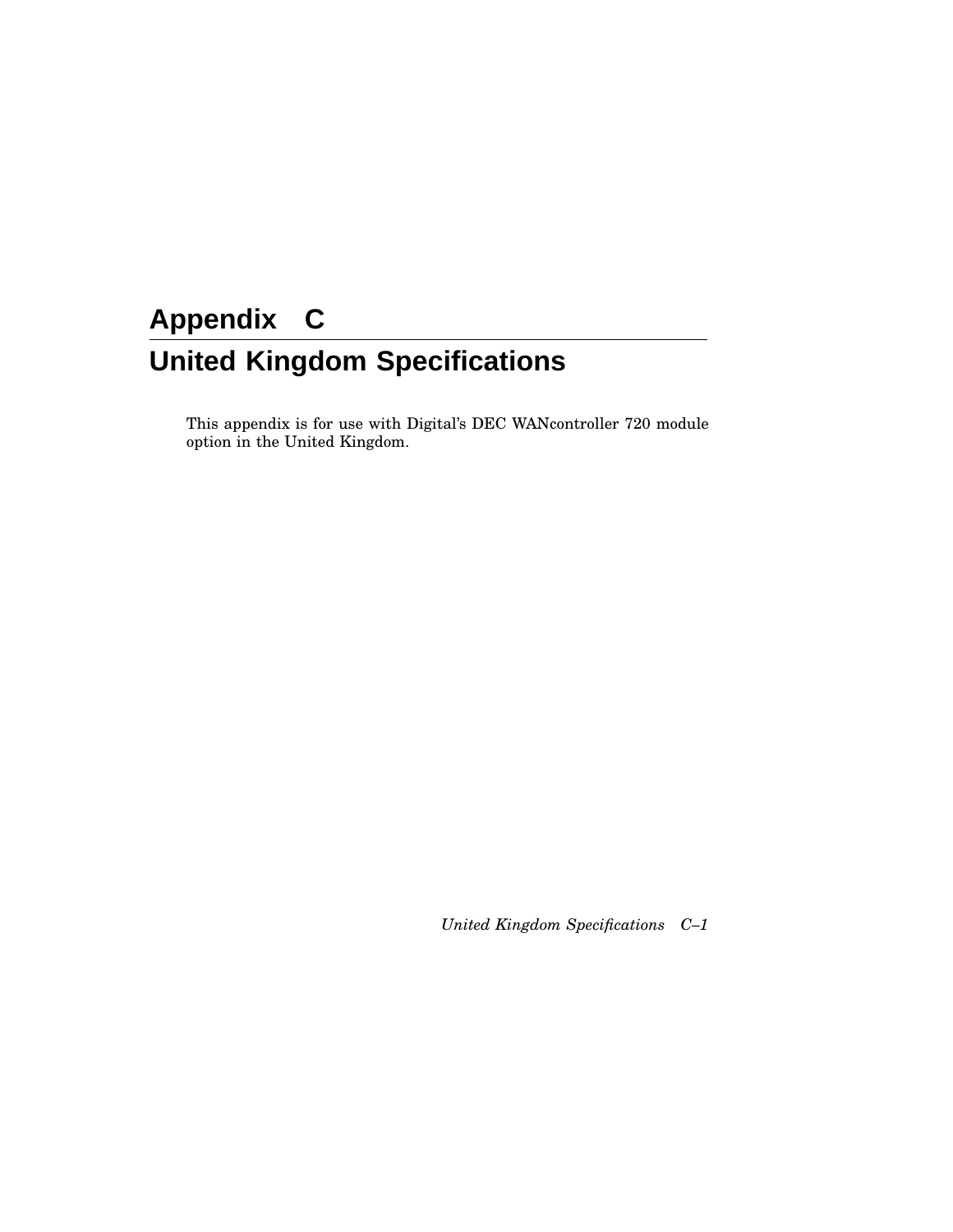## **C.1 Safety Warning for UK Installations**

The DEC WANcontroller 720 module has a label regarding safety requirements of communications modules installed in the United Kingdom. The label states:

#### **SAFETY WARNING: See instructions for use before making any connection to this module.**

The following warning applies in the UK:



#### **WARNING**

**Ports indicated by the safety warning label do not provide sufficient isolation to satisfy the requirements of the relevant parts of BS6301. Therefore, apparatus connected to these ports must comply with one of the following:**

- **• The apparatus is covered by OFTEL's General Approval NS/G/1234/J/100003. (All products supplied by Digital comply with this General Approval.)**
- **• The apparatus has been approved to BS6301.**
- **• The apparatus has been evaluated against British Telecom (Post Office) Technical Guides 2 or 26 and been given permission to attach.**

**Other usage will invalidate any approval given to this apparatus.**

**Interconnection directly, or by way of other apparatus, of ports marked "SAFETY WARNING - See instructions for use before making any connection to this module." with ports marked or not so marked may produce hazardous conditions on the network. Advice should be obtained from a competent engineer before such a connection is made.**

*C–2 United Kingdom Specifications*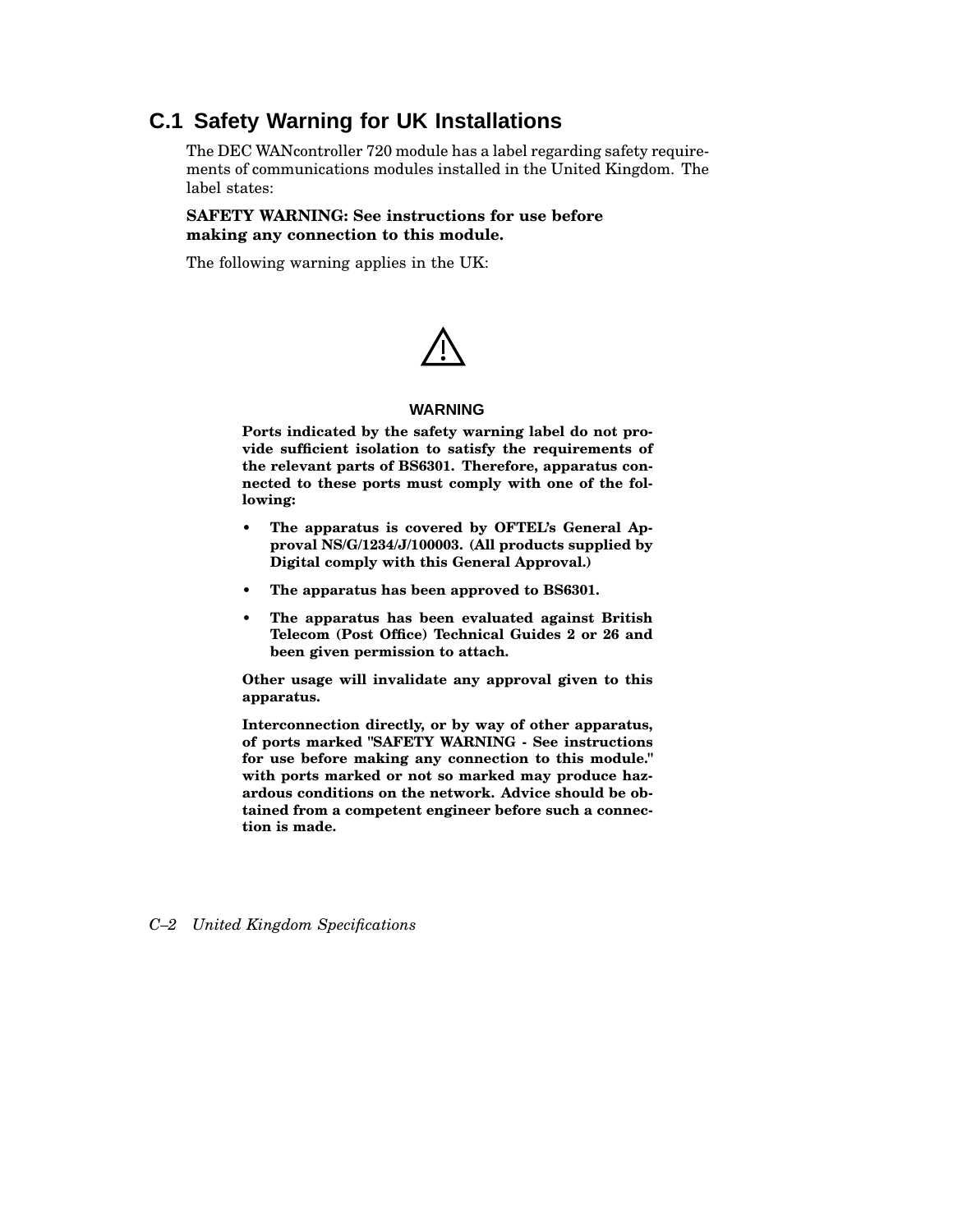Products complying with the OFTEL's General Approval NS/G/1234/J /100003 may be connected to the DEC WANcontroller 720 module and need not carry the BS6301 warning test or label. **All products supplied by Digital comply with the General Approval.**

## **C.2 Service Category Specifications**

Table C–1 lists the service categories (SC) and their specifications.

| SC | <b>Interface</b><br><b>Type</b>  | Data<br>Rate                  | <b>Service Requirements</b>                |                                                   | PTO <sup>1</sup>        |                         |                         |
|----|----------------------------------|-------------------------------|--------------------------------------------|---------------------------------------------------|-------------------------|-------------------------|-------------------------|
|    |                                  |                               | <b>Physical</b>                            | Electrical                                        | $RT^2$                  | Hul1 <sup>3</sup>       | MCL <sup>4</sup>        |
|    | CCITT<br>recommend<br>$X.21$ bis | 2400<br>4800<br>9600<br>19200 | <b>ISO 2110</b><br>BS.6623:<br>Part 1 1985 | $V.24^5/V.28$<br>Cables:<br>BS19D-02,<br>BC19V-02 | Yes<br>Yes<br>Yes<br>No | Yes<br>Yes<br>Yes<br>No | Yes<br>Yes<br>Yes<br>No |
| 2  | ССІТТ<br>recommend<br>$X.21$ bis | 48000<br>56000<br>64000       | ISO 2593<br>BS.6623:<br>Part 4 1986        | V.35 <sup>6</sup><br>Cable:<br><b>BC19F-02</b>    | Yes<br>Yes<br>No        | Yes<br>No<br>No         | Yes<br>Yes<br>Yes       |

**Table C–1: Specifications for Service Categories (SC) 1 and 2**

<sup>1</sup>PTO — Public Telecommunications Operators

 $\mathrm{^{2}BT}$  — British Telecommunications plc

 ${}^{3}$ Hull — Kingston Communications (Hull) plc

<sup>4</sup>MLC — Mercury Communications Limited

<sup>5</sup>2 ft for adapter cable BS19D-02 and BC19V-02; 25 ft for extension BC22F-25

<sup>6</sup>2 ft for adapter cable BC19F-02; 25 ft for extension BC19L-25

#### **NOTE**

**The total length of cable (adapter cable and extension) must not exceed 27 feet.**

*United Kingdom Specifications C–3*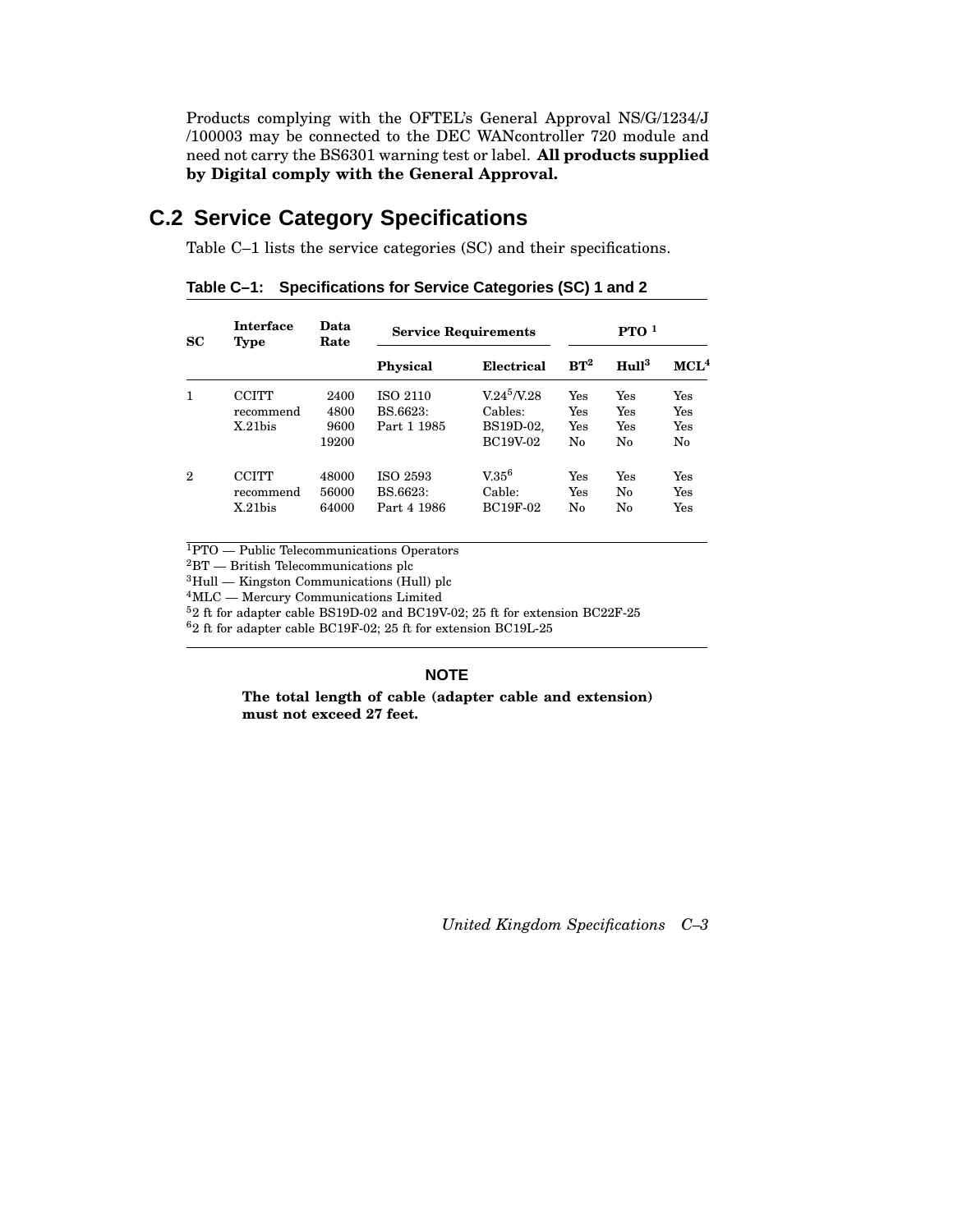## **C.3 Supported Cables**

Refer to Appendix B for a list of the cables supported by the DEC WANcontroller 720 module. The supported cables actually connect to the DEC WANcontroller 720 adapter cable and not to the module itself.

### **C.4 Module Isolation**

Except at the connector, which plugs into the host expansion slot, clearance and creepage distances (Xmm and Ymm in Table C–2) must be maintained between the DEC WANcontroller 720 module and other parts of the host, including any expansion cards fitted. Clearance is the shortest distance in air between two points. Creepage is the shortest distance along a continuous surface between those same two points.

| <b>Clearance</b><br><b>Xmm</b> | Creepage<br>Ymm <sup>1</sup> | V rms or V $dc2$ |
|--------------------------------|------------------------------|------------------|
| 2.0                            | 2.4(3.8)                     | up to $50$       |
| 2.6                            | 3.0(4.8)                     | up to $125$      |
| 4.0                            | 5.0(8.0)                     | up to $250$      |
| 4.0                            | 6.0(10.0)                    | up to $300$      |
|                                |                              |                  |

**Table C–2: Module Clearance and Creepage**

<sup>1</sup>The creepage distance applies when the installation is in a normal office environment. The creepage distance in ( ) applies when the host computer is subjected to conductive pollution or dry nonconductive pollution, which could become conductive due to condensation.

<sup>2</sup>Voltage used or generated by other parts of the host or expansion card.

If in doubt, seek advice from a competent telecommunications safety engineer. Failure to install the DEC WANcontroller 720 module in accordance with these instructions will invalidate the British Approvals Board for Telecommunications (BABT) approval.

#### *C–4 United Kingdom Specifications*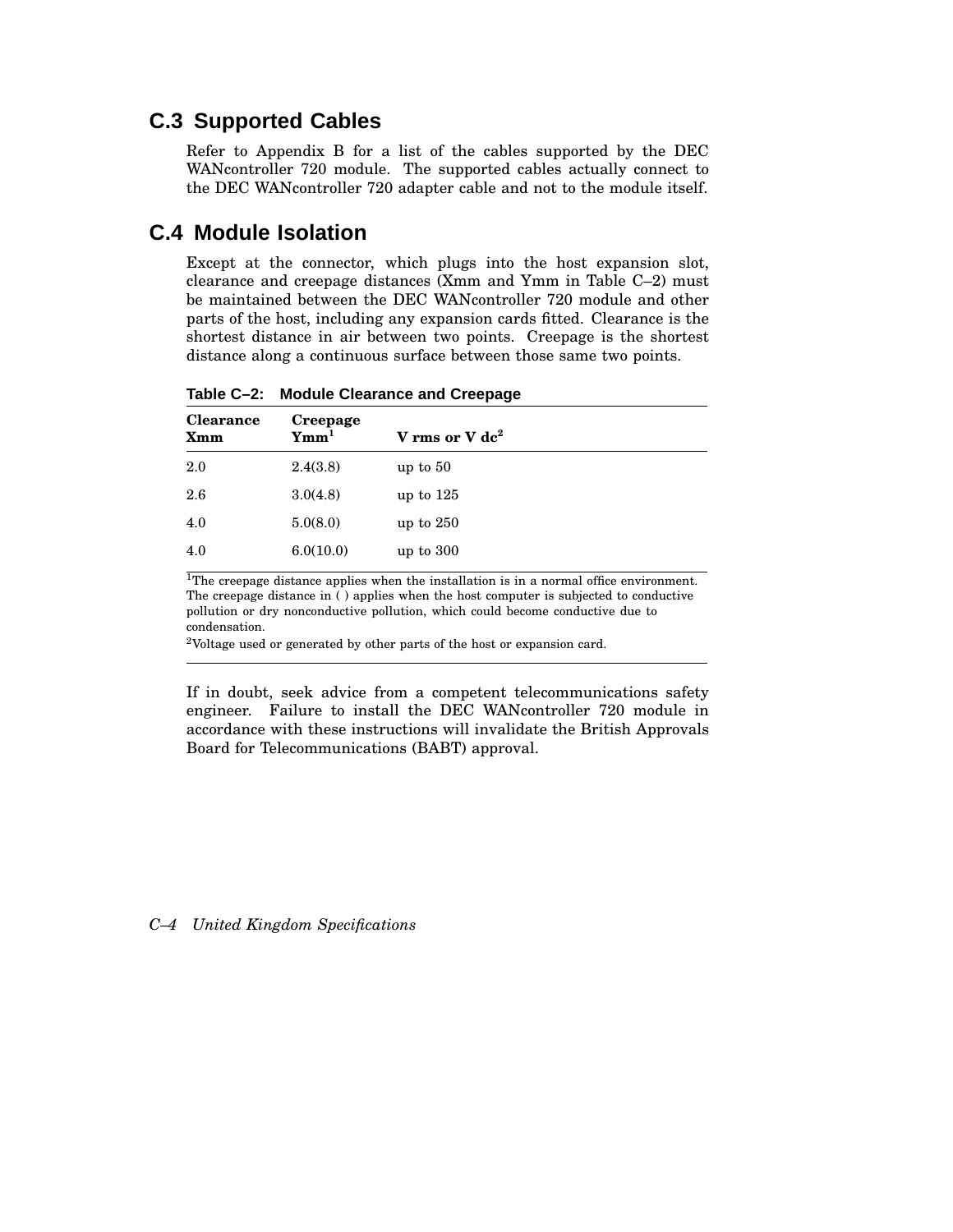## **C.5 Apparatus Between the Approved Host System and Digital Circuit (PTT)**

If any other apparatus, including cable or wiring, is to be connected between the approved module and the point connection to any particular digital circuit, then all the other apparatuses shall conform as follows:

- 1. The overall transmission characteristics of all other apparatuses shall introduce no material effect upon the electrical conditions presented to one another by an apparatus and a digital circuit.
- 2. All the other apparatus shall comprise only:
	- Apparatuses approved (such apparatuses may be subject to limitations on their use) for the purpose of connection between the apparatus and a particular digital circuit.
	- Cable or wiring complying with code of practice for installation of apparatuses covered by this standard or other applicable requirements.

## **C.6 Host Power Rating**

You must ensure that the total power drawn by the approved module, the host, and other auxiliary equipment drawing power from the host, is within the rating of the host power supply.

Digital has designed all permutations of the host configuration to operate within the limits of the host power rating. The module power ratings are:

```
+5 V at +4.0 A
+12 V at +0.5 A
```
The permissible power supply variation to the module is:

```
+5 V \pm 5\%+12 V ±5%
```
*United Kingdom Specifications C–5*